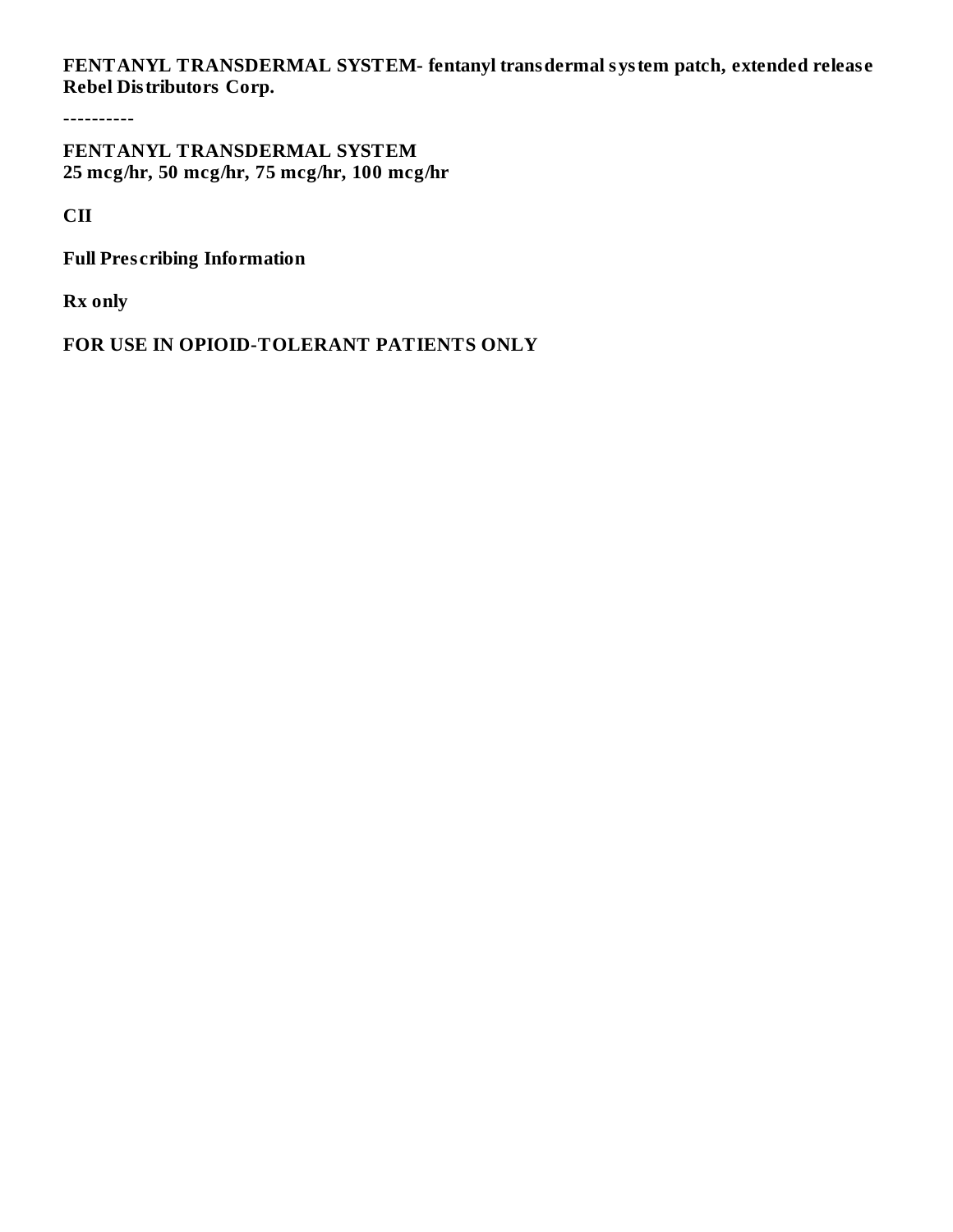**Fentanyl transdermal system contains a high concentration of a potent Schedule II opioid agonist, fentanyl. Schedule II opioid substances which include fentanyl, hydromorphone, methadone, morphine, oxycodone, and oxymorphone have the highest potential for abus e and associated risk of fatal overdos e due to respiratory depression. Fentanyl can be abus ed and is subject to criminal diversion. The high content of fentanyl in the patches (fentanyl transdermal system) may be a particular target for abus e and diversion.**

**Fentanyl transdermal system is indicated for management of persistent , moderate to s evere chronic pain that:**

- **requires continuous, around-the-clock opioid administration for an extended period of time, and**
- **cannot be managed by other means such as non-steroidal analgesics, opioid combination products, or immediate-releas e opioids**

**Fentanyl transdermal system should ONLY be us ed in patients who are already receiving opioid therapy, who have demonstrated opioid tolerance, and who require a total daily dos e at least equivalent to fentanyl transdermal system 25 mcg/hr. Patients who are considered opioid-tolerant are thos e who have been taking, for a week or longer, at least 60 mg of morphine daily, or at least 30 mg of oral oxycodone daily, or at least 8 mg of oral hydromorphone daily or an equianalgesic dos e of another opioid.**

**Becaus e s erious or life-threatening hypoventilation could occur, fentanyl transdermal system is contraindicated:**

- **in patients who are not opioid-tolerant**
- **in the management of acute pain or in patients who require opioid analgesia for a short period of time**
- **in the management of post-operative pain, including us e after out-patient or day surgeries (e.g., tonsillectomies)**
- **in the management of mild pain**
- **in the management of intermittent pain (e.g., us e on an as needed basis [prn])**

**(***see* **CONTRAINDICATIONS** *for further information***).**

**Since the peak fentanyl concentrations generally occur between 24 and 72 hours of treatment, pres cribers should be aware that s erious or life-threatening hypoventilation may occur, even in opioid-tolerant patients, during the initial application period.**

**The concomitant us e of fentanyl transdermal system with all cytochrome P450 3A4 inhibitors (such as ritonavir, ketoconazole, itraconazole, troleandomycin, clarithromycin, nelfinavir, nefazodone, amiodarone, amprenavir, aprepitant, diltiazem, erythromycin, fluconazole, fosamprenavir, grapefruit juice, and verapamil) may result in an increas e in fentanyl plasma concentrations, which could increas e or prolong advers e drug effects and may caus e potentially fatal respiratory depression. Patients receiving fentanyl transdermal system and any CYP3A4 inhibitor should be carefully monitored for an extended period of time and dosage adjustments should be made if warranted (***see* **CLINICAL PHARMACOLOGY, Drug Interactions; WARNINGS; PRECAUTIONS** *and* **DOSAGE AND ADMINISTRATION** *for further information***).**

**The safety of fentanyl transdermal system has not been established in children under 2 years of age. Fentanyl transdermal system should be administered to children only if they are opioid-tolerant and 2 years of age or older (***see* **PRECAUTIONS, Pediatric Us e).**

**Fentanyl transdermal system is ONLY for us e in patients who are already tolerant to opioid**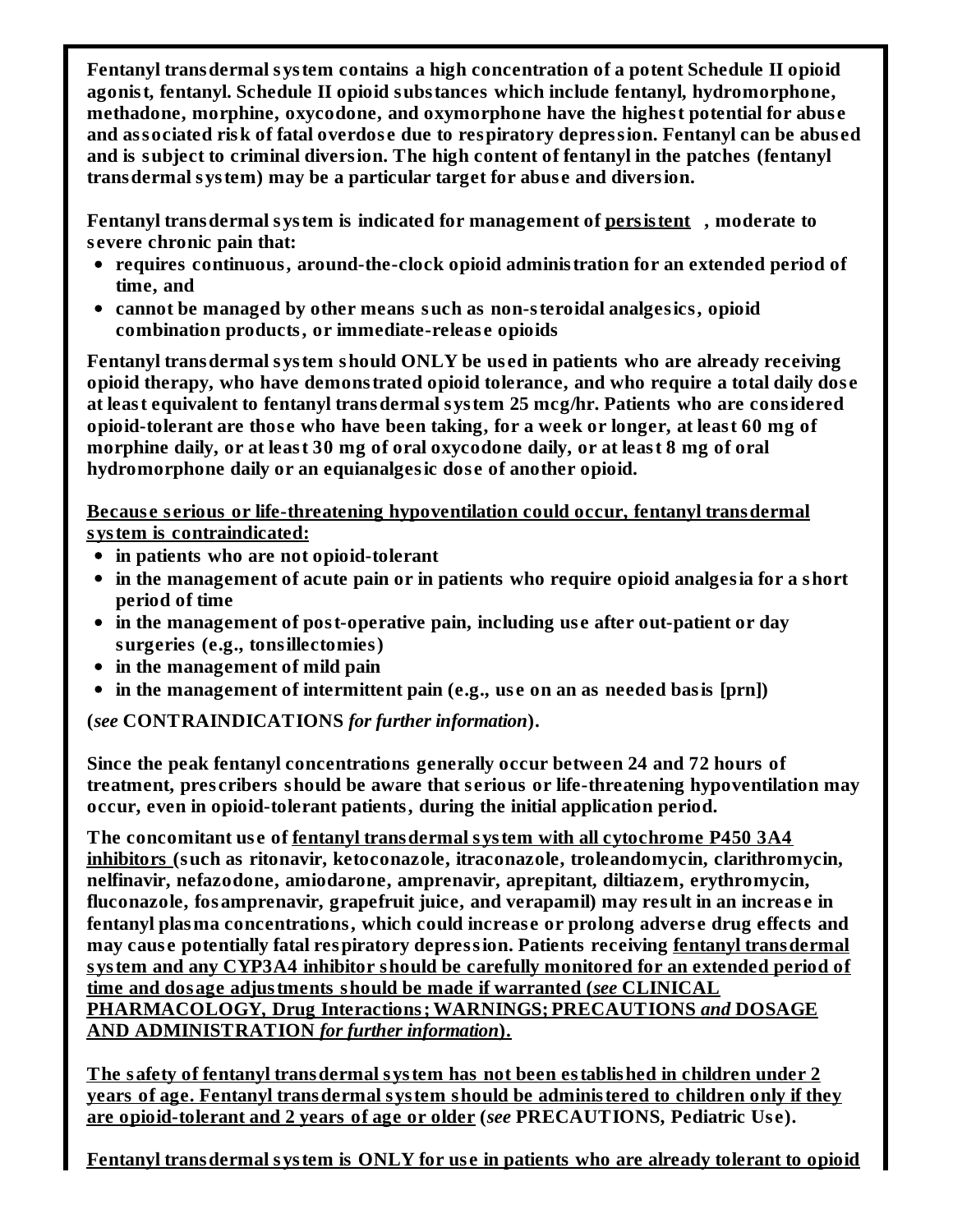**therapy of comparable potency. Us e in non-opioid tolerant patients may lead to fatal respiratory depression. Overestimating the fentanyl transdermal system dos e when converting patients from another opioid medication can result in fatal overdos e with the first dos e (s ee DOSAGE AND ADMINISTRATION, Initial Fentanyl Transdermal System Dos e Selection). Due to the mean half-life of approximately 17 hours, patients who are thought to have had a s erious advers e event, including overdos e, will require monitoring and treatment for at least 24 hours.**

**Fentanyl transdermal system can be abus ed in a manner similar to other opioid agonists, legal or illicit. This risk should be considered when administering, pres cribing, or dispensing fentanyl transdermal system in situations where the healthcare professional is concerned about increas ed risk of misus e, abus e or diversion.**

Persons at increased risk for opioid abuse include those with a personal or family history of **substance abus e (including drug or alcohol abus e or addiction) or mental illness (e.g., major depression). Patients should be ass ess ed for their clinical risks for opioid abus e or addiction prior to being pres cribed opioids. All patients receiving opioids should be routinely monitored for signs of misus e, abus e and addiction. Patients at increas ed risk of opioid abus e may still be appropriately treated with modified-releas e opioid formulations; however, thes e patients will require intensive monitoring for signs of misus e, abus e, or addiction.**

**Fentanyl transdermal systems are intended for transdermal us e (on intact skin) only. Do not us e a fentanyl transdermal system if the pouch s eal is broken or the patch is cut, damaged, or changed in any way.**

**Avoid exposing the fentanyl transdermal system application site and surrounding area to direct external heat sources, such as heating pads or electric blankets, heat or tanning lamps, saunas, hot tubs, and heated water beds, while wearing the system. Avoid taking hot baths or sunbathing. There is a potential for temperature-dependent increas es in fentanyl releas ed from the system resulting in possible overdos e and death. Patients wearing fentanyl transdermal systems who develop fever or increas ed core body temperature due to strenuous exertion should be monitored for opioid side effects and the fentanyl transdermal system dos e should be adjusted if necessary.**

#### **DESCRIPTION**

Fentanyl transdermal system is a transdermal system providing continuous systemic delivery of fentanyl, a potent opioid analgesic, for 72 hours. The chemical name is N-Phenyl-N-(1-(2-phenylethyl)-4 piperidinyl) propanamide. The structural formula is:

 $N - CH<sub>2</sub> CH<sub>2</sub>$ CH<sub>3</sub> CH<sub>2</sub> CON-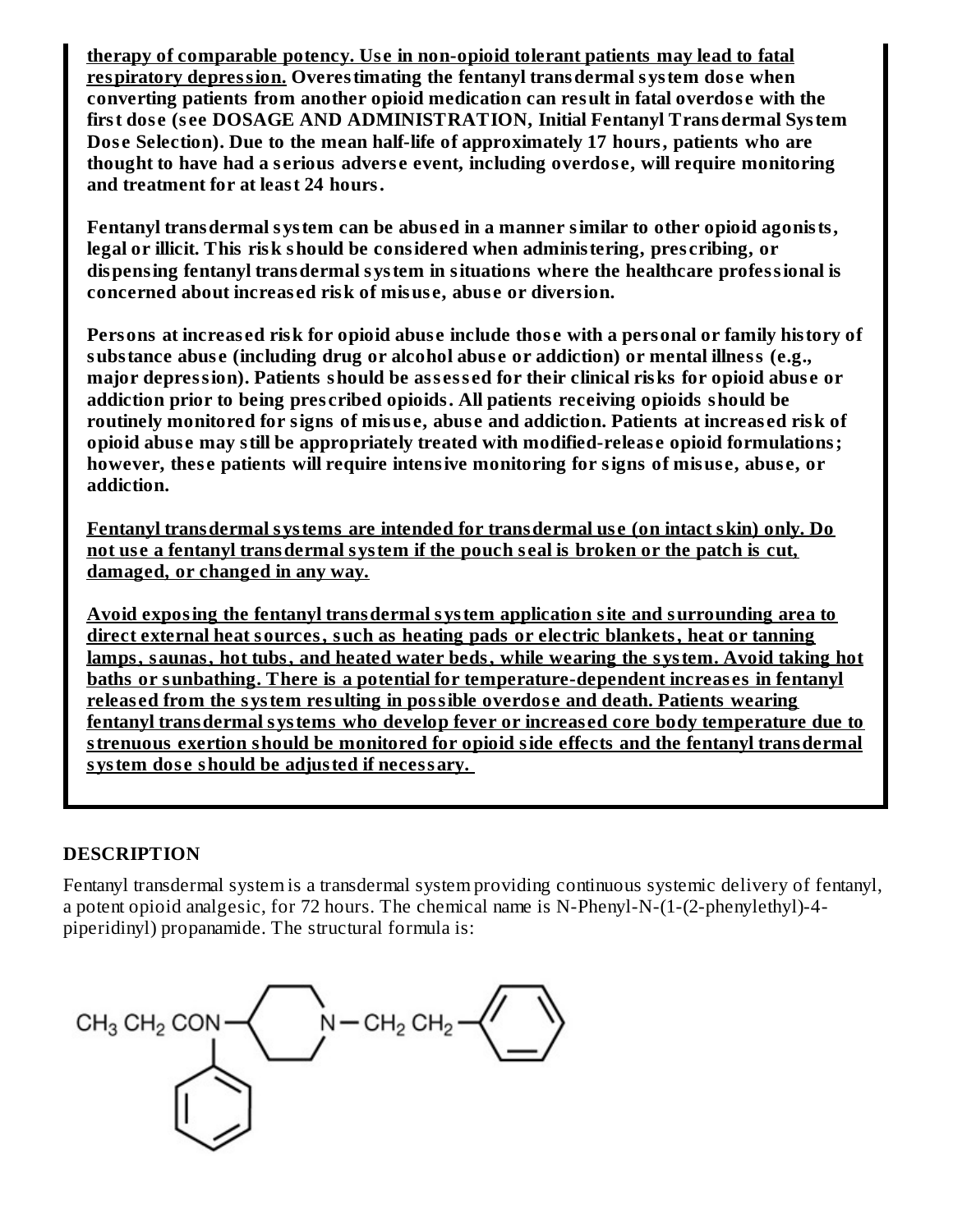The molecular weight of fentanyl base is 336.5, and the molecular formula is  $\rm{C_{22}H_{28}N_2O}.$  The noctanol:water partition coefficient is 860:1. The pKa is 8.4.

## **System Components and Structure**

The amount of fentanyl released from each system per hour is proportional to the surface area (25  $mg/hr$  per 7.8 cm<sup>2</sup>). The composition per unit area of all system sizes is identical.

| Dose*<br>(mcg/hr)                | <b>Size</b><br>$\text{(cm}^2\text{)}$ | <b>Fentanyl Content</b><br>(mg) |  |  |  |  |
|----------------------------------|---------------------------------------|---------------------------------|--|--|--|--|
| 25                               | 7.8                                   | 2.75                            |  |  |  |  |
| 50                               | 15.6                                  | 5.50                            |  |  |  |  |
| 75                               | 23.4                                  | 8.25                            |  |  |  |  |
| 31.2<br>100<br>11.0              |                                       |                                 |  |  |  |  |
| * Nominal delivery rate per hour |                                       |                                 |  |  |  |  |

Fentanyl transdermal system is a rectangular transparent unit comprising a protective liner and four functional layers. Proceeding from the outer surface toward the surface adhering to skin, these layers are:

- 1. a backing layer of PET foil;
- 2. a drug containing layer of fentanyl and dipropylene glycol with hydroxypropyl cellulose;
- 3. an ethylene vinyl-acetate copolymer membrane that controls the rate of fentanyl delivery to the skin surface; and
- 4. a silicone adhesive. Before use, a protective liner covering the adhesive layer is removed and discarded.



The active component of the system is fentanyl. The remaining components are pharmacologically inactive: dipropylene glycol, hydroxypropyl cellulose, ethylene vinyl-acetate copolymer, silicone adhesives between polyester backings, silicone fluid.

## **CLINICAL PHARMACOLOGY**

## **Pharmacology**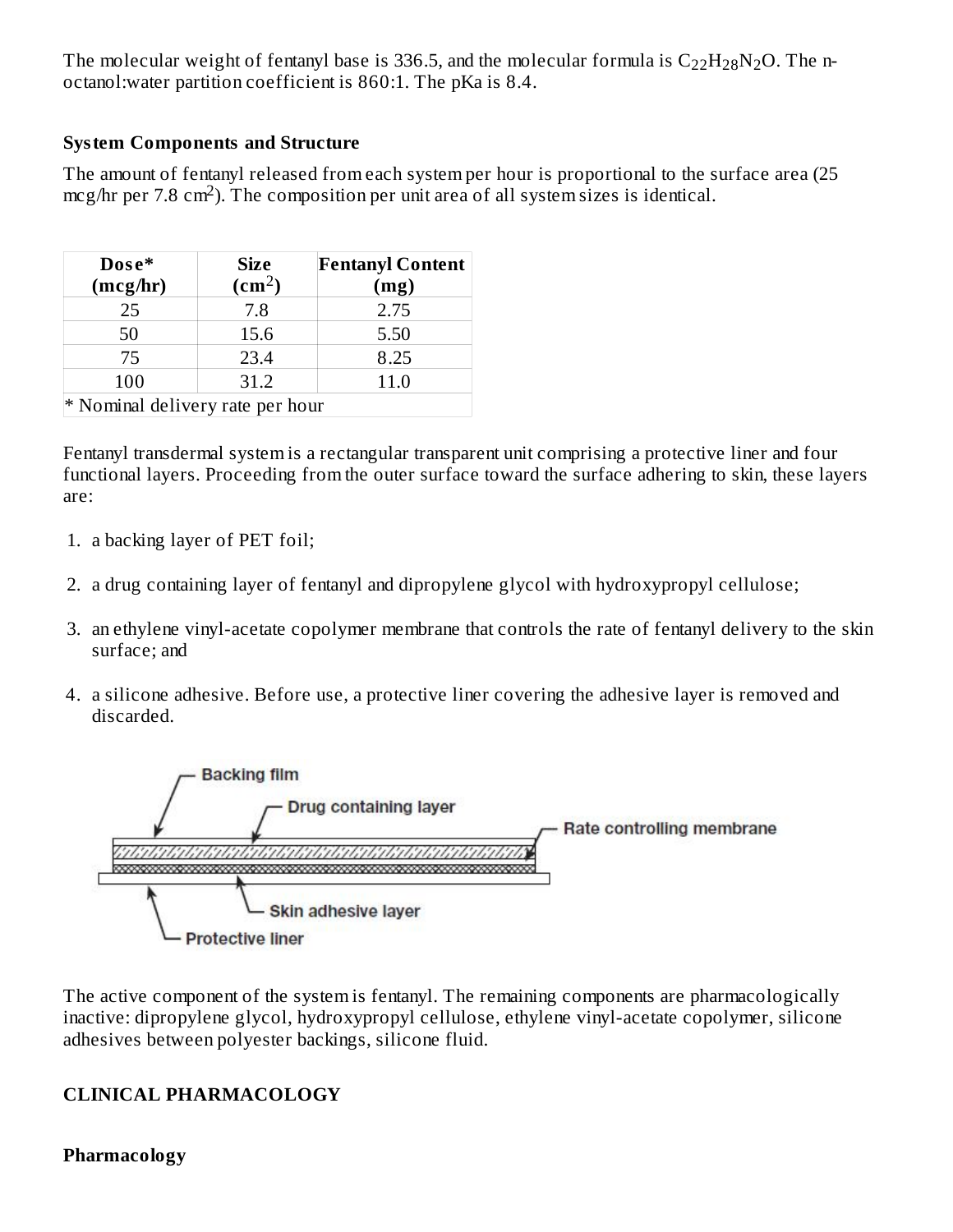Fentanyl is an opioid analgesic. Fentanyl interacts predominately with the opioid mu-receptor. These mu-binding sites are discretely distributed in the human brain, spinal cord, and other tissues. In clinical settings, fentanyl exerts its principal pharmacologic effects on the central nervous system.

In addition to analgesia, alterations in mood, euphoria, dysphoria, and drowsiness commonly occur. Fentanyl depresses the respiratory centers, depresses the cough reflex, and constricts the pupils. Analgesic blood concentrations of fentanyl may cause nausea and vomiting directly by stimulating the chemoreceptor trigger zone, but nausea and vomiting are significantly more common in ambulatory than in recumbent patients, as is postural syncope.

Opioids increase the tone and decrease the propulsive contractions of the smooth muscle of the gastrointestinal tract. The resultant prolongation in gastrointestinal transit time may be responsible for the constipating effect of fentanyl. Because opioids may increase biliary tract pressure, some patients with biliary colic may experience worsening rather than relief of pain.

While opioids generally increase the tone of urinary tract smooth muscle, the net effect tends to be variable, in some cases producing urinary urgency, in others, difficulty in urination. At therapeutic dosages, fentanyl usually does not exert major effects on the cardiovascular system. However, some patients may exhibit orthostatic hypotension and fainting.

Histamine assays and skin wheal testing in clinical studies indicate that clinically significant histamine release rarely occurs with fentanyl administration. Clinical assays show no clinically significant histamine release in dosages up to 50 mcg/kg.

## **Pharmacokinetics (s ee graph and tables)**

Fentanyl transdermal system is a drug-in-adhesive matrix designed formulation. Fentanyl is released from the matrix at a nearly constant amount per unit time. The concentration gradient existing between the matrix and the lower concentration in the skin drives drug release. Fentanyl moves in the direction of the lower concentration at a rate determined by the copolymer release membrane and the diffusion of fentanyl through the skin layers. While the actual rate of fentanyl delivery to the skin varies over the 72 hour application period, each system is labeled with a nominal flux which represents the average amount of drug delivered to the systemic circulation per hour across average skin.

While there is variation in dose delivered among patients, the nominal flux of the systems (25, 50, 75, and 100 mcg of fentanyl per hour) is sufficiently accurate as to allow individual titration of dosage for a given patient.

Following fentanyl transdermal system application, the skin under the system absorbs fentanyl, and a depot of fentanyl concentrates in the upper skin layers. Fentanyl then becomes available to the systemic circulation. Serum fentanyl concentrations increase gradually following initial fentanyl transdermal system application, generally leveling off between 12 and 24 hours and remaining relatively constant, with some fluctuation, for the remainder of the 72-hour application period. Peak serum concentrations of fentanyl generally occurred between 24 and 72 hours after initial application (*see* **Table A**). Serum fentanyl concentrations achieved are proportional to the fentanyl transdermal system delivery rate. With continuous use, serum fentanyl concentrations continue to rise for the first two system applications. By the end of the second 72-hour application, a steady-state serum concentration is reached and is maintained during subsequent applications of a patch of the same size. Patients reach and maintain a steady-state serum concentration that is determined by individual variation in skin permeability and body clearance of fentanyl.

After system removal, serum fentanyl concentrations decline gradually, falling about 50% in approximately 17 (range 13 to 22) hours. Continued absorption of fentanyl from the skin accounts for a slower disappearance of the drug from the serum than is seen after an IV infusion, where the apparent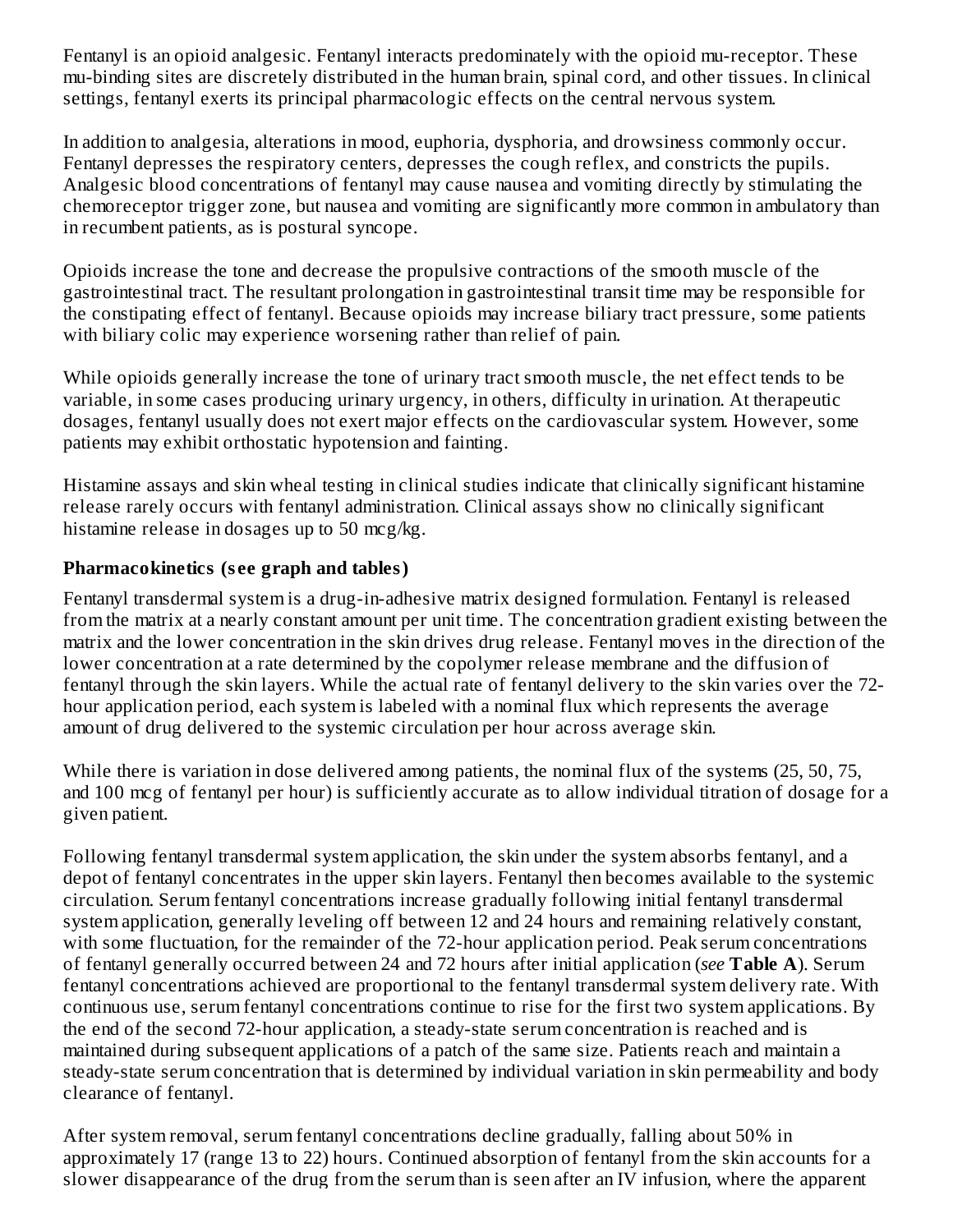

#### **TABLE A FENTANYL PHARMACOKINETIC PARAMETERS FOLLOWING FIRST 72- HOUR APPLICATION OF A FENTANYL TRANSDERMAL SYSTEM**

|                                           | <b>Mean (SD) Time to</b><br><b>Maximal Concentration</b><br>$\mathbf{T}_{\text{max}}$<br>(hr) | Mean (SD)<br><b>Maximal Concentration</b><br>$C_{\text{max}}$<br>(ng/mL) |
|-------------------------------------------|-----------------------------------------------------------------------------------------------|--------------------------------------------------------------------------|
| Fentanyl transdermal system 25<br>mcg/hr  | 38.1(18.0)                                                                                    | 0.6(0.3)                                                                 |
| Fentanyl transdermal system 50<br>mcg/hr  | 34.8 (15.4)                                                                                   | 1.4(0.5)                                                                 |
| Fentanyl transdermal system 75<br>mcg/hr  | 33.5(14.5)                                                                                    | 1.7(0.7)                                                                 |
| Fentanyl transdermal system 100<br>mcg/hr | 36.8 (15.7)                                                                                   | 2.5(1.2)                                                                 |

**NOTE:** After system removal there is continued systemic absorption from residual fentanyl in the skin so that serum concentrations fall 50%, on average, in approximately 17 hours.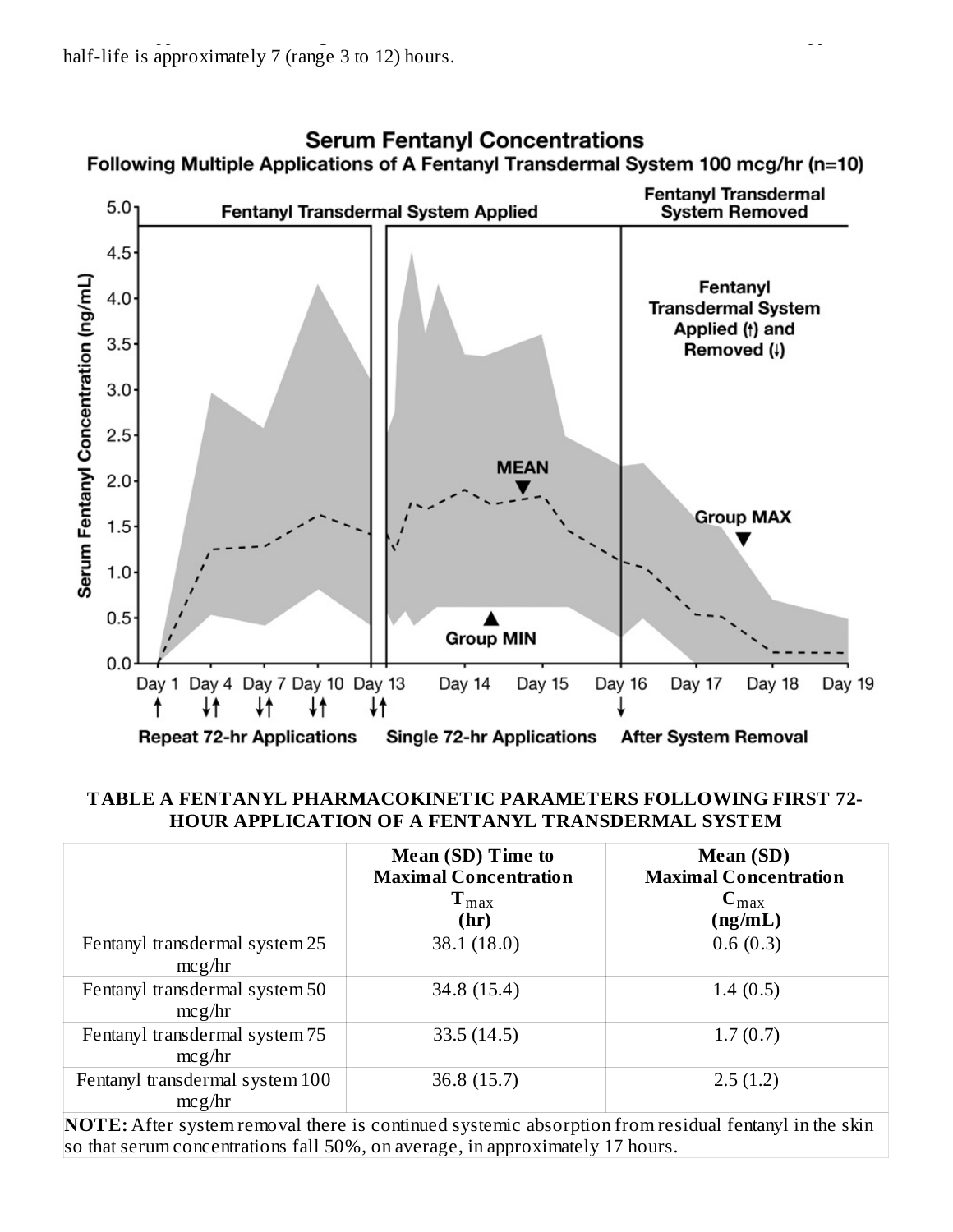## **TABLE B RANGE OF PHARMACOKINETIC PARAMETERS OF INTRAVENOUS FENTANYL IN PATIENTS**

|                                                                                                        | <b>Clearance</b><br>(L/hr)<br>Range<br>$[70 \text{ kg}]$ | <b>Volume of Distribution</b><br>$V_{SS}$<br>(L/kg)<br>Range | <b>Half-Life</b><br>$t_{1/2}$<br>(hr)<br>Range |
|--------------------------------------------------------------------------------------------------------|----------------------------------------------------------|--------------------------------------------------------------|------------------------------------------------|
| Surgical Patients                                                                                      | $27 - 75$                                                | $3 - 8$                                                      | $3 - 12$                                       |
| <b>Hepatically Impaired Patients</b>                                                                   | $3 - 80^*$                                               | $0.8 - 8^*$                                                  | $4 - 12^*$                                     |
| <b>Renally Impaired Patients</b>                                                                       | $30 - 78$                                                |                                                              |                                                |
| *Estimated                                                                                             |                                                          |                                                              |                                                |
| NOTE: Information on volume of distribution and half-life not available for renally impaired patients. |                                                          |                                                              |                                                |

Fentanyl plasma protein binding capacity decreases with increasing ionization of the drug. Alterations in pH may affect its distribution between plasma and the central nervous system. Fentanyl accumulates in the skeletal muscle and fat and is released slowly into the blood. The average volume of distribution for fentanyl is 6 L/kg (range 3 to 8;  $N=8$ ).

Fentanyl is metabolized primarily via human cytochrome P450 3A4 isoenzyme system. In humans, the drug appears to be metabolized primarily by oxidative N-dealkylation to norfentanyl and other inactive metabolites that do not contribute materially to the observed activity of the drug. Within 72 hours of IV fentanyl administration, approximately 75% of the dose is excreted in urine, mostly as metabolites with less than 10% representing unchanged drug. Approximately 9% of the dose is recovered in the feces, primarily as metabolites. Mean values for unbound fractions of fentanyl in plasma are estimated to be between 13 and 21%.

Skin does not appear to metabolize fentanyl delivered transdermally. This was determined in a human keratinocyte cell assay and in clinical studies in which 92% of the dose delivered from the system was accounted for as unchanged fentanyl that appeared in the systemic circulation.

# **Special Populations**

## **Hepatic or Renal Dis eas e**

Insufficient information exists to make recommendations regarding the use of fentanyl transdermal system in patients with impaired renal or hepatic function. Fentanyl is metabolized primarily via human cytochrome P450 3A4 isoenzyme system and mostly eliminated in urine. If the drug is used in these patients, it should be used with caution because of the hepatic metabolism and renal excretion of fentanyl.

# **Pediatric Us e**

In 1.5 to 5 year old, non-opioid-tolerant pediatric patients, the fentanyl plasma concentrations were approximately twice as high as that of adult patients. In older pediatric patients, the pharmacokinetic parameters were similar to that of adults. However, these findings have been taken into consideration in determining the dosing recommendations for opioid-tolerant pediatric patients (2 years of age and older). For pediatric dosing information, refer to **DOSAGE AND ADMINISTRATION** section.

## **Geriatric Us e**

Data from intravenous studies with fentanyl suggest that the elderly patients may have reduced clearance and a prolonged half-life. Moreover elderly patients may be more sensitive to the active substance than younger patients. A study conducted with the fentanyl transdermal system in elderly patients demonstrated that fentanyl pharmacokinetics did not differ significantly from young adult subjects, although peak serum concentrations tended to be lower and mean half-life values were prolonged to approximately 34 hours.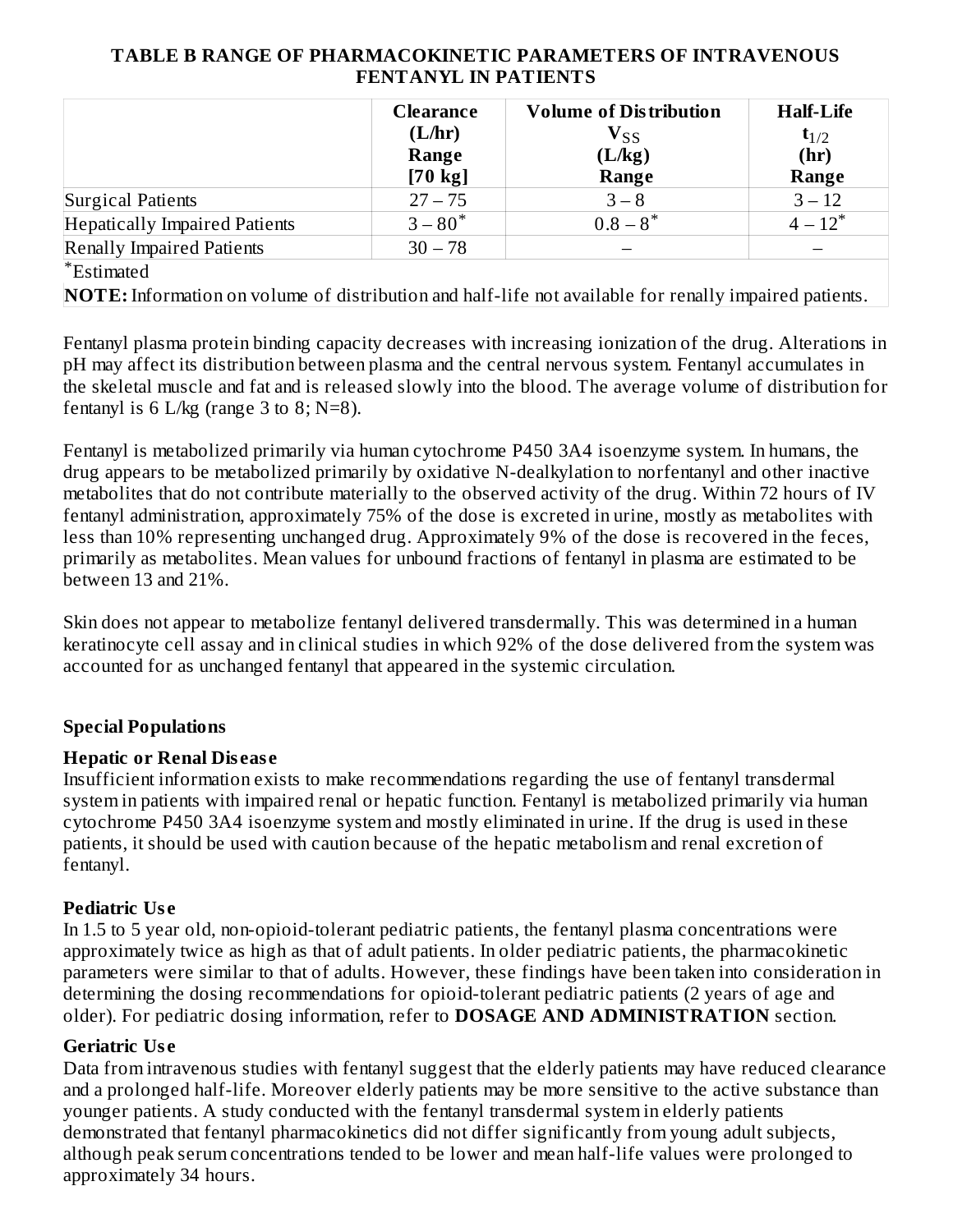Respiratory depression is the chief hazard in elderly or debilitated patients, usually following large initial doses in non-tolerant patients or when opioids are given in conjunction with other agents that depress respiration.

Fentanyl transdermal system should be used with caution in elderly, cachectic or debilitated patients as they may have altered pharmacokinetics due to poor fat stores, muscle wasting, or altered clearance (*see* **DOSAGE AND ADMINISTRATION**).

# **Drug Interactions**

The interaction between ritonavir, a CYP3A4 inhibitor, and fentanyl was investigated in eleven healthy volunteers in a randomized crossover study. Subjects received oral ritonavir or placebo for 3 days. The ritonavir dose was 200 mg tid on Day 1 and 300 mg tid on Day 2 followed by one morning dose of 300 mg on Day 3. On Day 2, fentanyl was given as a single IV dose at 5 mcg/kg two hours after the afternoon dose of oral ritonavir or placebo. Naloxone was administered to counteract the side effects of fentanyl. The results suggested that ritonavir might decrease the clearance of fentanyl by 67%, resulting in a 174% (range 52% to 420%) increase in fentanyl  $\mathrm{AUC}_{0-\infty}$ . Coadministration of ritonavir in patients receiving fentanyl transdermal system has not been studied; however, an increase in fentanyl AUC is expected (*see* **BOX WARNING**, **WARNINGS**, **PRECAUTIONS** *and* **DOSAGE AND ADMINISTRATION**).

Fentanyl is metabolized mainly via the human cytochrome P450 3A4 isoenzyme system (CYP3A4), therefore, potential interactions may occur when fentanyl transdermal system is given concurrently with agents that affect CYP3A4 activity. Coadminstration with agents that induce CYP3A4 activity may reduce the efficacy of fentanyl transdermal system. The concomitant use of transdermal fentanyl with all CYP3A4 inhibitors (such as ritonavir, ketoconazole, itraconazole, troleandomycin, clarithromycin, nelfinavir, nefazodone, amiodarone, amprenavir, aprepitant, diltiazem, erythromycin, fluconazole, fosamprenavir, grapefruit juice, and verapamil) may result in an increase in fentanyl plasma concentrations, which could increase or prolong adverse drug effects and may cause potentially fatal respiratory depression. Patients receiving fentanyl transdermal system and any CYP3A4 inhibitor should be carefully monitored for an extended period of time and dosage adjustments should be made if warranted (*see* **BOX WARNING**, **WARNINGS**, **PRECAUTIONS** *and* **DOSAGE AND ADMINISTRATION** *for further information*).

## **Pharmacodynamics**

# **Ventilatory Effects**

Because of the risk for serious or life-threatening hypoventilation, fentanyl transdermal system is CONTRAINDICATED in the treatment of post-operative and acute pain and in patients who are not opioid-tolerant. In clinical trials of 357 patients with acute pain treated with fentanyl transdermal system, 13 patients experienced hypoventilation. Hypoventilation was manifested by respiratory rates of less than 8 breaths/minute or a pCO $_2$  greater than 55 mm Hg. In these studies, the incidence of hypoventilation was higher in nontolerant women (10) than in men (3) and in patients weighing less than 63 kg (9 of 13). Although patients with impaired respiration were not common in the trials, they had higher rates of hypoventilation. In addition, post-marketing reports have been received that describe opioid-naive post-operative patients who have experienced clinically significant hypoventilation and death with fentanyl transdermal system.

While most patients using fentanyl transdermal system chronically develop tolerance to fentanyl induced hypoventilation, episodes of slowed respirations may occur at any time during therapy.

Hypoventilation can occur throughout the therapeutic range of fentanyl serum concentrations, especially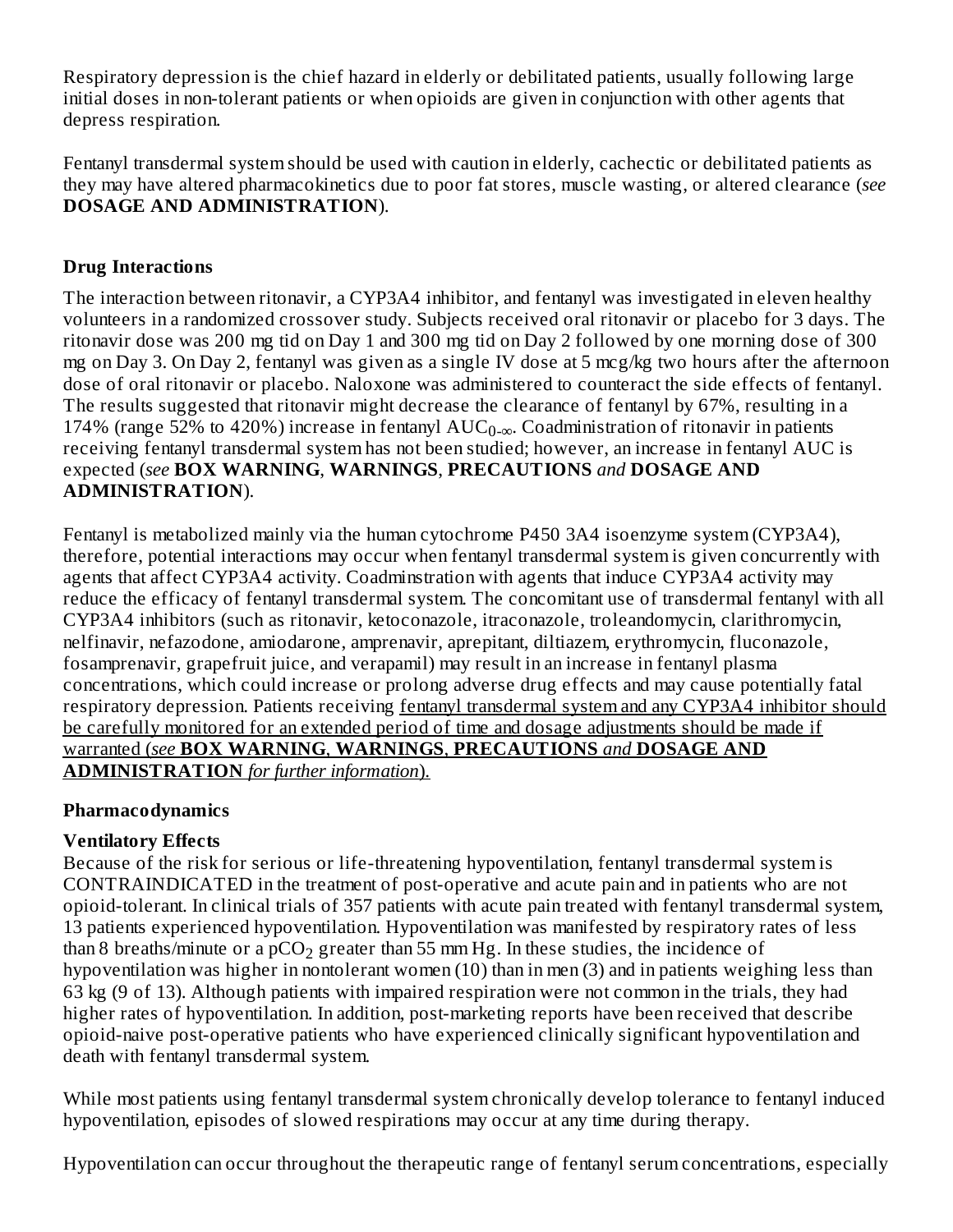for patients who have an underlying pulmonary condition or who receive usual doses of opioids or other CNS drugs associated with hypoventilation in addition to fentanyl transdermal system. The use of fentanyl transdermal system is contraindicated in patients who are not tolerant to opioid therapy.

The use of fentanyl transdermal system should be monitored by clinical evaluation, especially within the initial 24 to 72 hours when serum concentrations from the initial patch will peak, and following increases in dosage. Fentanyl transdermal system should be administered to children only if they are opioid-tolerant and 2 years of age or older.

#### See **BOX WARNING**, **CONTRAINDICATIONS**, **WARNINGS**, **PRECAUTIONS**, **ADVERSE REACTIONS** and **OVERDOSAGE** for additional information on hypoventilation.

### **Cardiovas cular Effects**

Fentanyl may infrequently produce bradycardia. The incidence of bradycardia in clinical trials with fentanyl transdermal system was less than 1%.

## **CNS Effects**

Central nervous system effects increase with increasing serum fentanyl concentrations.

## **INDICATIONS AND USAGE**

Fentanyl transdermal system is indicated for management of persistent, moderate to severe chronic pain that:

- requires continuous, around-the-clock opioid administration for an extended period of time, and
- cannot be managed by other means such as non-steroidal analgesics, opioid combination products, or immediate-release opioids.

Fentanyl transdermal system should ONLY be used in patients who are already receiving opioid therapy, who have demonstrated opioid tolerance, and who require a total daily dose at least equivalent to fentanyl transdermal system 25 mcg/hr (*see* **DOSAGE AND ADMINISTRATION**). Patients who are considered opioid-tolerant are those who have been taking, for a week or longer, at least 60 mg of morphine daily, or at least 30 mg of oral oxycodone daily, or at least 8 mg of oral hydromorphone daily, or an equianalgesic dose of another opioid.

Because serious or life-threatening hypoventilation could result, fentanyl transdermal system is contraindicated for use on an as needed basis (i.e., prn), for the management of post-operative or acute pain, or in patients who are not opioid-tolerant or who require opioid analgesia for a short period of time (*see* **BOX WARNING** *and* **CONTRAINDICATIONS**).

An evaluation of the appropriateness and adequacy of treating with immediate-release opioids is advisable prior to initiating therapy with any modified-release opioid. Prescribers should individualize treatment in every case, initiating therapy at the appropriate point along a progression from non-opioid analgesics, such as non-steroidal anti-inflammatory drugs and acetaminophen, to opioids, in a plan of pain management such as outlined by the World Health Organization, the Agency for Health Research and Quality, the Federation of State Medical Boards Model Policy, or the American Pain Society.

Patients should be assessed for their clinical risks for opioid abuse or addiction prior to being prescribed opioids. Patients receiving opioids should be routinely monitored for signs of misuse, abuse, and addiction. Persons at increased risk for opioid abuse include those with a personal or family history of substance abuse (including drug or alcohol abuse or addiction) or mental illness (e.g., major depression). Patients at increased risk may still be appropriately treated with modified-release opioid formulations; however these patients will require intensive monitoring for signs of misuse, abuse, or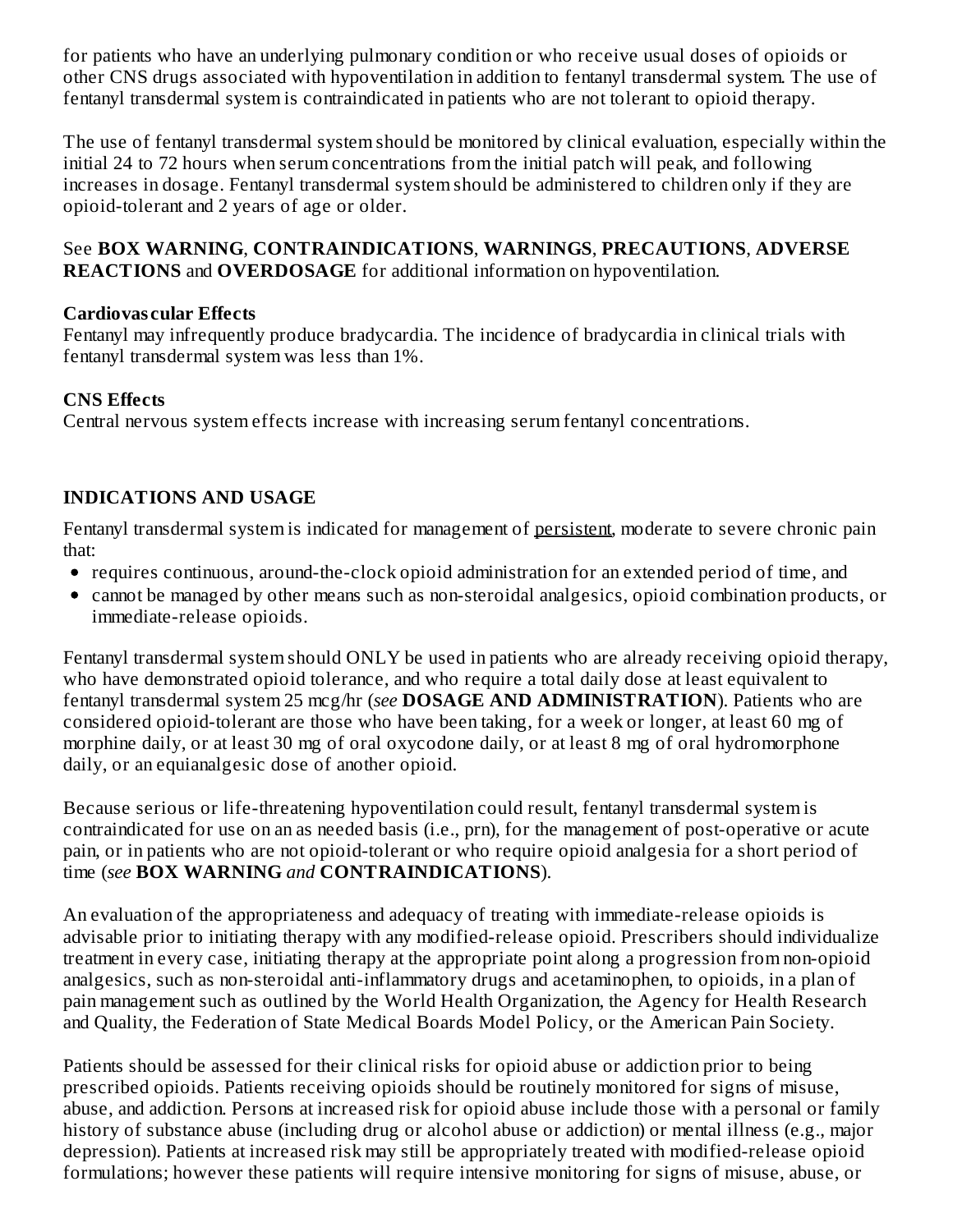# **CONTRAINDICATIONS**

Because serious or life-threatening hypoventilation could occur, fentanyl transdermal system is contraindicated:

- **in patients who are not opioid-tolerant**
- **in the management of acute pain or in patients who require opioid analgesia for a short period of time**
- **in the management of post-operative pain, including us e after out-patient or day surgeries, (e.g., tonsillectomies)**
- **in the management of mild pain**
- **in the management of intermittent pain (e.g., us e on an as needed basis [prn])**
- **in situations of significant respiratory depression, especially in unmonitored s ettings where there is a lack of resus citative equipment**
- **in patients who have acute or s evere bronchial asthma**

**Fentanyl transdermal system is contraindicated in patients who have or are suspected of having paralytic ileus.**

**Fentanyl transdermal system is contraindicated in patients with known hypers ensitivity to fentanyl or any components of this product.**

## **WARNINGS**

**Fentanyl transdermal systems are intended for transdermal us e (on intact skin) only. Do not us e a fentanyl transdermal system if the pouch s eal is broken or the patch is cut, damaged, or changed in any way.**

**The safety of fentanyl transdermal system has not been established in children under 2 years of age. Fentanyl transdermal system should be administered to children only if they are opioidtolerant and 2 years of age or older (***see* **PRECAUTIONS, Pediatric Us e).**

**Fentanyl transdermal system is ONLY for us e in patients who are already tolerant to opioid therapy of comparable potency. Us e in non-opioid tolerant patients may lead to fatal respiratory depression. Overestimating the fentanyl transdermal system dos e when converting patients from** another opioid medication can result in fatal overdose with the first dose. The mean half-life is **approximately 17 hours.** Therefore, patients who have experienced serious adverse events, including overdose, will require monitoring for at least 24 hours after fentanyl transdermal system removal since serum fentanyl concentrations decline gradually and reach an approximate 50% reduction in serum concentrations 17 hours after system removal.

Fentanyl transdermal system should be prescribed only by persons knowledgeable in the continuous administration of potent opioids, in the management of patients receiving potent opioids for treatment of pain, and in the detection and management of hypoventilation including the use of opioid antagonists.

**All patients and their caregivers should be advis ed to avoid exposing the fentanyl transdermal system application site and surrounding area to direct external heat sources, such as heating pads or electric blankets, heat or tanning lamps, saunas, hot tubs, and heated water beds, etc., while wearing the system. Patients should be advis ed against taking hot baths or sunbathing. There is a potential for temperature-dependent increas es in fentanyl releas ed from the system resulting in possible overdos e and death. A clinical pharmacology trial conducted in healthy adult subjects has shown that the application of heat over the fentanyl transdermal system increas ed mean fentanyl AUC values by 120% and mean Cmax values by 61%.**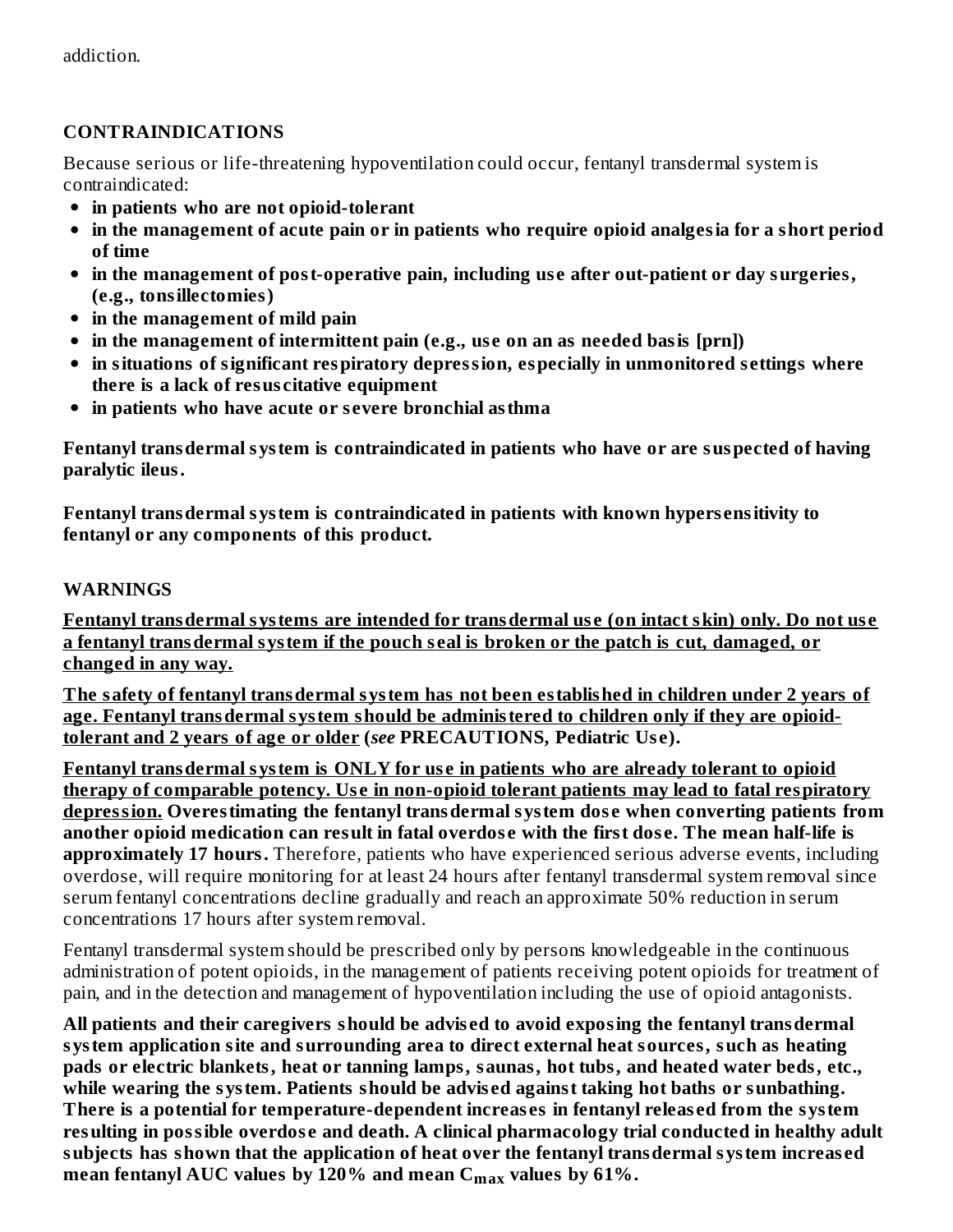Based on a pharmacokinetic model, serum fentanyl concentrations could theoretically increase by approximately one-third for patients with a body temperature of 40°C (104°F) due to temperaturedependent increases in fentanyl released from the system and increased skin permeability. **Patients wearing fentanyl transdermal systems who develop fever or increas ed core body temperature due to strenuous exertion should be monitored for opioid side effects and the fentanyl transdermal system dos e should be adjusted if necessary.**

Death and other serious medical problems have occurred when people were accidentally exposed to fentanyl transdermal system. Examples of accidental exposure include transfer of a fentanyl transdermal system from an adult's body to a child while hugging, accidental sitting on a patch and possible accidental exposure of a caregiver's skin to the medication in the patch while the caregiver was applying or removing the patch.

Placing fentanyl transdermal system in the mouth, chewing it, swallowing it, or using it in ways other than indicated may cause choking or overdose that could result in death.

## **Misus e, Abus e and Diversion of Opioids**

Fentanyl is an opioid agonist of the morphine-type. Such drugs are sought by drug abusers and people with addiction disorders and are subject to criminal diversion.

Fentanyl can be abused in a manner similar to other opioids, legal or illicit. This should be considered when prescribing or dispensing fentanyl transdermal system in situations where the physician or pharmacist is concerned about an increased risk of misuse, abuse or diversion.

Fentanyl transdermal system has been reported as being abused by other methods and routes of administration. These practices will result in uncontrolled delivery of the opioid and pose a significant risk to the abuser that could result in overdose and death (*see* **WARNINGS** *and* **DRUG ABUSE AND ADDICTION**).

Concerns about abuse, addiction and diversion should not prevent the proper management of pain. However, all patients treated with opioids require careful monitoring for signs of abuse and addiction, since use of opioid analgesic products carries the risk of addiction even under appropriate medical use.

Healthcare professionals should contact their state professional licensing board or state controlled substances authority for information on how to prevent and detect abuse or diversion of this product.

# **Hypoventilation (Respiratory Depression)**

Serious or life-threatening hypoventilation may occur at any time during the use of fentanyl transdermal system especially during the initial 24 to 72 hours following initiation of therapy and following increases in dose.

Because significant amounts of fentanyl continue to be absorbed from the skin for 17 hours or more after the patch is removed, hypoventilation may persist beyond the removal of fentanyl transdermal system. Consequently, patients with hypoventilation should be carefully observed for degree of sedation and their respiratory rate monitored until respiration has stabilized.

The use of concomitant CNS active drugs requires special patient care and observation.

Respiratory depression is the chief hazard of opioid agonists, including fentanyl the active ingredient in fentanyl transdermal system. Respiratory depression is more likely to occur in elderly or debilitated patients, usually following large initial doses in non-tolerant patients, or when opioids are given in conjunction with other drugs that depress respiration.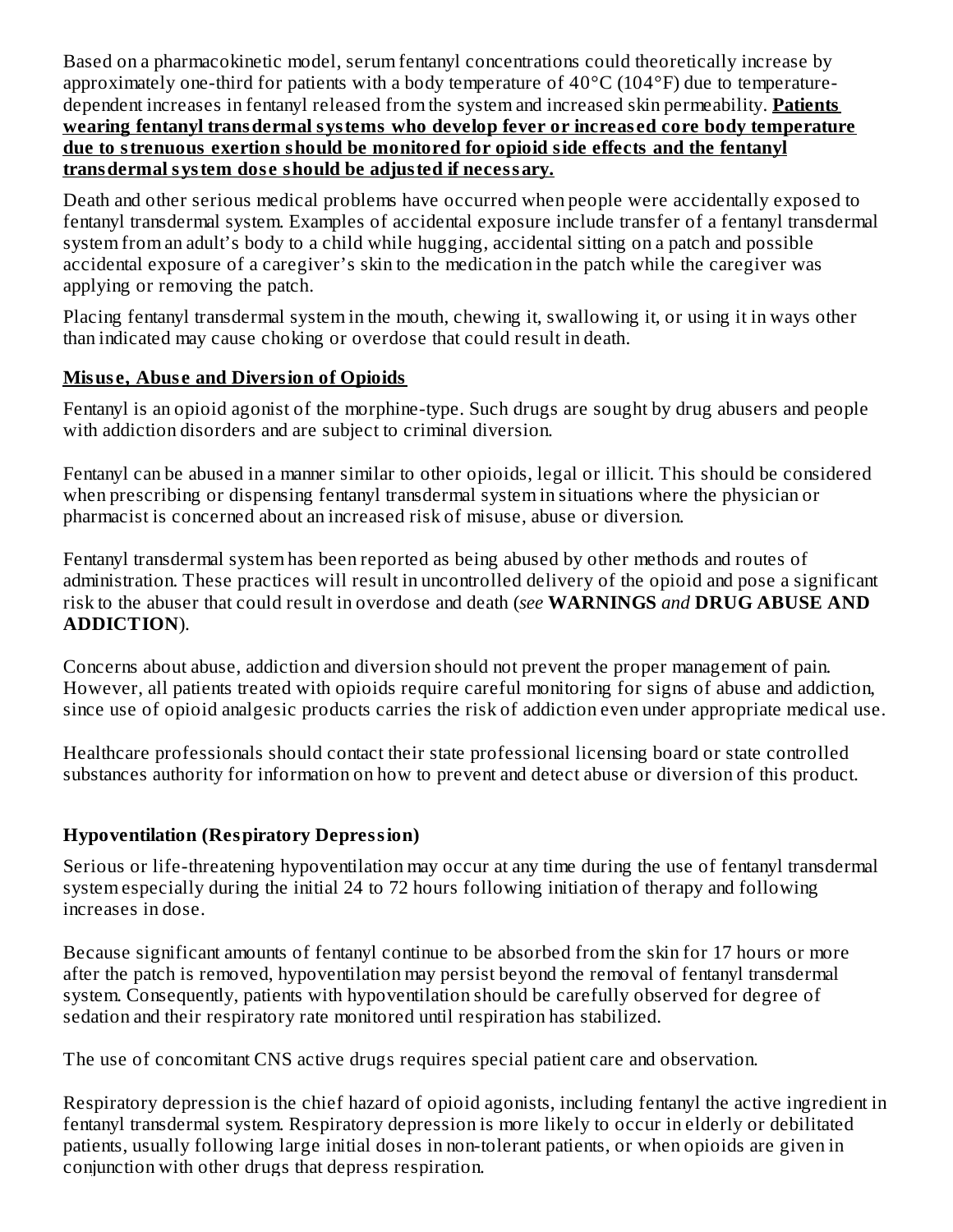Respiratory depression from opioids is manifested by a reduced urge to breathe and a decreased rate of respiration, often associated with the "sighing" pattern of breathing (deep breaths separated by abnormally long pauses). Carbon dioxide retention from opioid-induced respiratory depression can exacerbate the sedating effects of opioids. This makes overdoses involving drugs with sedative properties and opioids especially dangerous.

Fentanyl transdermal system should be used with extreme caution in patients with significant chronic obstructive pulmonary disease or cor pulmonale, and in patients having a substantially decreased respiratory reserve, hypoxia, hypercapnia, or pre-existing respiratory depression. In such patients, even usual therapeutic doses of fentanyl transdermal system may decrease respiratory drive to the point of apnea. In these patients, alternative non-opioid analgesics should be considered, and opioids should be employed only under careful medical supervision at the lowest effective dose.

# **Chronic Pulmonary Dis eas e**

Because potent opioids can cause serious or life-threatening hypoventilation, fentanyl transdermal system should be administered with caution to patients with pre-existing medical conditions predisposing them to hypoventilation. In such patients, normal analgesic doses of opioids may further decrease respiratory drive to the point of respiratory failure.

## **Head Injuries and Increas ed Intracranial Pressure**

Fentanyl transdermal system should not be used in patients who may be particularly susceptible to the intracranial effects of CO $_2$  retention such as those with evidence of increased intracranial pressure, impaired consciousness, or coma. Opioids may obscure the clinical course of patients with head injury. Fentanyl transdermal system should be used with caution in patients with brain tumors.

# **Interactions with Other CNS Depressants**

The concomitant use of fentanyl transdermal system with other central nervous system depressants, including but not limited to other opioids, sedatives, hypnotics, tranquilizers (e.g., benzodiazepines), general anesthetics, phenothiazines, skeletal muscle relaxants, and alcohol, may cause respiratory depression, hypotension, and profound sedation or potentially result in coma. When such combined therapy is contemplated, the dose of one or both agents should be significantly reduced.

# **Interactions with Alcohol and Drugs of Abus e**

Fentanyl may be expected to have additive CNS depressant effects when used in conjunction with alcohol, other opioids, or illicit drugs that cause central nervous system depression.

# **Interactions with CYP3A4 Inhibitors**

The concomitant use of transdermal fentanyl with all CYP3A4 inhibitors (such as ritonavir, ketoconazole, itraconazole, troleandomycin, clarithromycin, nelfinavir, nefazodone, amiodarone, amprenavir, aprepitant, diltiazem, erythromycin, fluconazole, fosamprenavir, grapefruit juice, and verapamil) may result in an increase in fentanyl plasma concentrations, which could increase or prolong adverse drug effects and may cause potentially fatal respiratory depression. Patients receiving fentanyl transdermal system and any CYP3A4 inhibitor should be carefully monitored for an extended period of time, and dosage adjustments should be made if warranted (*see* **BOX WARNING**; **CLINICAL PHARMACOLOGY, Drug Interactions**; **PRECAUTIONS** *and* **DOSAGE AND ADMINISTRATION** *for further information*).

**PRECAUTIONS**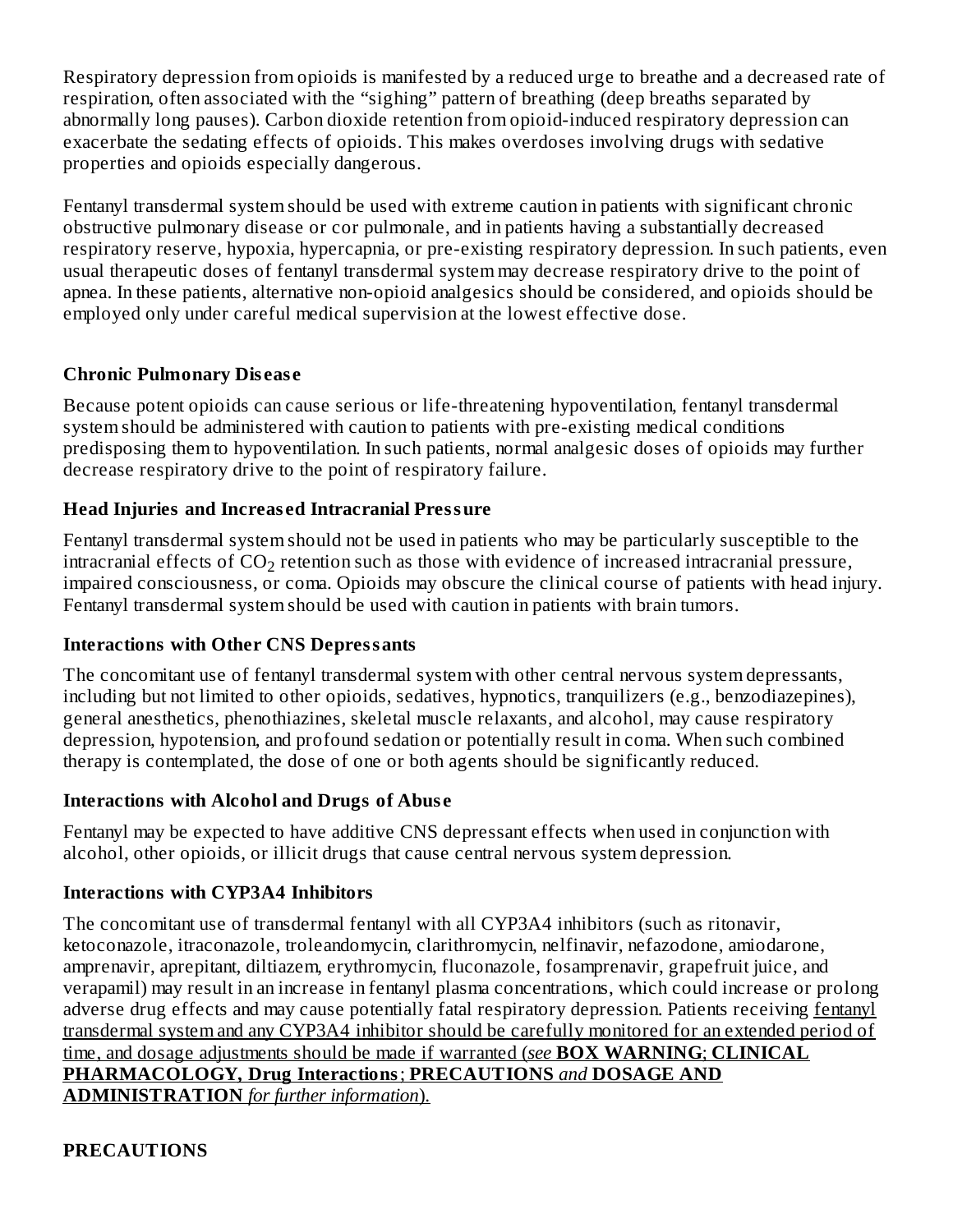## **General**

Fentanyl transdermal system should not be used to initiate opioid therapy in patients who are not opioidtolerant. Children converting to fentanyl transdermal system should be opioid-tolerant and 2 years of age or older (*see* **BOX WARNING**).

Patients, family members and caregivers should be instructed to keep patches (new and used) out of the reach of children and others for whom fentanyl transdermal system was not prescribed. A considerable amount of active fentanyl remains in fentanyl transdermal system even after use as directed. Accidental or deliberate application or ingestion by a child or adolescent will cause respiratory depression that could result in death.

## **Cardiac Dis eas e**

Fentanyl may produce bradycardia. Fentanyl should be administered with caution to patients with bradyarrhythmias.

## **Hepatic or Renal Dis eas e**

Insufficient information exists to make recommendations regarding the use of fentanyl transdermal system in patients with impaired renal or hepatic function. If the drug is used in these patients, it should be used with caution because of the hepatic metabolism and renal excretion of fentanyl.

## **Us e in Pancreatic/Biliary Tract Dis eas e**

Fentanyl transdermal system may cause spasm of the sphincter of Oddi and should be used with caution in patients with biliary tract disease, including acute pancreatitis. Opioids like fentanyl transdermal system may cause increases in the serum amylase concentration.

# **Tolerance**

Tolerance is a state of adaptation in which exposure to a drug induces changes that result in a diminution of one or more of the drug's effects over time. Tolerance may occur to both the desired and undesired effects of drugs, and may develop at different rates for different effects.

# **Physical Dependence**

Physical dependence is a state of adaptation that is manifested by an opioid specific withdrawal syndrome that can be produced by abrupt cessation, rapid dose reduction, decreasing blood concentration of the drug, and/or administration of an antagonist. The opioid abstinence or withdrawal syndrome is characterized by some or all of the following: restlessness, lacrimation, rhinorrhea, yawning, perspiration, chills, piloerection, myalgia, mydriasis, irritability, anxiety, backache, joint pain, weakness, abdominal cramps, insomnia, nausea, anorexia, vomiting, diarrhea, or increased blood pressure, respiratory rate, or heart rate. In general, opioids should not be abruptly discontinued (*see* **DOSAGE AND ADMINISTRATION, Dis continuation of Fentanyl Transdermal System**).

## **Ambulatory Patients**

Strong opioid analgesics impair the mental or physical abilities required for the performance of potentially dangerous tasks, such as driving a car or operating machinery. Patients who have been given fentanyl transdermal system should not drive or operate dangerous machinery unless they are tolerant to the effects of the drug.

## **Information for Patients**

Patients and their caregivers should be provided with a Medication Guide each time fentanyl transdermal system is dispensed because new information may be available.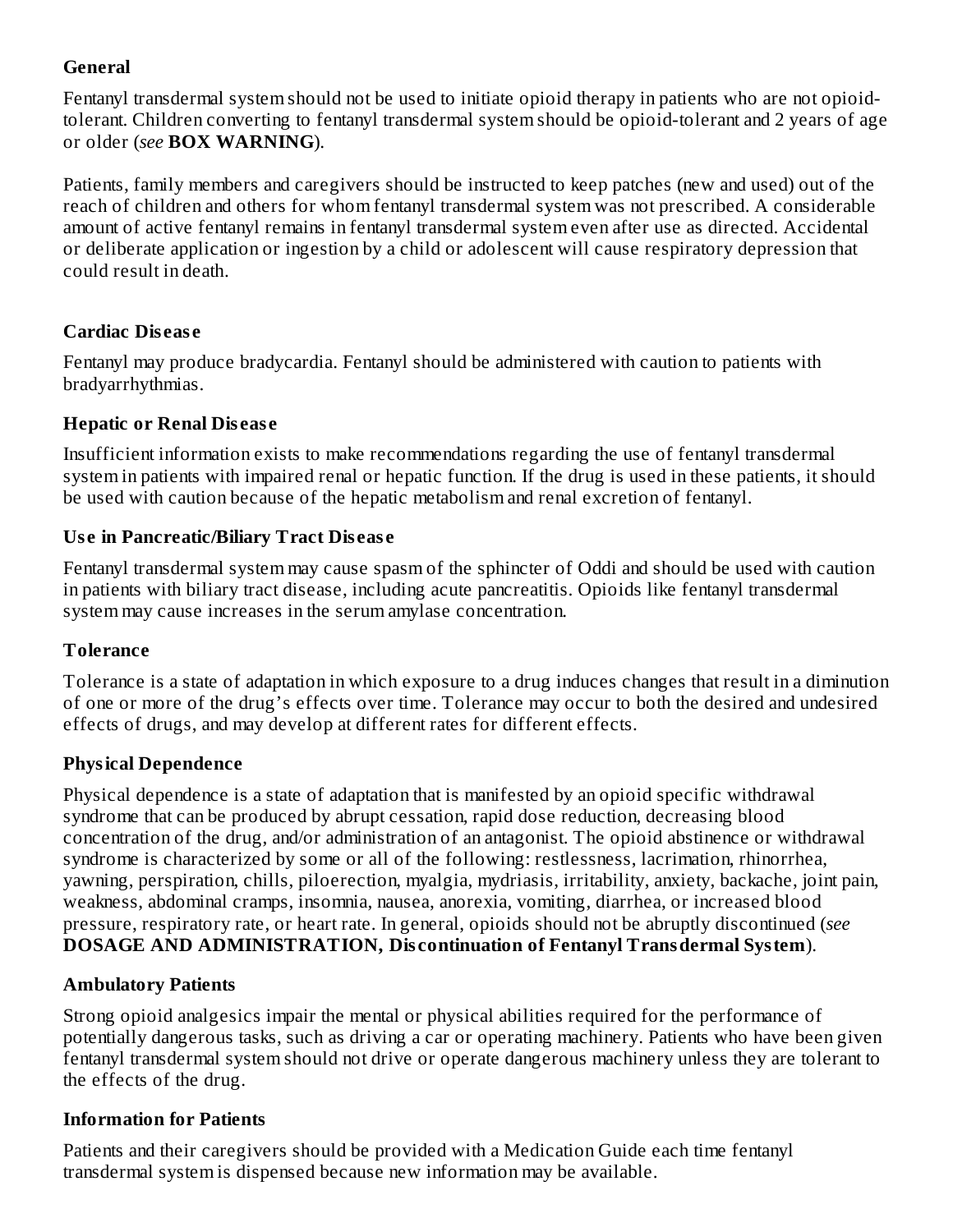Patients receiving fentanyl transdermal systems should be given the following instructions by the physician:

- 1. Patients should be advised that fentanyl transdermal systems contain fentanyl, an opioid pain medicine similar to morphine, hydromorphone, methadone, oxycodone, and oxymorphone.
- 2. Patients should be advised that each fentanyl transdermal system may be worn continuously for 72 hours, and that each patch should be applied to a different skin site after removal of the previous transdermal patch.
- 3. Patients should be advised that fentanyl transdermal systems should be applied to intact, non-irritated, and non-irradiated skin on a flat surface such as the chest, back, flank, or upper arm. Additionally, patients should be advised of the following:
	- In young children or persons with cognitive impairment, the patch should be put on the upper back to lower the chances that the patch will be removed and placed in the mouth.
	- Hair at the application site should be clipped (not shaved) prior to patch application.
	- If the site of fentanyl transdermal system application must be cleansed prior to application of the patch, do so with clear water.
	- Do not use soaps, oils, lotions, alcohol, or any other agents that might irritate the skin or alter its characteristics.
	- Allow the skin to dry completely prior to patch application.
- 4. Patients should be advised that fentanyl transdermal system should be applied immediately upon removal from the sealed pouch and after removal of the protective liner. Additionally the patient should be advised of the following:
	- The fentanyl transdermal system should not be used if the pouch seal is broken, or if the patch is cut, damaged, or changed in any way.
	- The transdermal patch should be pressed firmly in place with the palm of the hand for 30 seconds, making sure the contact is complete, especially around the edges.
	- The patch should not be folded so that only part of the patch is exposed.
- 5. Patients should be advised that the dose of fentanyl transdermal system or the number of patches applied to the skin should NEVER be adjusted without the prescribing healthcare professional's instruction.
- 6. Patients should be advised that while wearing the patch, they should avoid exposing the fentanyl transdermal system application site and surrounding area to direct external heat sources, such as:
	- heating pads,
	- electric blankets,
	- sunbathing,
	- heat or tanning lamps,
	- saunas,
	- hot tubs or hot baths, and
	- heated water beds, etc.
- 7. Patients should also be advised of a potential for temperature-dependent increases in fentanyl release from the patch that could result in an overdose of fentanyl; therefore, patients who develop a high fever or increased body temperature due to strenuous exertion while wearing the patch should contact their physician.
- 8. Patients should be advised that if they experience problems with adhesion of the fentanyl transdermal system, they may tape the edges of the patch with first aid tape. If problems with adhesion persist, patients may overlay the patch with a transparent adhesive film dressing (e.g., Bioclusive  $^{TM}$  or Tegaderm $^{\tilde{T}M}$ ).
- 9. Patients should be advised that if the patch falls off before 72 hours a new patch may be applied to a different skin site.
- 10. Patients should be advised to fold (so that the adhesive side adheres to itself) and immediately flush down the toilet used fentanyl transdermal systems after removal from the skin.
- 11. Patients should be advised that fentanyl transdermal system may impair mental and/or physical ability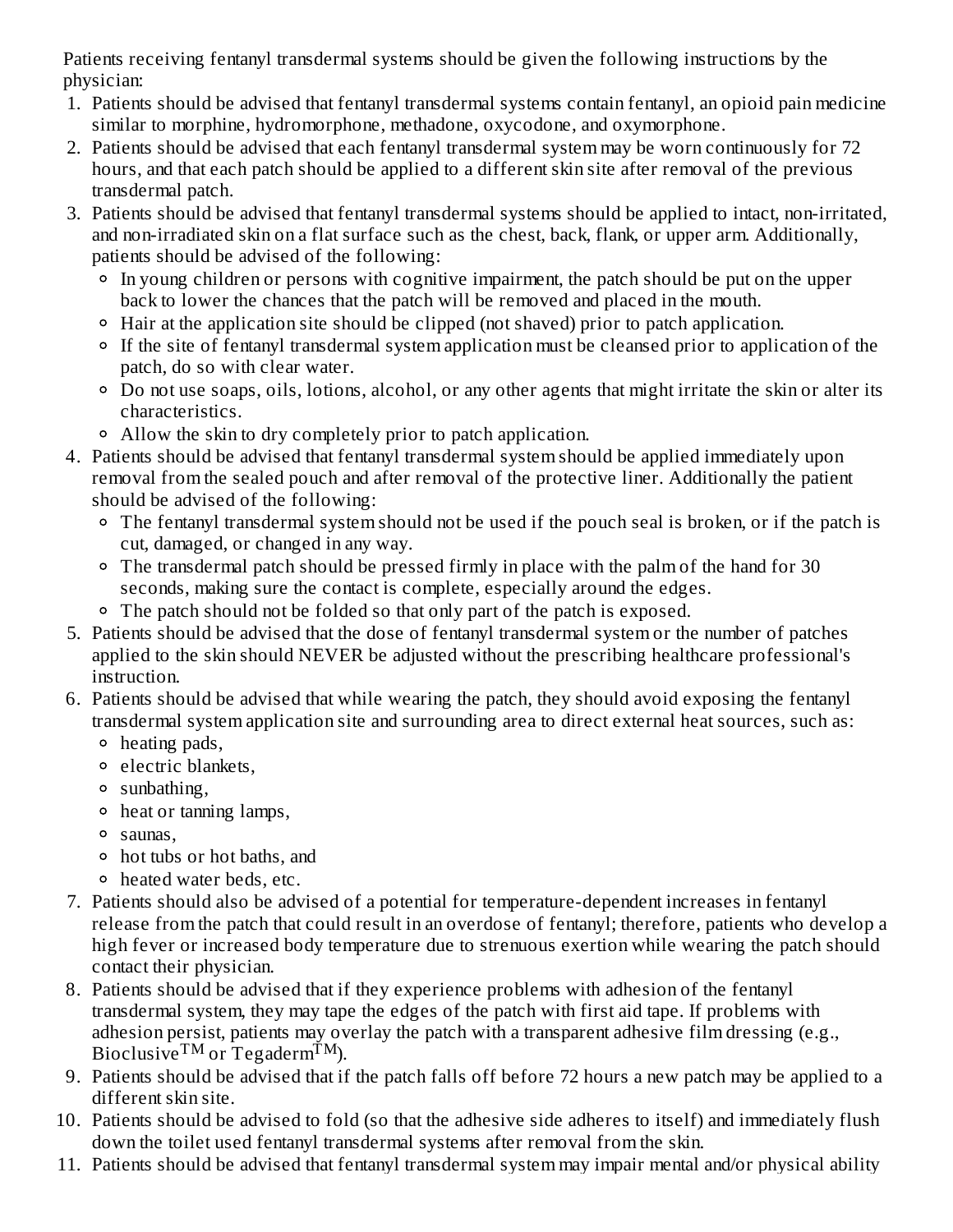required for the performance of potentially hazardous tasks (e.g., driving, operating machinery).

- 12. Patients should be advised to refrain from any potentially dangerous activity when starting on fentanyl transdermal system or when their dose is being adjusted, until it is established that they have not been adversely affected.
- 13. Patients should be advised that fentanyl transdermal system should not be combined with alcohol or other CNS depressants (e.g., sleep medications, tranquilizers) because dangerous additive effects may occur, resulting in serious injury or death.
- 14. Patients should be advised to consult their physician or pharmacist if other medications are being or will be used with fentanyl transdermal system.
- 15. Patients should be advised of the potential for severe constipation.
- 16. Patients should be advised that if they have been receiving treatment with fentanyl transdermal system and cessation of therapy is indicated, it may be appropriate to taper the fentanyl transdermal system dose, rather than abruptly discontinue it, due to the risk of precipitating withdrawal symptoms.
- 17. Patients should be advised that fentanyl transdermal system contains fentanyl, a drug with high potential for abuse.
- 18. Patients, family members and caregivers should be advised to protect fentanyl transdermal system from theft or misuse in the work or home environment.
- 19. Patients should be instructed to keep fentanyl transdermal system in a secure place out of the reach of children due to the high risk of **fatal respiratory depression**.
- 20. Patients should be advised that fentanyl transdermal system should never be given to anyone other than the individual for whom it was prescribed because of the risk of death or other serious medical problems to that person for whom it was not intended.
- 21. Patients should be informed that, if the patch dislodges and accidentally sticks to the skin of another person, they should immediately take the patch off, wash the exposed area with water and seek medical attention for the accidentally exposed individual.
- 22. When fentanyl transdermal system is no longer needed, the unused patches should be removed from their pouches, folded so that the adhesive side of the patch adheres to itself, and flushed down the toilet.
- 23. Women of childbearing potential who become, or are planning to become pregnant, should be advised to consult a physician prior to initiating or continuing therapy with fentanyl transdermal system.
- 24. Patients should be informed that accidental exposure or misuse may lead to death or other serious medical problems.

# **Drug Interactions**

# Agents Affecting Cytochrome P450 3A4 Isoenzyme System

Fentanyl is metabolized mainly via the human cytochrome P450 3A4 isoenzyme system (CYP3A4), therefore potential interactions may occur when fentanyl transdermal system is given concurrently with agents that affect CYP3A4 activity. Coadminstration with agents that induce CYP3A4 activity may reduce the efficacy of fentanyl transdermal system. The concomitant use of transdermal fentanyl with all CYP3A4 inhibitors (such as ritonavir, ketoconazole, itraconazole, troleandomycin, clarithromycin, nelfinavir, nefazodone, amiodarone, amprenavir, aprepitant, diltiazem, erythromycin, fluconazole, fosamprenavir, grapefruit juice, and verapamil) may result in an increase in fentanyl plasma concentrations, which could increase or prolong adverse drug effects and may cause fatal respiratory depression. Patients receiving fentanyl transdermal system and any CYP3A4 inhibitor should be carefully monitored for an extended period of time, and dosage adjustments should be made if warranted (*see* **BOX WARNING**; **CLINICAL PHARMACOLOGY, Drug Interactions**; **WARNINGS** *and* **DOSAGE AND ADMINISTRATION** *for further information*).

Central Nervous System Depressants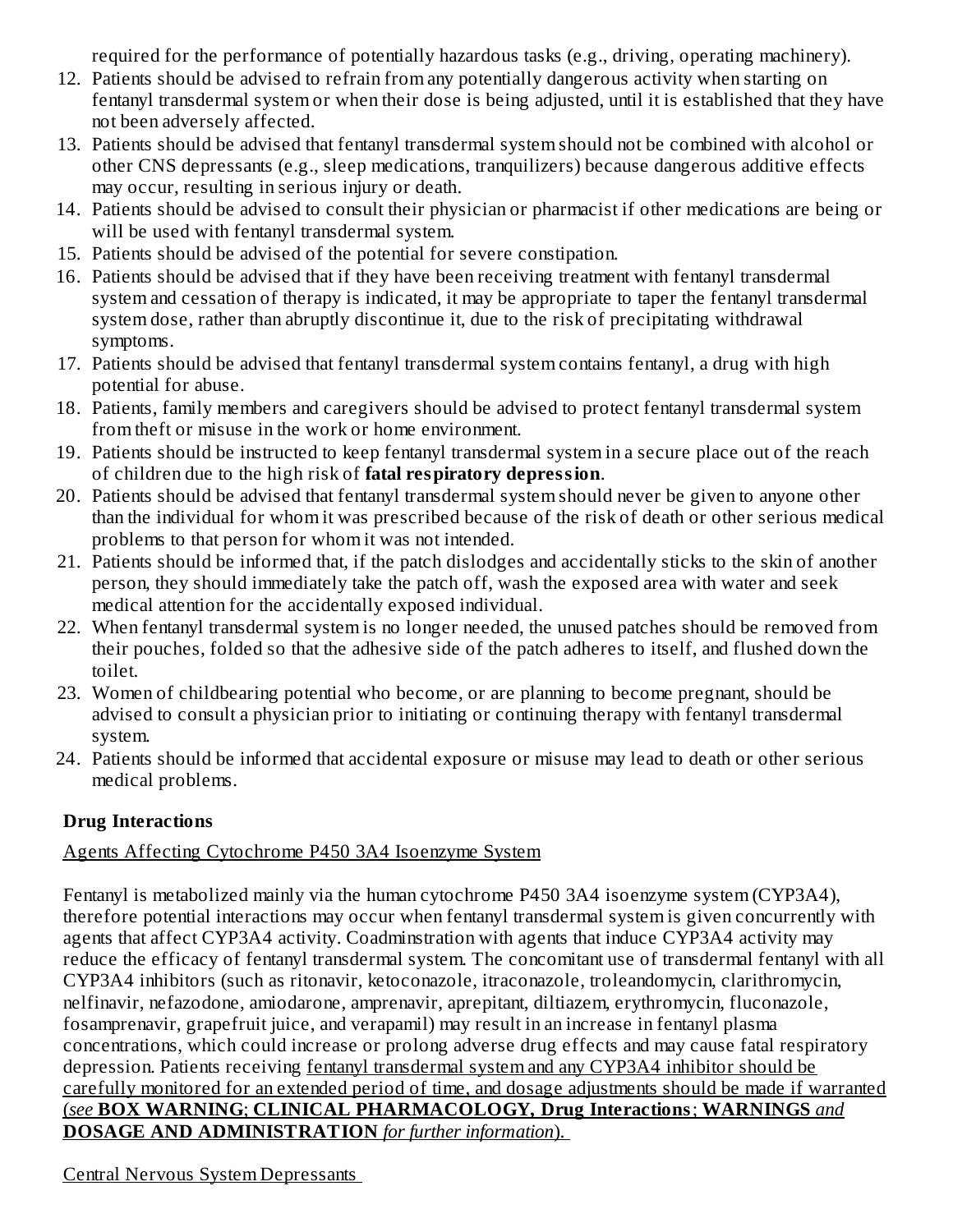The concomitant use of fentanyl transdermal system with other central nervous system depressants, including but not limited to other opioids, sedatives, hypnotics, tranquilizers (e.g., benzodiazepines), general anesthetics, phenothiazines, skeletal muscle relaxants, and alcohol, may cause respiratory depression, hypotension, and profound sedation, or potentially result in coma or death. When such combined therapy is contemplated, the dose of one or both agents should be significantly reduced.

### MAO Inhibitors

Fentanyl transdermal system is not recommended for use in patients who have received MAOI within 14 days because severe and unpredictable potentiation by MAO inhibitors has been reported with opioid analgesics.

## **Carcinogenesis, Mutagenesis, and Impairment of Fertility**

In a two-year carcinogenicity study conducted in rats, fentanyl was not associated with an increased incidence of tumors at subcutaneous doses up to 33 mcg/kg/day in males or 100 mcg/kg/day in females (0.16 and 0.39 times the human daily exposure obtained via the 100 mcg/hr patch based on  $\rm AUC_{0\text{-}24hr}$ comparison). There was no evidence of mutagenicity in the Ames Salmonella mutagenicity assay, the primary rat hepatocyte unscheduled DNA synthesis assay, the BALB/c 3T3 transformation test, and the human lymphocyte and CHO chromosomal aberration in vitro assays.

The potential effects of fentanyl on male and female fertility were examined in the rat model via two separate experiments. In the male fertility study, male rats were treated with fentanyl (0, 0.025, 0.1 or 0.4 mg/kg/day) via continuous intravenous infusion for 28 days prior to mating; female rats were not treated. In the female fertility study, female rats were treated with fentanyl (0, 0.025, 0.1 or 0.4 mg/kg/day) via continuous intravenous infusion for 14 days prior to mating until day 16 of pregnancy; male rats were not treated. Analysis of fertility parameters in both studies indicated that an intravenous dose of fentanyl up to 0.4 mg/kg/day to either the male or the female alone produced no effects on fertility (this dose is approximately 1.6 times the daily human dose administered by a 100 mcg/hr patch on a mg/m<sup>2</sup> basis). In a separate study, a single daily bolus dose of fentanyl was shown to impair fertility in rats when given in intravenous doses of 0.3 times the human dose for a period of 12 days.

# **Pregnancy**

# **Teratogenic Effects.** *Pregnancy Category C*

No epidemiological studies of congenital anomalies in infants born to women treated with fentanyl during pregnancy have been reported.

The potential effects of fentanyl on embryo-fetal development were studied in the rat, mouse, and rabbit models. Published literature reports that administration of fentanyl (0, 10, 100, or 500 mcg/kg/day) to pregnant female Sprague-Dawley rats from day 7 to 21 via implanted microosmotic minipumps did not produce any evidence of teratogenicity (the high dose is approximately 2 times the daily human dose administered by a 100 mcg/hr patch on a mg/m<sup>2</sup> basis). In contrast, the intravenous administration of fentanyl (0, 0.01, or 0.03 mg/kg) to bred female rats from gestation day 6 to 18 suggested evidence of embryotoxicity and a slight increase in mean delivery time in the 0.03 mg/kg/day group. There was no clear evidence of teratogenicity noted.

Pregnant female New Zealand White rabbits were treated with fentanyl (0, 0.025, 0.1, 0.4 mg/kg) via intravenous infusion from day 6 to day 18 of pregnancy. Fentanyl produced a slight decrease in the body weight of the live fetuses at the high dose, which may be attributed to maternal toxicity. Under the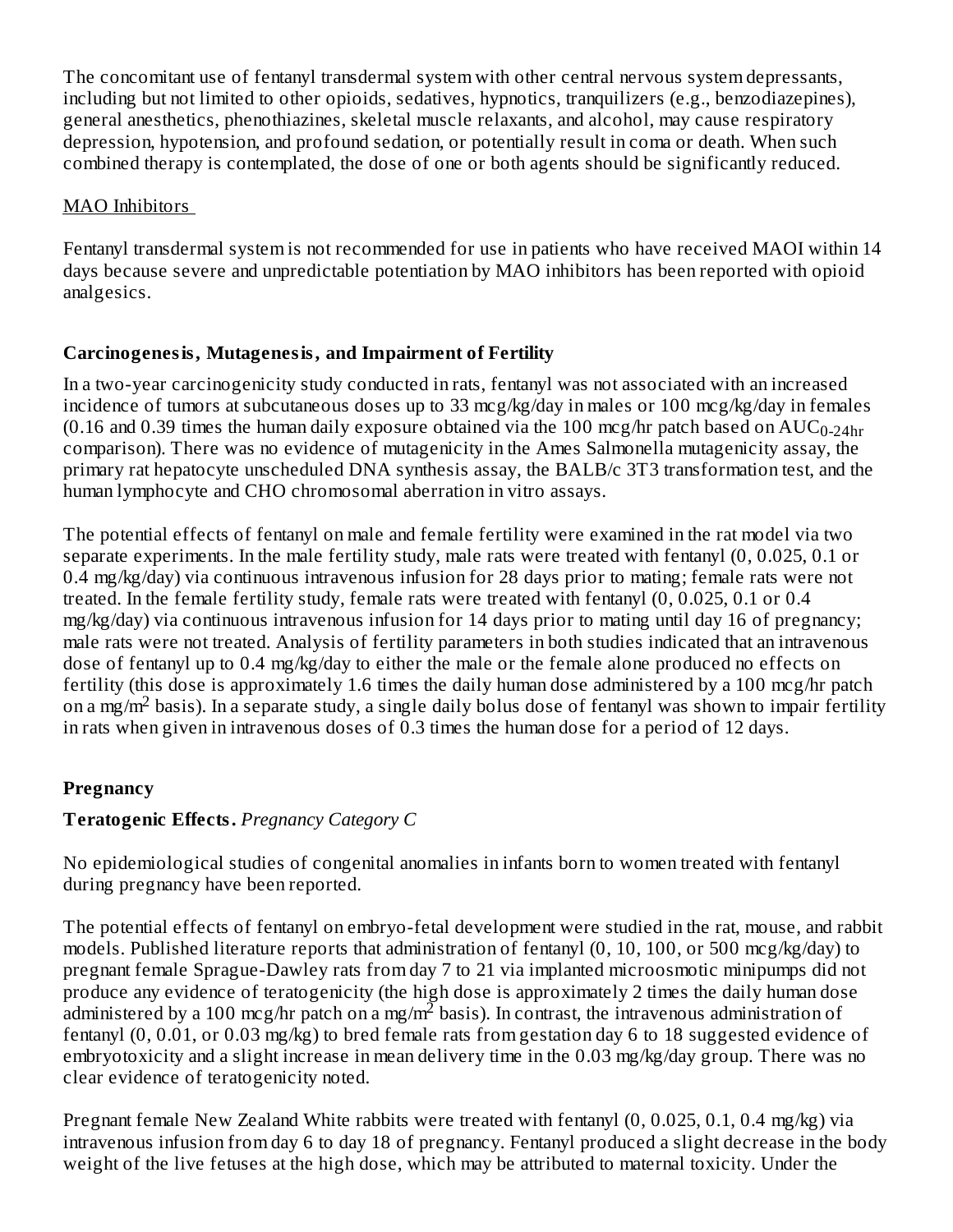conditions of the assay, there was no evidence for fentanyl induced adverse effects on embryo-fetal development at doses up to 0.4 mg/kg (approximately 3 times the daily human dose administered by a 100 mcg/hr patch on a mg/m<sup>2</sup> basis).

There are no adequate and well-controlled studies in pregnant women. Fentanyl transdermal system should be used during pregnancy only if the potential benefit justifies the potential risk to the fetus.

## **Nonteratogenic Effects**

Chronic maternal treatment with fentanyl during pregnancy has been associated with transient respiratory depression, behavioral changes, or seizures characteristic of neonatal abstinence syndrome in newborn infants. Symptoms of neonatal respiratory or neurological depression were no more frequent than expected in most studies of infants born to women treated acutely during labor with intravenous or epidural fentanyl. Transient neonatal muscular rigidity has been observed in infants whose mothers were treated with intravenous fentanyl.

The potential effects of fentanyl on prenatal and postnatal development were examined in the rat model. Female Wistar rats were treated with 0, 0.025, 0.1, or 0.4 mg/kg/day fentanyl via intravenous infusion from day 6 of pregnancy through 3 weeks of lactation. Fentanyl treatment (0.4 mg/kg/day) significantly decreased body weight in male and female pups and also decreased survival in pups at day 4. Both the mid-dose and high-dose of fentanyl animals demonstrated alterations in some physical landmarks of development (delayed incisor eruption and eye opening) and transient behavioral development (decreased locomotor activity at day 28 which recovered by day 50). The mid-dose and the high-dose are 0.4 and 1.6 times the daily human dose administered by a 100 mcg/hr patch on a mg/m<sup>2</sup> basis.

# **Labor and Delivery**

Fentanyl readily passes across the placenta to the fetus; therefore, fentanyl transdermal system is not recommended for analgesia during labor and delivery.

# **Nursing Mothers**

Fentanyl is excreted in human milk; therefore, fentanyl transdermal system is not recommended for use in nursing women because of the possibility of effects in their infants.

# **Pediatric Us e**

The safety of fentanyl transdermal system was evaluated in three open-label trials in 291 pediatric patients with chronic pain, 2 years of age through 18 years of age. Starting doses of 25 mcg/hr and higher were used by 181 patients who had been on prior daily opioid doses of at least 45 mg/day of oral morphine or an equianalgesic dose of another opioid. Initiation of fentanyl transdermal system therapy in pediatric patients taking less than 60 mg/day of oral morphine or an equianalgesic dose of another opioid has not been evaluated in controlled clinical trials. Approximately 90% of the total daily opioid requirement (fentanyl transdermal system plus rescue medication) was provided by fentanyl transdermal system.

Fentanyl transdermal system was not studied in children under 2 years of age.

Fentanyl transdermal system should be administered to children only if they are opioid-tolerant and 2 years of age or older (*see* **DOSAGE AND ADMINISTRATION** *and* **BOX WARNING**).

To guard against accidental ingestion by children, use caution when choosing the application site for fentanyl transdermal system (*see* **DOSAGE AND ADMINISTRATION**) and monitor adhesion of the system closely.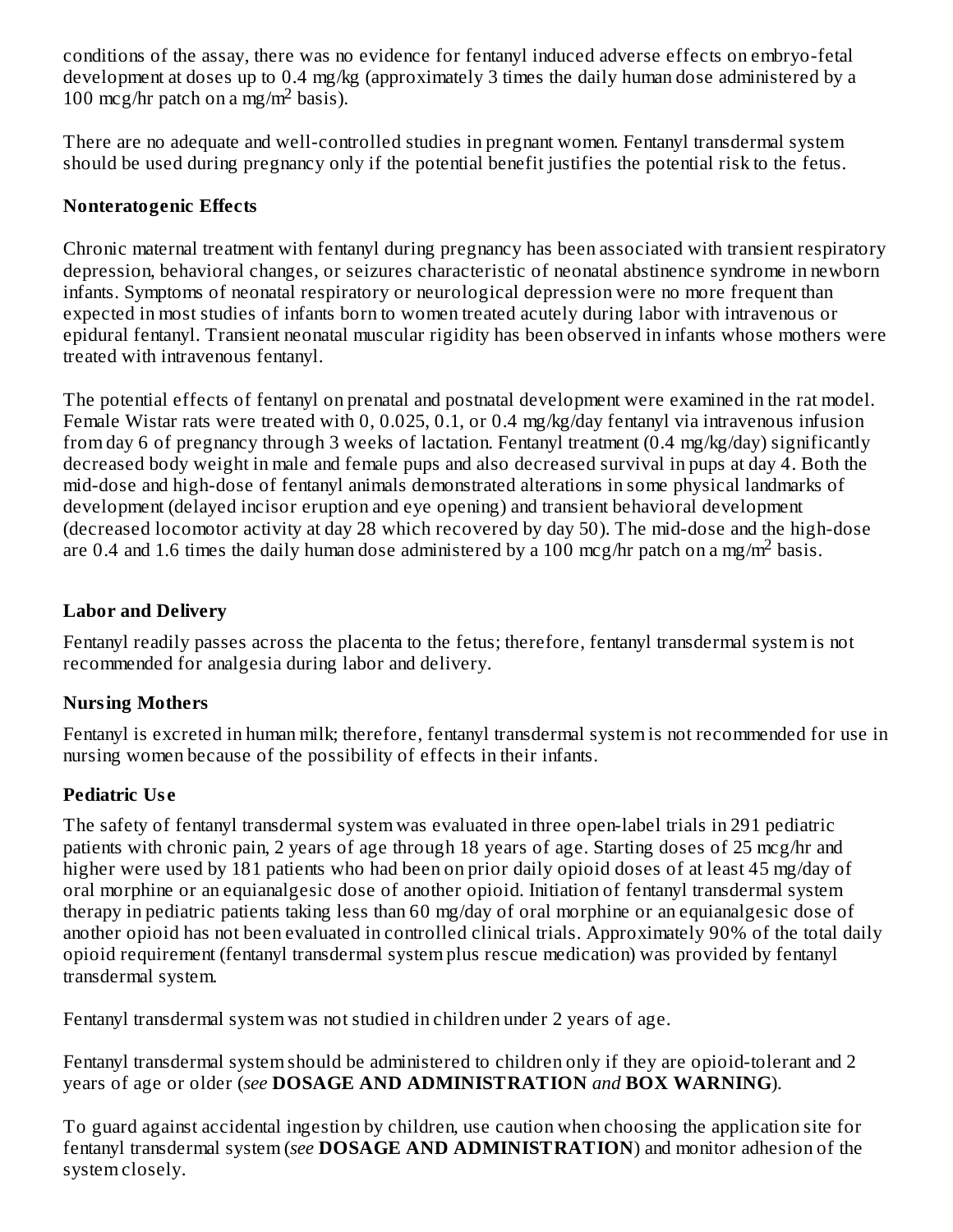## **Geriatric Us e**

Data from intravenous studies with fentanyl suggest that the elderly patients may have reduced clearance and a prolonged half-life. Moreover elderly patients may be more sensitive to the active substance than younger patients. A study conducted with the fentanyl transdermal system in elderly patients demonstrated that fentanyl pharmacokinetics did not differ significantly from young adult subjects, although peak serum concentrations tended to be lower and mean half-life values were prolonged to approximately 34 hours.

Respiratory depression is the chief hazard in elderly or debilitated patients, usually following large initial doses in non-tolerant patients or when opioids are given in conjunction with other agents that depress respiration.

Fentanyl transdermal system should be used with caution in elderly, cachectic, or debilitated patients as they may have altered pharmacokinetics due to poor fat stores, muscle wasting or altered clearance (*see* **DOSAGE AND ADMINISTRATION**).

## **ADVERSE REACTIONS**

### **In post-marketing experience, deaths from hypoventilation due to us e of fentanyl transdermal system have been reported (***see* **BOX WARNING** *and* **CONTRAINDICATIONS).**

## **Pre-Marketing Clinical Trial Experience**

Although fentanyl transdermal system use in post-operative or acute pain and in patients who are not opioid-tolerant is CONTRAINDICATED, the safety of fentanyl transdermal system was originally evaluated in 357 post-operative adult patients for 1 to 3 days and 153 cancer patients for a total of 510 patients. The duration of fentanyl transdermal system use varied in cancer patients; 56% of patients used fentanyl transdermal system for over 30 days, 28% continued treatment for more than 4 months, and 10% used fentanyl transdermal system for more than 1 year.

Hypoventilation was the most serious adverse reaction observed in 13 (4%) post-operative patients and in 3 (2%) of the cancer patients. Hypotension and hypertension were observed in 11 (3%) and 4 (1%) of the opioid-naive patients.

Various adverse events were reported; a causal relationship to fentanyl transdermal system was not always determined. The frequencies presented here reflect the actual frequency of each adverse effect in patients who received fentanyl transdermal system. There has been no attempt to correct for a placebo effect, concomitant use of other opioids, or to subtract the frequencies reported by placebo-treated patients in controlled trials.

Adverse reactions reported in 153 cancer patients at a frequency of 1% or greater are presented in **Table 1**; similar reactions were seen in the 357 post-operative patients.

In the pediatric population, the safety of fentanyl transdermal system has been evaluated in 291 patients with chronic pain 2 to 18 years of age. The duration of fentanyl transdermal system use varied; 20% of pediatric patients were treated for  $\leq 15$  days; 46% for 16 to 30 days; 16% for 31 to 60 days; and 17% for at least 61 days. Twenty-five patients were treated with fentanyl transdermal system for at least 4 months and 9 patients for more than 9 months.

There was no apparent pediatric-specific risk associated with fentanyl transdermal system use in children as young as 2 years old when used as directed. The most common adverse events were fever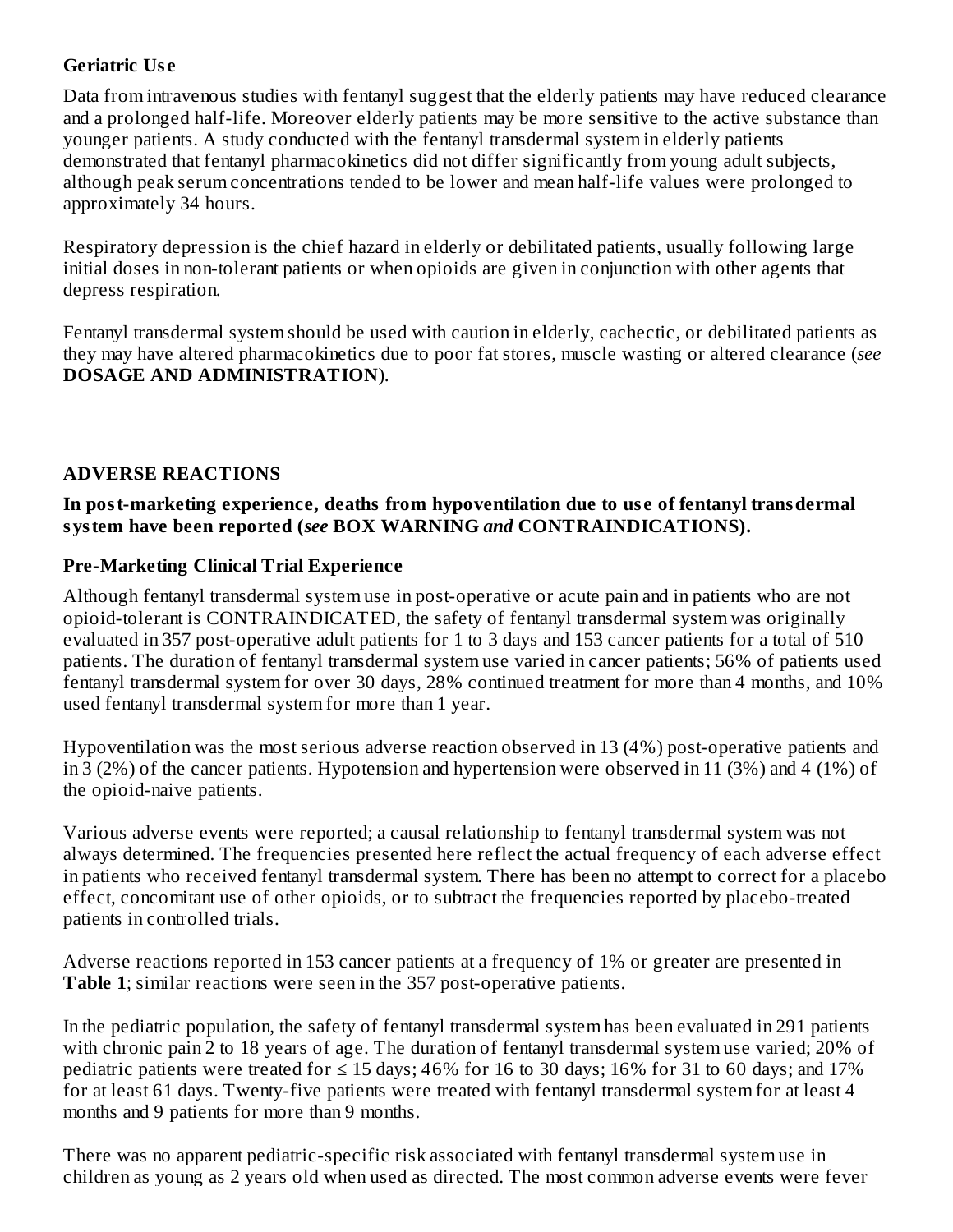Adverse events reported in pediatric patients at a rate of ≥1% are presented in **Table 1**.

| <b>Body System</b>                                                                   | <b>Adults</b>                                                                                                                                                                                                                                                                                                                                                                                               | <b>Pediatrics</b>                                                                                                                            |  |  |  |  |  |
|--------------------------------------------------------------------------------------|-------------------------------------------------------------------------------------------------------------------------------------------------------------------------------------------------------------------------------------------------------------------------------------------------------------------------------------------------------------------------------------------------------------|----------------------------------------------------------------------------------------------------------------------------------------------|--|--|--|--|--|
| Body as a Whole                                                                      | Abdominal pain*, headache*, fatigue*,<br>back pain, fever, influenza-like                                                                                                                                                                                                                                                                                                                                   | Pain*, headache*, fever,<br>syncope, abdominal pain,                                                                                         |  |  |  |  |  |
|                                                                                      | symptoms*, accidental injury, rigors                                                                                                                                                                                                                                                                                                                                                                        | allergic reaction, flushing                                                                                                                  |  |  |  |  |  |
| Cardiovascular                                                                       | Arrhythmia, chest pain                                                                                                                                                                                                                                                                                                                                                                                      | Hypertension, tachycardia                                                                                                                    |  |  |  |  |  |
| Digestive                                                                            | Nausea <sup>†</sup> , vomiting <sup>†</sup> , constipation <sup>†</sup> , dry                                                                                                                                                                                                                                                                                                                               | Nausea <sup>†</sup> , vomiting <sup>†</sup> ,                                                                                                |  |  |  |  |  |
|                                                                                      | mouth <sup>†</sup> , anorexia*, diarrhea*, dyspepsia*, constipation*, dry mouth,<br>flatulence                                                                                                                                                                                                                                                                                                              | diarrhea                                                                                                                                     |  |  |  |  |  |
| Nervous                                                                              | Sommolence <sup>†</sup> , insomnia, confusion <sup>†</sup> ,<br>asthenia <sup>†</sup> , dizziness*, nervousness*,<br>hallucinations*, anxiety*, depression*,<br>euphoria*, tremor, abnormal coordination, depression, convulsions,<br>speech disorder, abnormal thinking,<br>abnormal gait, abnormal dreams, agitation, disorder, agitation, stupor,<br>paresthesia, amnesia, syncope, paranoid<br>reaction | Somnolence*, nervousness*,<br>insomnia*, asthenia*,<br>hallucinations, anxiety,<br>dizziness, tremor, speech<br>confusion, paranoid reaction |  |  |  |  |  |
| Respiratory                                                                          | Dyspnea*, hypoventilation*, apnea*,<br>hemoptysis, pharyngitis*, hiccups,<br>bronchitis, rhinitis, sinusitis, upper<br>respiratory tract infection*                                                                                                                                                                                                                                                         | Dyspnea, respiratory<br>depression, rhinitis, coughing                                                                                       |  |  |  |  |  |
| Skin and Appendages                                                                  | Sweating <sup>†</sup> , pruritus <sup>*</sup> , rash, application<br>site reaction – erythema, papules, itching, reaction*, sweating increased,<br>edema                                                                                                                                                                                                                                                    | Pruritus*, application site<br>rash, rash erythematous, skin<br>reaction localized                                                           |  |  |  |  |  |
| Urogenital                                                                           | Urinary retention*, micturition disorder                                                                                                                                                                                                                                                                                                                                                                    | Urinary retention                                                                                                                            |  |  |  |  |  |
|                                                                                      | * Reactions occurring in 3% to 10% of fentanyl transdermal system patients                                                                                                                                                                                                                                                                                                                                  |                                                                                                                                              |  |  |  |  |  |
| $\dagger$ Reactions occurring in 10% or more of fentanyl transdermal system patients |                                                                                                                                                                                                                                                                                                                                                                                                             |                                                                                                                                              |  |  |  |  |  |

## **TABLE 1: ADVERSE EVENTS (at rate of ≥ 1%) Adult (N=380) and Pediatric (N=291) Clinical Trial Experience**

The following adverse effects have been reported in less than 1% of the 510 adult post-operative and cancer patients studied:

**Cardiovas cular:** bradycardia

**Digestive:** abdominal distention

**Nervous:** aphasia, hypertonia, vertigo, stupor, hypotonia, depersonalization, hostility

**Respiratory:**stertorous breathing, asthma, respiratory disorder

**Skin and Appendages, General:** exfoliative dermatitis, pustules

**Special Sens es:** amblyopia

**Urogenital:** bladder pain, oliguria, urinary frequency

# **Post-Marketing Experience – Adults**

The following adverse reactions have been reported in association with the use of fentanyl transdermal system and not reported in the pre-marketing adverse reactions section above: **Body as a Whole:** edema **Cardiovas cular:** tachycardia **Metabolic and Nutritional:** weight loss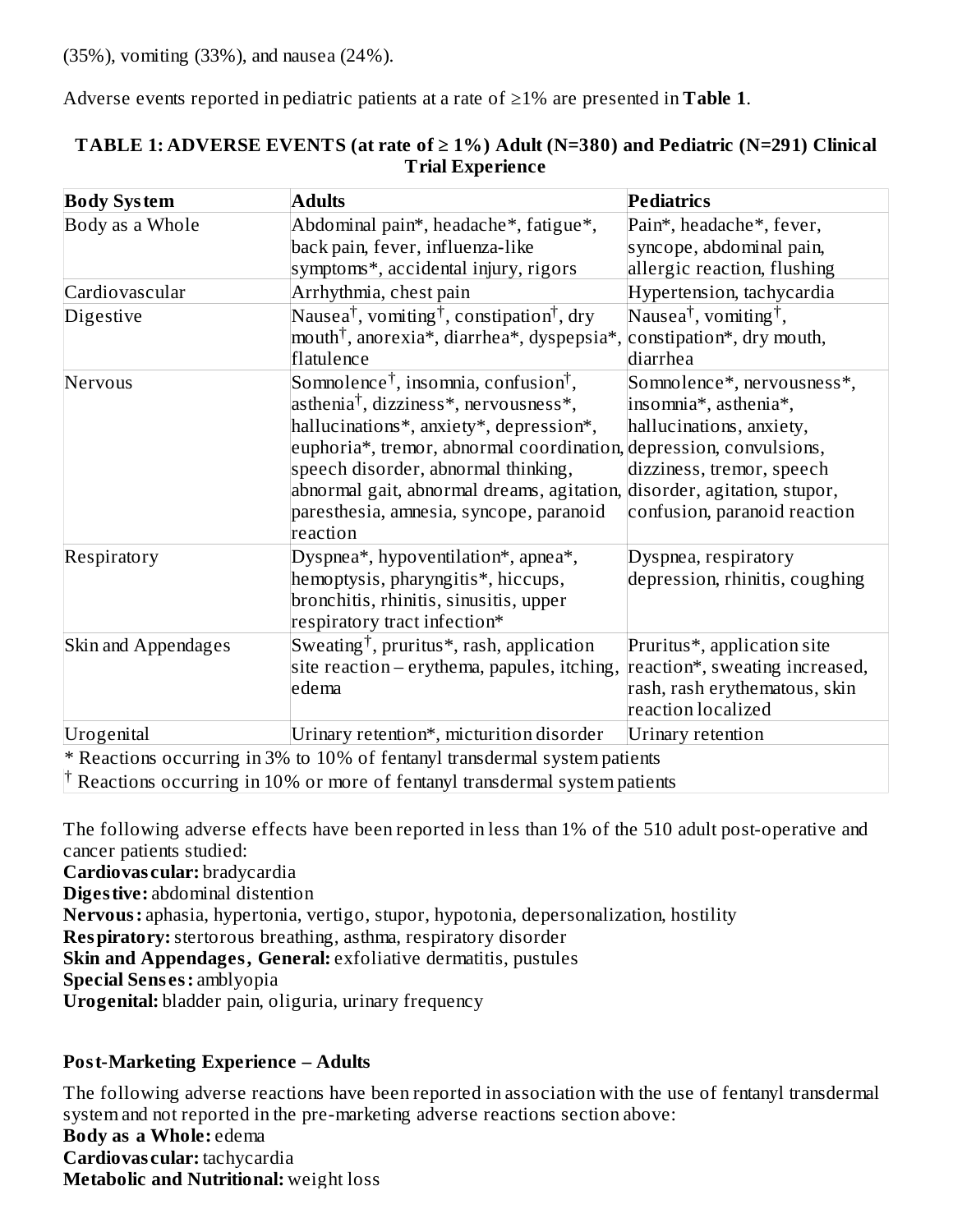## **DRUG ABUSE AND ADDICTION**

Fentanyl transdermal system contains a high concentration of fentanyl, a potent Schedule II opioid agonist. Schedule II opioid substances, which include hydromorphone, methadone, morphine, oxycodone, and oxymorphone, have the highest potential for abuse and risk of fatal overdose due to respiratory depression. Fentanyl, like morphine and other opioids used in analgesia, can be abused and is subject to criminal diversion.

The high content of fentanyl in the patches (fentanyl transdermal system) may be a particular target for abuse and diversion.

Addiction is a primary, chronic, neurobiologic disease, with genetic, psychosocial, and environmental factors influencing its development and manifestations. It is characterized by behaviors that include one or more of the following: impaired control over drug use, compulsive use, continued use despite harm, and craving. Drug addiction is a treatable disease, utilizing a multidisciplinary approach, but relapse is common.

"Drug seeking" behavior is very common in addicts and drug abusers. Drug seeking tactics include emergency calls or visits near the end of office hours, refusal to undergo appropriate examination, testing or referral, repeated "loss" of prescriptions, tampering with prescriptions and reluctance to provide prior medical records or contact information for other treating physician(s). "Doctor shopping" to obtain additional prescriptions is common among drug abusers and people suffering from untreated addiction.

Abuse and addiction are separate and distinct from physical dependence and tolerance. Physicians should be aware that addiction may be accompanied by concurrent tolerance and symptoms of physical dependence. In addition, abuse of opioids can occur in the absence of true addiction and is characterized by misuse for non-medical purposes, often in combination with other psychoactive substances. Since fentanyl transdermal system may be diverted for non-medical use, careful record keeping of prescribing information, including quantity, frequency, and renewal requests is strongly advised.

Proper assessment of the patient, proper prescribing practices, periodic re-evaluation of therapy, and proper dispensing and storage are appropriate measures that help to limit abuse of opioid drugs.

Fentanyl transdermal systems are intended for transdermal use (to be applied on the skin) only. Do not use a fentanyl transdermal system if the pouch seal is broken or the patch is cut, damaged, or changed in any way.

## **OVERDOSAGE**

#### **Clinical Pres entation**

The manifestations of fentanyl overdosage are an extension of its pharmacologic actions with the most serious significant effect being hypoventilation.

#### **Treatment**

For the management of hypoventilation, immediate countermeasures include removing the fentanyl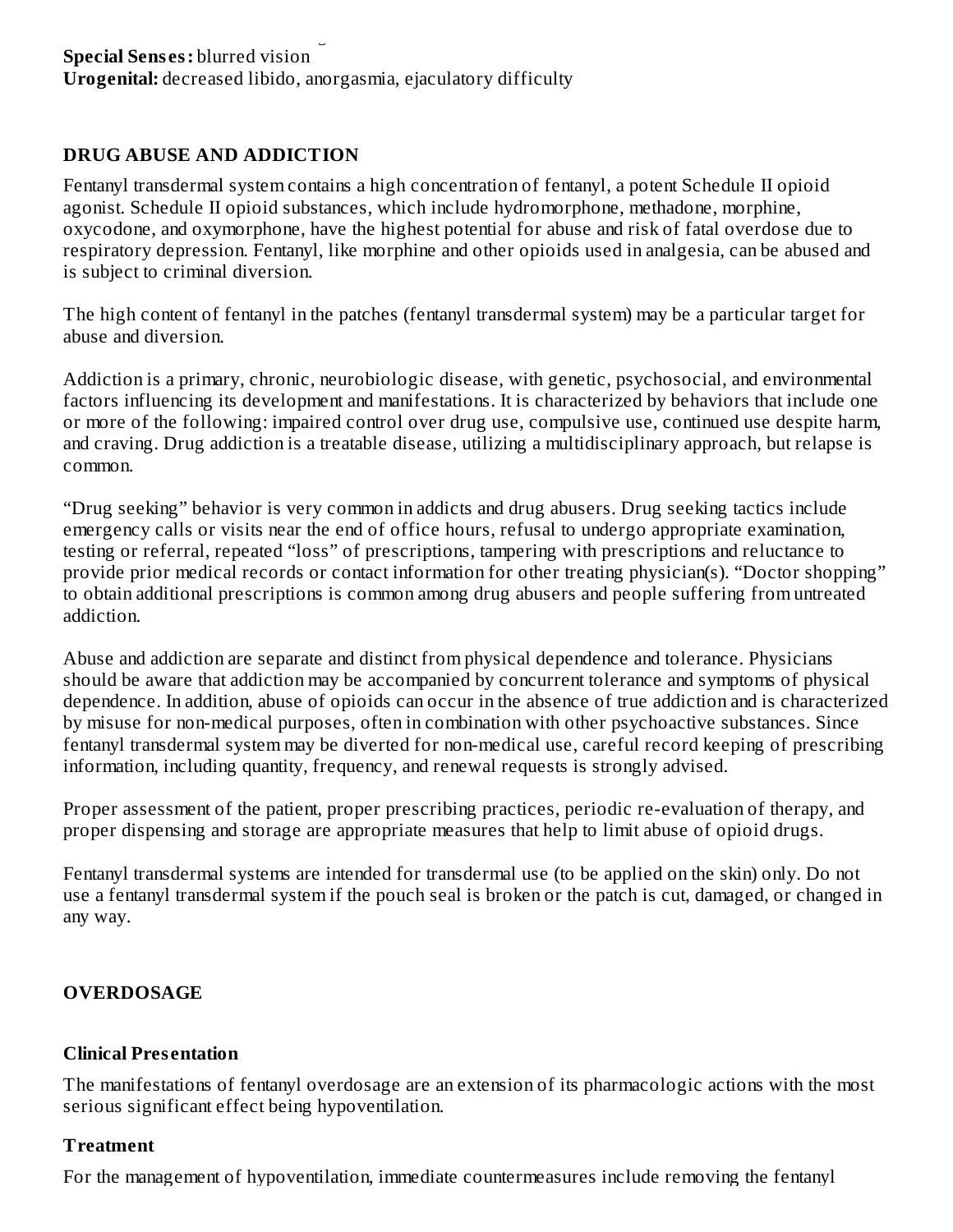transdermal system and physically or verbally stimulating the patient. These actions can be followed by administration of a specific narcotic antagonist such as naloxone. The duration of hypoventilation following an overdose may be longer than the effects of the narcotic antagonist's action (the half-life of naloxone ranges from 30 to 81 minutes). The interval between IV antagonist doses should be carefully chosen because of the possibility of re-narcotization after system removal; repeated administration of naloxone may be necessary. Reversal of the narcotic effect may result in acute onset of pain and the release of catecholamines.

Always ensure a patent airway is established and maintained, administer oxygen and assist or control respiration as indicated and use an oropharyngeal airway or endotracheal tube if necessary. Adequate body temperature and fluid intake should be maintained.

If severe or persistent hypotension occurs, the possibility of hypovolemia should be considered and managed with appropriate parenteral fluid therapy.

# **DOSAGE AND ADMINISTRATION**

## **Special Precautions**

**Fentanyl transdermal system contains a high concentration of a potent Schedule II opioid agonist, fentanyl. Schedule II opioid substances which include fentanyl, hydromorphone, methadone, morphine, oxycodone, and oxymorphone have the highest potential for abus e and associated risk of fatal overdos e due to respiratory depression. Fentanyl can be abus ed and is subject to criminal diversion. The high content of fentanyl in the patches (fentanyl transdermal system) may be a particular target for abus e and diversion.**

**Fentanyl transdermal systems are intended for transdermal us e (on intact skin) only. The** fentanyl transdermal system should not be used if the pouch seal is broken, or the patch is cut, **damaged, or changed in any way.**

Each fentanyl transdermal system may be worn continuously for 72 hours. The next patch should be applied to a different skin site after removal of the previous transdermal system.

If problems with adhesion of the fentanyl transdermal system occur, the edges of the patch may be taped with first aid tape. If problems with adhesion persist, the patch may be overlaid with a transparent adhesive film dressing (e.g., Bioclusive™ or Tegaderm™).

If the patch falls off before 72 hours, dispose of it by folding in half and flushing down the toilet. A new patch may be applied to a different skin site.

**Fentanyl transdermal system is ONLY for us e in patients who are already tolerant to opioid therapy of comparable potency. Us e in non-opioid tolerant patients may lead to fatal respiratory depression. Overestimating the fentanyl transdermal system dos e when converting patients from** another opioid medication can result in fatal overdose with the first dose. Due to the mean half**life of approximately 17 hours, patients who are thought to have had a s erious advers e event, including overdos e, will require monitoring and treatment for at least 24 hours.**

**The concomitant us e of fentanyl transdermal system with all cytochrome P450 3A4 inhibitors (such as ritonavir, ketoconazole, itraconazole, troleandomycin, clarithromycin, nelfinavir, nefazodone, amiodarone, amprenavir, aprepitant, diltiazem, erythromycin, fluconazole, fosamprenavir, grapefruit juice, and verapamil) may result in an increas e in fentanyl plasma concentrations, which could increas e or prolong advers e drug effects and may caus e potentially fatal respiratory depression. Patients receiving fentanyl transdermal system and any CYP3A4 inhibitor should be carefully monitored for an extended period of time and dosage adjustments**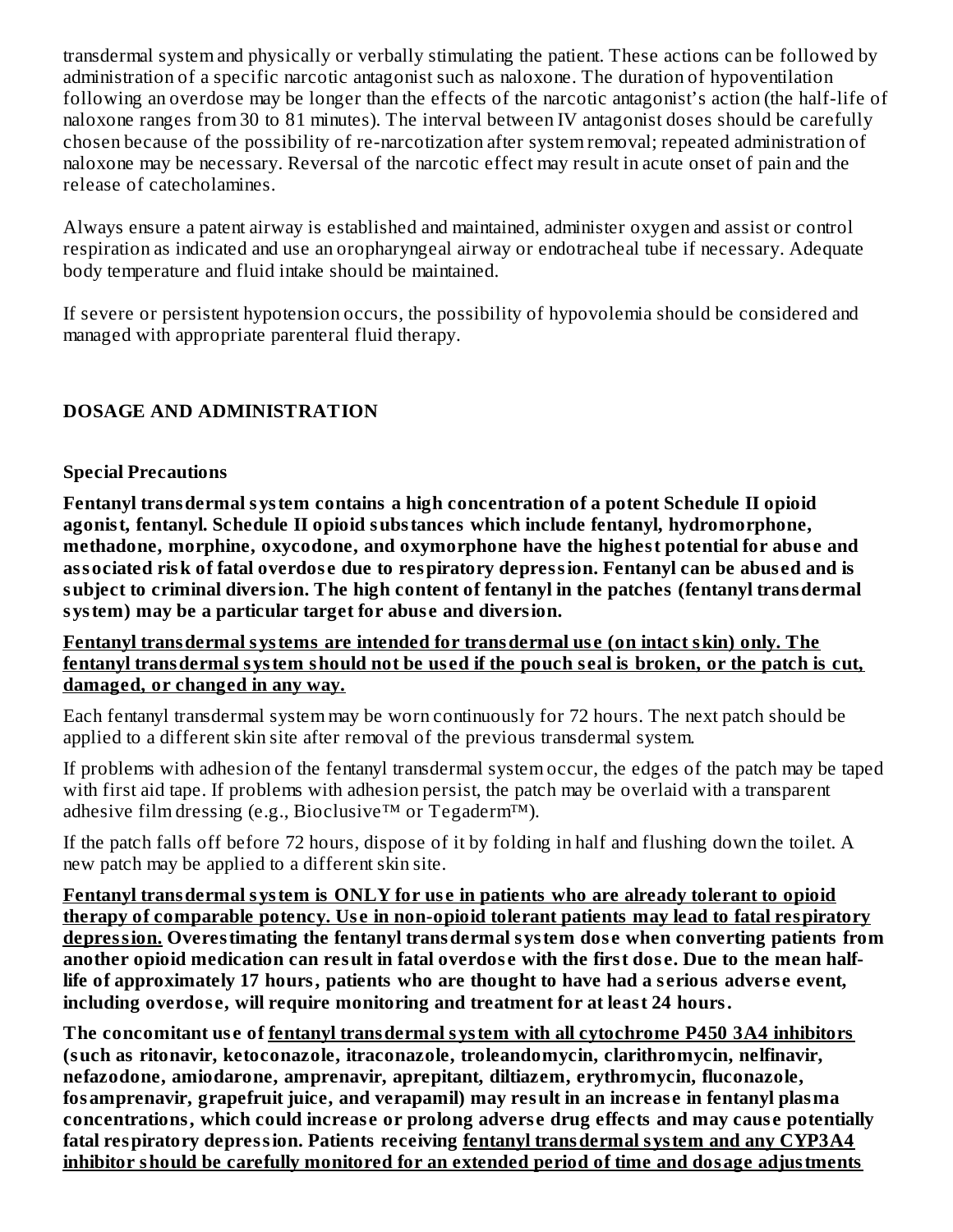## **should be made if warranted (***see* **BOX WARNING; CLINICAL PHARMACOLOGY, Drug Interactions; WARNINGS** *and* **PRECAUTIONS** *for further information***).**

Pediatric patients converting to fentanyl transdermal system with a 25 mcg/hr patch should be opioidtolerant and receiving at least 60 mg of oral morphine or the equivalent per day. The dose conversion schedule described in **Table C**, and method of titration described below are recommended in opioidtolerant pediatric patients over 2 years of age with chronic pain (*see* **PRECAUTIONS, Pediatric Us e**).

Respiratory depression is the chief hazard in elderly or debilitated patients, usually following large initial doses in non-tolerant patients, or when opioids are given in conjunction with other agents that depress respiration.

Fentanyl transdermal system should be used with caution in elderly, cachectic, or debilitated patients as they may have altered pharmacokinetics due to poor fat stores, muscle wasting, or altered clearance (*see* **CLINICAL PHARMACOLOGY, Special Populations, Geriatric Us e** ).

## **General Principles**

**Fentanyl transdermal system is indicated for management of persistent, moderate to s evere chronic pain that:**

- **requires continuous, around-the-clock opioid administration for an extended period of time**
- **cannot be managed by other means such as non-steroidal analgesics, opioid combination products, or immediate-releas e opioids.**

**Fentanyl transdermal system should ONLY be us ed in patients who are already receiving opioid therapy, who have demonstrated opioid tolerance, and who require a total daily dos e at least equivalent to fentanyl transdermal system 25 mcg/hr. Patients who are considered opioid-tolerant** are those who have been taking, for a week or longer, at least 60 mg of morphine daily, or at least **30 mg of oral oxycodone daily, or at least 8 mg oral hydromorphone daily, or an equianalgesic dos e of another opioid.**

**Becaus e s erious or life-threatening hypoventilation could occur, fentanyl transdermal system is contraindicated:**

- **in patients who are not opioid-tolerant**
- **in the management of acute pain or in patients who require opioid analgesia for a short period of time**
- **in the management of post-operative pain, including us e after out-patient or day surgeries (e.g., tonsillectomies)**
- **in the management of mild pain**
- **in the management of intermittent pain (e.g., us e on an as needed basis [prn])**

# **(***see* **CONTRAINDICATIONS** *for further information***).**

**Safety of fentanyl transdermal system has not been established in children under 2 years of age. Fentanyl transdermal system should be administered to children only if they are opioid-tolerant and 2 years of age or older (***see* **PRECAUTIONS, Pediatric Us e).**

Prescribers should individualize treatment using a progressive plan of pain management such as outlined by the World Health Organization, the Agency for Health Research and Quality, the Federation of State Medical Boards Model Policy, or the American Pain Society.

With all opioids, the safety of patients using the products is dependent on healthcare practitioners prescribing them in strict conformity with their approved labeling with respect to patient selection, dosing, and proper conditions for use.

As with all opioids, dosage should be individualized. The most important factor to be considered in determining the appropriate dose is the extent of pre-existing opioid-tolerance (*see* **BOX WARNING** *and* **CONTRAINDICATIONS**). Initial doses should be reduced in elderly or debilitated patients (*see*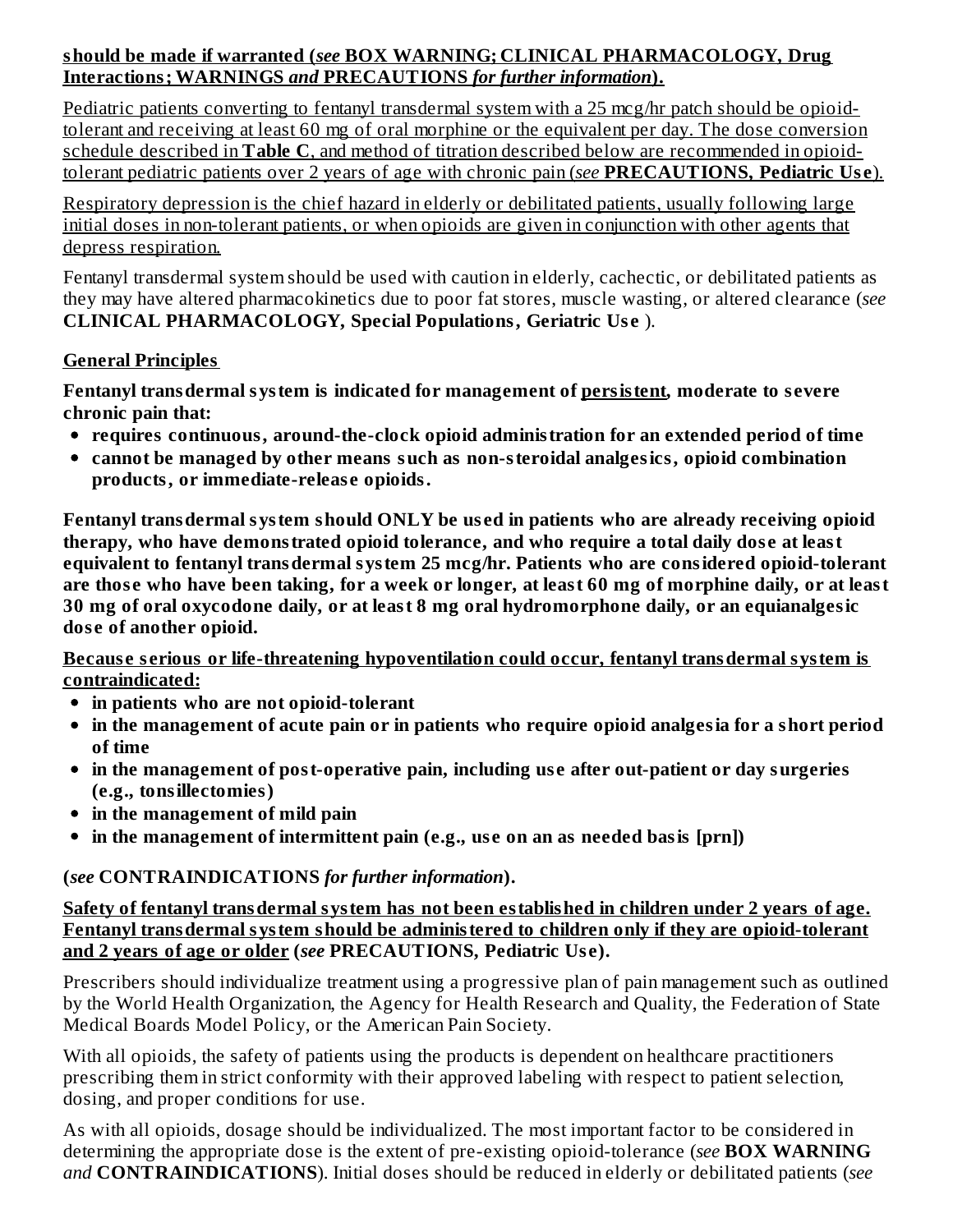## **PRECAUTIONS**).

Fentanyl transdermal system should be applied to intact, non-irritated, and non-irradiated skin on a flat surface such as the chest, back, flank, or upper arm. In young children and persons with cognitive impairment, adhesion should be monitored and the upper back is the preferred location to minimize the potential of inappropriate patch removal. Hair at the application site should be clipped (not shaved) prior to system application. If the site of fentanyl transdermal system application must be cleansed prior to application of the patch, do so with clear water. Do not use soaps, oils, lotions, alcohol, or any other agents that might irritate the skin or alter its characteristics. Allow the skin to dry completely prior to patch application.

Fentanyl transdermal system should be applied immediately upon removal from the sealed package. Do not use if the pouch seal is broken. Do not alter the patch (e.g., cut) in any way prior to application and do not use cut or damaged patches.

The transdermal system should be pressed firmly in place with the palm of the hand for 30 seconds, making sure the contact is complete, especially around the edges.

Fentanyl transdermal system should be kept out of the reach of children. Used patches should be folded so that the adhesive side of the patch adheres to itself, then the patch should be flushed down the toilet immediately upon removal. Patients should dispose of any patches remaining from a prescription as soon as they are no longer needed. Unused patches should be removed from their pouches, folded so that the adhesive side of the patch adheres to itself, and flushed down the toilet.

### **Dos e Selection**

Doses must be individualized based upon the status of each patient and should be assessed at **regular intervals after fentanyl transdermal system application. Reduced dos es of fentanyl transdermal system are suggested for the elderly and other groups dis cuss ed in PRECAUTIONS.**

### **Fentanyl transdermal system is ONLY for us e in patients who are already tolerant to opioid therapy of comparable potency. Us e in non-opioid tolerant patients may lead to fatal respiratory depression.**

In selecting an initial fentanyl transdermal system dose, attention should be given to 1) the daily dose, potency, and characteristics of the opioid the patient has been taking previously (e.g., whether it is a pure agonist or mixed agonist-antagonist), 2) the reliability of the relative potency estimates used to calculate the fentanyl transdermal system dose needed (potency estimates may vary with the route of administration), 3) the degree of opioid tolerance and 4) the general condition and medical status of the patient. Each patient should be maintained at the lowest dose providing acceptable pain control.

## **Initial Fentanyl Transdermal System Dos e Selection**

**Overestimating the fentanyl transdermal system dos e when converting patients from another** opioid medication can result in fatal overdose with the first dose. Due to the mean half-life of **approximately 17 hours, patients who are thought to have had a s erious advers e event, including overdos e, will require monitoring and treatment for at least 24 hours.**

There has been no systematic evaluation of fentanyl transdermal system as an initial opioid analgesic in the management of chronic pain, since most patients in the clinical trials were converted to fentanyl transdermal system from other narcotics. The efficacy of fentanyl transdermal system 12 mcg/hr as an initiating dose has not been determined. In addition, patients who are not opioid-tolerant have experienced hypoventilation and death during use of fentanyl transdermal system. Therefore, fentanyl transdermal system should be used only in patients who are opioid-tolerant.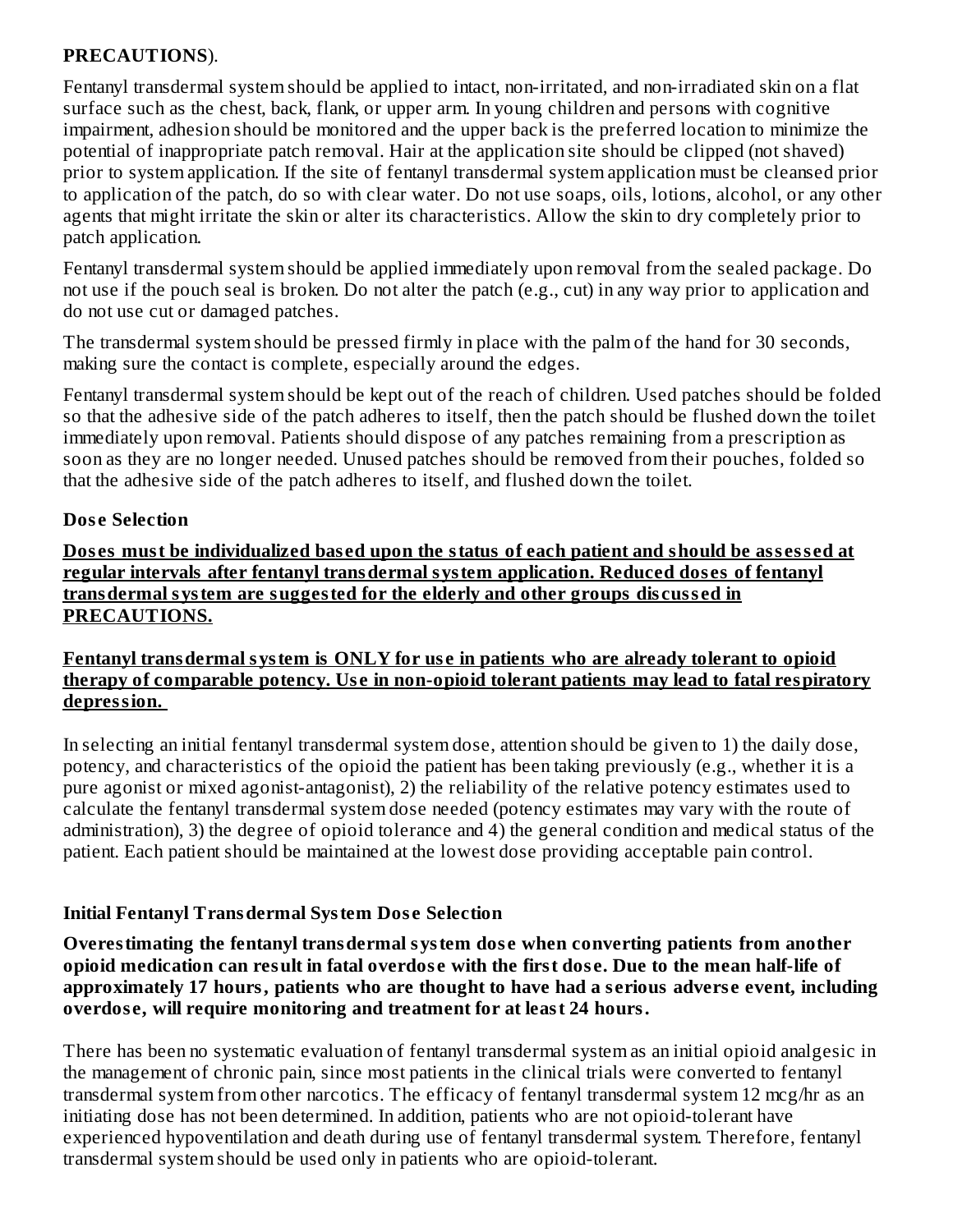To convert patients from oral or parenteral opioids to fentanyl transdermal system, use **Table C**:

Alternatively, for adult and pediatric patients taking opioids or doses not listed in **Table C**, use the following methodology:

- 1. Calculate the previous 24-hour analgesic requirement.
- 2. Convert this amount to the equianalgesic oral morphine dose using **Table D**.
- 3. **Table E** displays the range of 24-hour oral morphine doses that are recommended for conversion to each fentanyl transdermal system dose. Use this table to find the calculated 24-hour morphine dose and the corresponding fentanyl transdermal system dose. Initiate fentanyl transdermal system treatment using the recommended dose and titrate patients upwards (no more frequently than every 3 days after the initial dose or than every 6 days thereafter) until analgesic efficacy is attained. The recommended starting dose when converting from other opioids to fentanyl transdermal system is likely too low for 50% of patients. This starting dose is recommended to minimize the potential for overdosing patients with the first dose. For delivery rates in excess of 100 mcg/hr, multiple systems may be used.

| <b>Current Analgesic</b>       | Daily Dosage (mg/d) |             |                     |                      |
|--------------------------------|---------------------|-------------|---------------------|----------------------|
| Oral morphine                  | 60-134              | 135-224     | 225-314             | 315-404              |
| IM/IV morphine                 | $10 - 22$           | 23-37       | $38 - 52$           | 53-67                |
| Oral oxycodone                 | $30 - 67$           | 67.5-112    | 112.5-157           | 157.5-202            |
| IM/IV oxycodone                | 15-33               | 33.1-56     | 56.1-78             | 78.1-101             |
| Oral codeine                   | 150-447             | 448-747     | 748-1047            | 1048-1347            |
| Oral hydromorphone             | $8 - 17$            | 17.1-28     | 28.1-39             | 39.1-51              |
| IV hydromorphone               | $1.5 - 3.4$         | $3.5 - 5.6$ | $5.7 - 7.9$         | $8 - 10$             |
| IM meperidine                  | 75-165              | 166-278     | 279-390             | 391-503              |
| Oral methadone                 | $20 - 44$           | 45-74       | 75-104              | 105-134              |
| IM methadone                   | $10 - 22$           | 23-37       | $38 - 52$           | 53-67                |
|                                | 0                   | D           |                     | 0                    |
| Recommended Fentanyl           | $25 \text{ mcg/hr}$ | 50 $mcg/hr$ | $75 \text{ mcg/hr}$ | $100 \text{ mcg/hr}$ |
| <b>Transdermal System Dose</b> |                     |             |                     |                      |

### **TABLE C DOSE CONVERSION GUIDELINES \***

Alternatively, for adult and pediatric patients taking opioids or doses not listed in **Table C**, use the conversion methodology outlined above with **Table D**.

**Table C should not be us ed to convert from fentanyl transdermal system to other therapies** \* **becaus e this conversion to fentanyl transdermal system is cons ervative. Us e of Table C for conversion to other analgesic therapies can overestimate the dos e of the new agent. Overdosage of the new analgesic agent is possible (***see* **DOSAGE AND ADMINISTRATION, Dis continuation of Fentanyl Transdermal System).**

|                                          | <b>Equianalgesic Dose (mg)</b>            |                         |  |
|------------------------------------------|-------------------------------------------|-------------------------|--|
| <b>Name</b>                              | $\mathbf{I} \mathbf{M}^{\ddagger,\delta}$ | PO                      |  |
| Morphine                                 | 10                                        | 60 $(30)^{\frac{1}{2}}$ |  |
| Hydromorphone (Dilaudid $^{\circledR}$ ) | 1.5                                       | 7.5                     |  |
| Methadone (Dolophine <sup>®</sup> )      | 10                                        | 20                      |  |
| Oxycodone                                | 15                                        | 30                      |  |

## **TABLE D EQUIANALGESIC POTENCY CONVERSION \*,†**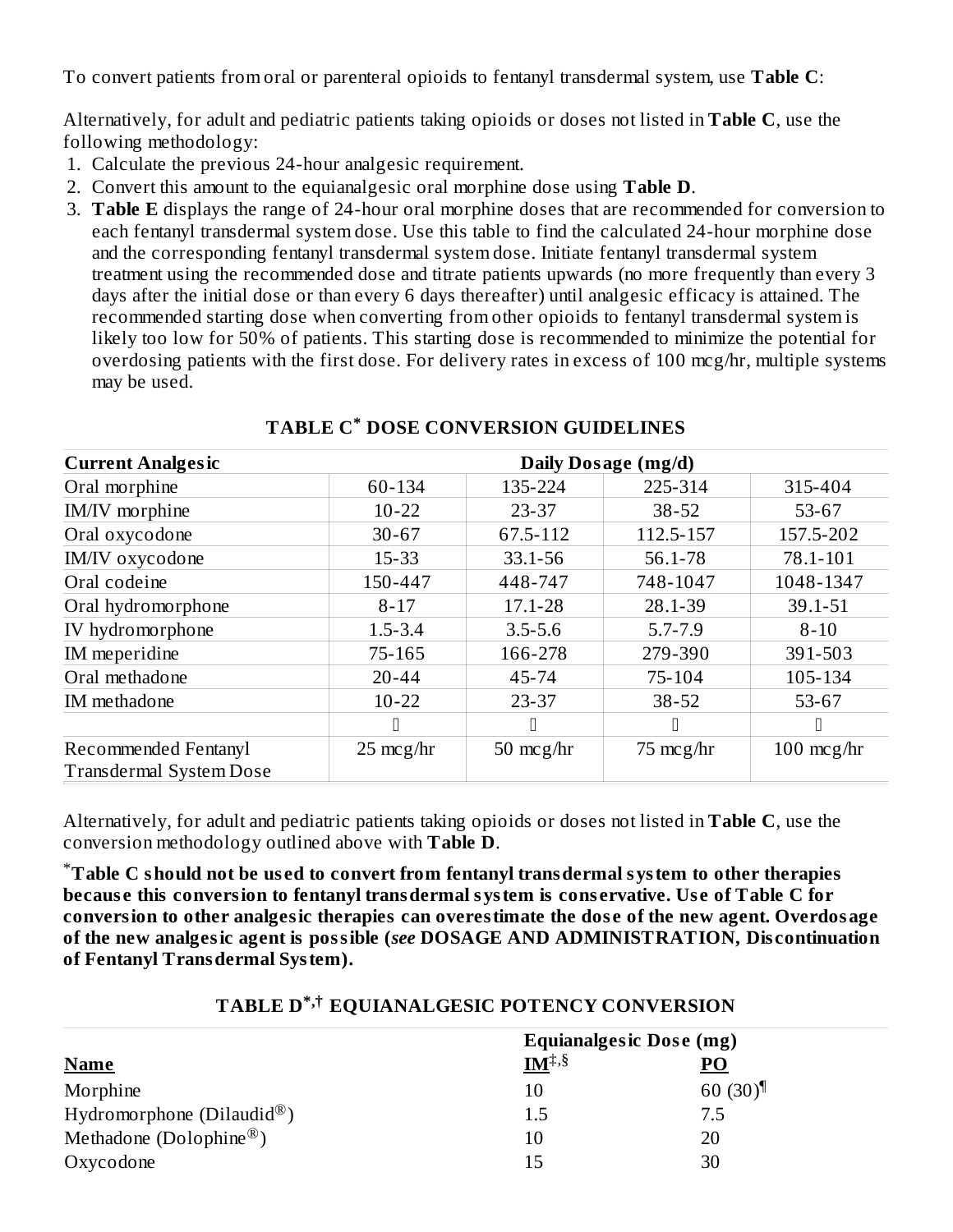| Levorphanol (Levo-Dromoran <sup>®</sup> ) |     |         |  |
|-------------------------------------------|-----|---------|--|
| Oxymorphone (Numorphan <sup>®</sup> )     |     | 10 (PR) |  |
| Meperidine (Demerol <sup>®</sup> )        | 75  |         |  |
| Codeine                                   | 130 | 200     |  |
|                                           |     |         |  |

Dilaudid is a registered trademark of Purdue Pharma L.P

Dolophine is a registered trademark of Roxane Laboratories, Inc.

Levo-Dromoran is a registered trademark of Valeant Pharmaceuticals North America

Numorphan is a registered trademark of Endo Pharmaceuticals, Inc.

Demerol is a registered trademark of Sanofi-Aventis U.S. LLC

**Table D should not be us ed to convert from fentanyl transdermal system to other therapies** \* **becaus e this conversion to fentanyl transdermal system is cons ervative. Us e of Table D for conversion to other analgesic therapies can overestimate the dos e of the new agent. Overdosage of the new analgesic agent is possible (***see* **DOSAGE AND ADMINISTRATION, Dis continuation of Fentanyl Transdermal System).**

 $\dagger$  All IM and PO doses in this chart are considered equivalent to 10 mg of IM morphine in analgesic effect. IM denotes intramuscular, PO oral, and PR rectal.

 $^\ddag$  Based on single-dose studies in which an intramuscular dose of each drug listed was compared with morphine to establish the relative potency. Oral doses are those recommended when changing from parenteral to an oral route. Reference: Foley, K.M. (1985) The treatment of cancer pain. NEJM 313(2):84-95.

 $§$  Although controlled studies are not available, in clinical practice it is customary to consider the doses of opioid given IM, IV, or subcutaneously to be equivalent. There may be some differences in pharmacokinetic parameters such as  $\mathsf{C}_{\max}$  and  $\mathsf{T}_{\max}.$ 

 $\P$  The conversion ratio of 10 mg parenteral morphine = 30 mg oral morphine is based on clinical experience in patients with chronic pain. The conversion ratio of 10 mg parenteral morphine = 60 mg oral morphine is based on a potency study in acute pain. Reference: Ashburn and Lipman (1993) Management of pain in the cancer patient. Anesth Analg 76:402-416.

### **TABLE E RECOMMENDED INITIAL FENTANYL TRANSDERMAL SYSTEM DOSE \*BASED UPON DAILY ORAL MORPHINE DOSE**

| Oral 24-hour<br><b>Morphine</b><br>(mg/day) | <b>Fentanyl Transdermal System</b><br><b>Dose</b><br>(mcg/hr) |
|---------------------------------------------|---------------------------------------------------------------|
| 60-134                                      | 25                                                            |
| 135-224                                     | 50                                                            |
| 225-314                                     | 75                                                            |
| 315-404                                     | 100                                                           |
| 405-494                                     | 125                                                           |
| 495-584                                     | 150                                                           |
| 585-674                                     | 175                                                           |
| 675-764                                     | 200                                                           |
| 765-854                                     | 225                                                           |
| 855-944                                     | 250                                                           |
| 945-1034                                    | 275                                                           |
| 1035-1124                                   | 300                                                           |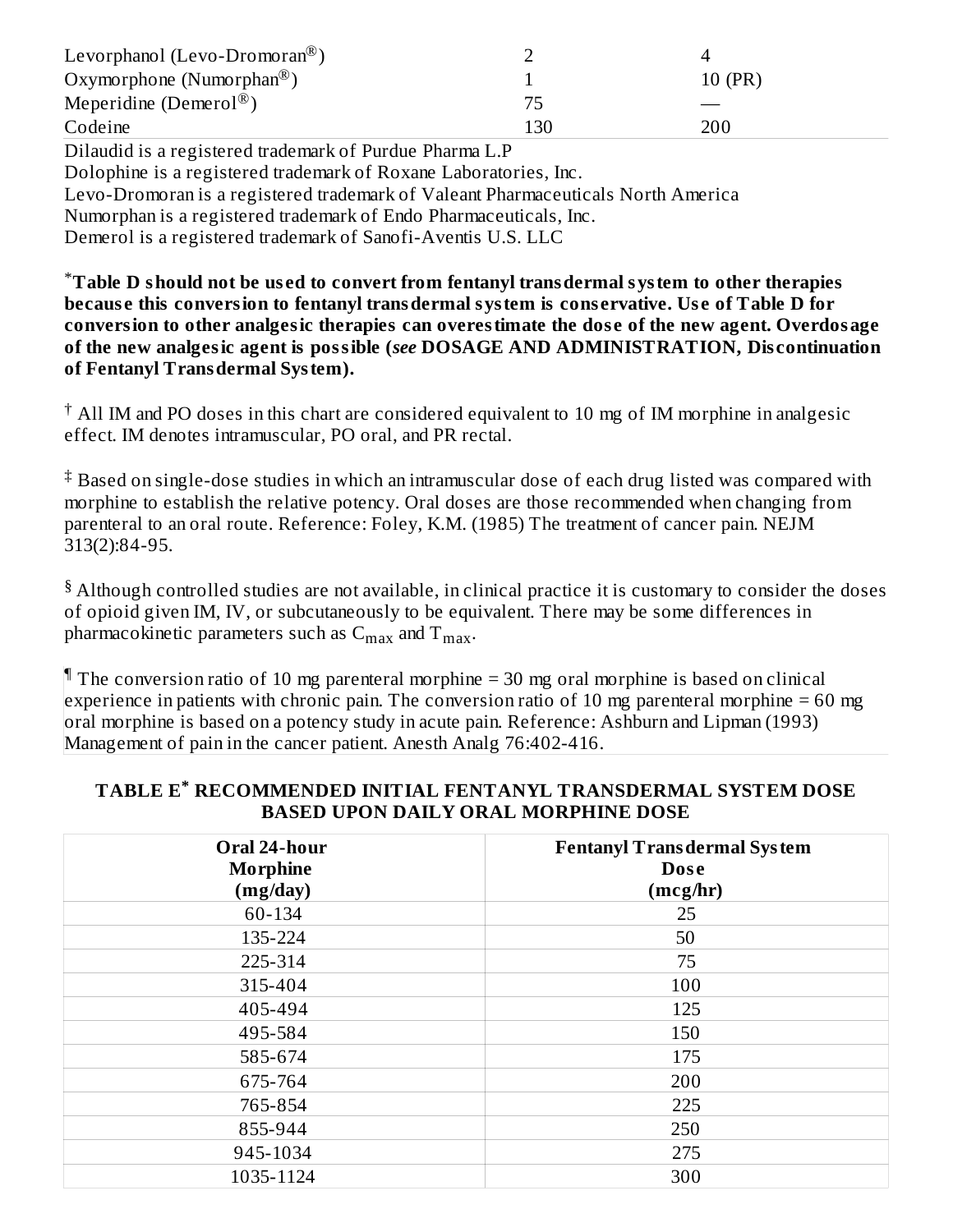**NOTE:** In clinical trials, these ranges of daily oral morphine doses were used as a basis for conversion to fentanyl transdermal system.

**Table E should not be us ed to convert from fentanyl transdermal system to other therapies** \***becaus e this conversion to fentanyl transdermal system is cons ervative. Us e of Table E for conversion to other analgesic therapies can overestimate the dos e of the new agent. Overdosage of the new analgesic agent is possible (***see* **DOSAGE AND ADMINISTRATION, Dis continuation of Fentanyl Transdermal System).**

The majority of patients are adequately maintained with fentanyl transdermal system administered every 72 hours. Some patients may not achieve adequate analgesia using this dosing interval and may require systems to be applied every 48 hours rather than every 72 hours. An increase in the fentanyl transdermal system dose should be evaluated before changing dosing intervals in order to maintain patients on a 72 hour regimen. Dosing intervals less than every 72 hours were not studied in children and adolescents and are not recommended.

Because of the increase in serum fentanyl concentration over the first 24 hours following initial system application, the initial evaluation of the maximum analgesic effect of fentanyl transdermal system cannot be made before 24 hours of wearing. The initial fentanyl transdermal system dose may be increased after 3 days (*see* **DOSAGE AND ADMINISTRATION, Dos e Titration**).

During the initial application of fentanyl transdermal system, patients should use short-acting analgesics as needed until analgesic efficacy with fentanyl transdermal system is attained. Thereafter, some patients still may require periodic supplemental doses of other short-acting analgesics for "breakthrough" pain.

## **Dos e Titration**

The recommended initial fentanyl transdermal system dose based upon the daily oral morphine dose is conservative, and 50% of patients are likely to require a dose increase after initial application of fentanyl transdermal system. The initial fentanyl transdermal system dose may be increased after 3 days based on the daily dose of supplemental opioid analgesics required by the patient in the second or third day of the initial application.

Physicians are advised that it may take up to 6 days after increasing the dose of fentanyl transdermal system for the patient to reach equilibrium on the new dose (*see* graph *in* **CLINICAL PHARMACOLOGY**). Therefore, patients should wear a higher dose through two applications before any further increase in dosage is made on the basis of the average daily use of a supplemental analgesic.

Appropriate dosage increments should be based on the daily dose of supplementary opioids, using the ratio of 45 mg/24 hours of oral morphine to a 12.5 mcg/hr increase in fentanyl transdermal system dose.

## **Dis continuation of Fentanyl Transdermal System**

To convert patients to another opioid, remove fentanyl transdermal system and titrate the dose of the new analgesic based upon the patient's report of pain until adequate analgesia has been attained. Upon system removal, 17 hours or more are required for a 50% decrease in serum fentanyl concentrations. Opioid withdrawal symptoms (such as nausea, vomiting, diarrhea, anxiety, and shivering) are possible in some patients after conversion or dose adjustment. For patients requiring discontinuation of opioids, a gradual downward titration is recommended since it is not known at what dose level the opioid may be discontinued without producing the signs and symptoms of abrupt withdrawal.

## **Tables C, D, and E should not be us ed to convert from fentanyl transdermal system to other**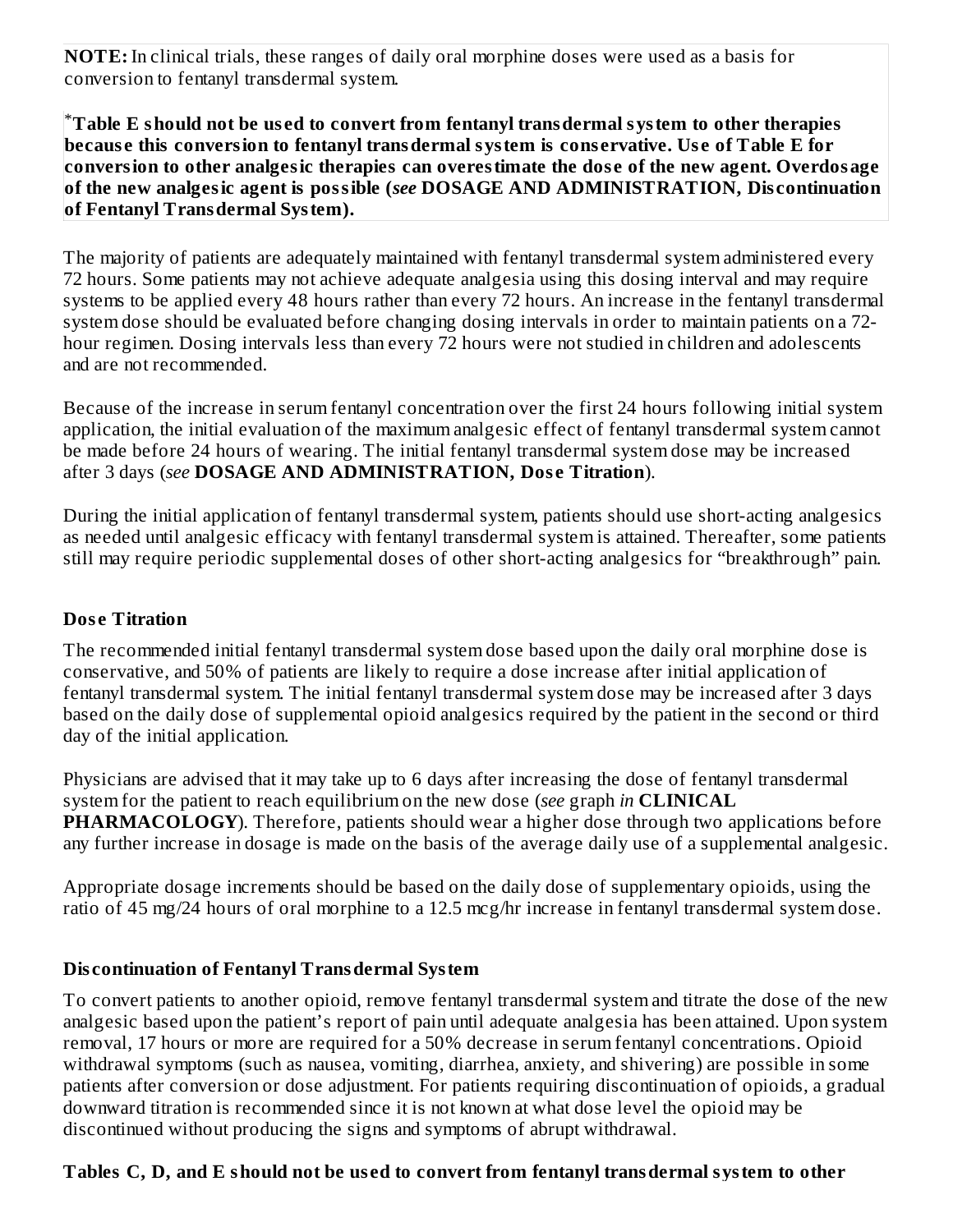**therapies. Becaus e the conversion to fentanyl transdermal system is cons ervative, us e of Tables C, D, and E for conversion to other analgesic therapies can overestimate the dos e of the new agent. Overdosage of the new analgesic agent is possible.**

### **HOW SUPPLIED**

Fentanyl transdermal system is supplied in cartons containing 5 individually packaged systems. See chart for information regarding individual systems.

| <b>Fentanyl Trans dermal</b><br><b>System</b> | <b>System</b><br><b>Size</b> | Fentanyl<br>Content |                             |
|-----------------------------------------------|------------------------------|---------------------|-----------------------------|
| <b>Dose</b><br>(mcg/hr)                       | $\rm \left( cm\ ^2\right)$   | (mg)                | <b>NDC</b><br><b>Number</b> |
| Fentanyl transdermal system-<br>50            | 15.6                         | 5.50                | 42254-002-05                |

### **Safety and Handling**

Fentanyl transdermal system is supplied in sealed transdermal systems which pose little risk of exposure to healthcare workers. Do not use a fentanyl transdermal system if the pouch seal is broken or the patch is cut, damaged, or changed in any way.

#### **KEEP FENTANYL TRANSDERMAL SYSTEM OUT OF THE REACH OF CHILDREN AND PETS.**

Store in original unopened pouch. Store up to 25°C (77°F); excursions permitted to 15-30°C (59-86°F). Apply immediately after removal from individually sealed pouch. Do not use if the pouch seal is broken. **For transdermal us e only.**

Bioclusive is a trademark of Systagenix Wound Management (US), Inc. Tegaderm is a trademark of 3M Company. COVIDIEN, COVIDIEN with logo and Covidien logo are U.S. and/or internationally registered trademarks of Covidien AG.

## **Rx only**

A Schedule CII narcotic. DEA order form required.

**Manufactured by:** LTS Lohmann Therapy Systems Corporation 21 Henderson Drive W. Caldwell, NJ 07006

**Manufactured for:** Mallinckrodt Inc. Hazelwood, MO 63042 USA

**COVIDIEN TMMallinckrodt**

Printed in USA

0002953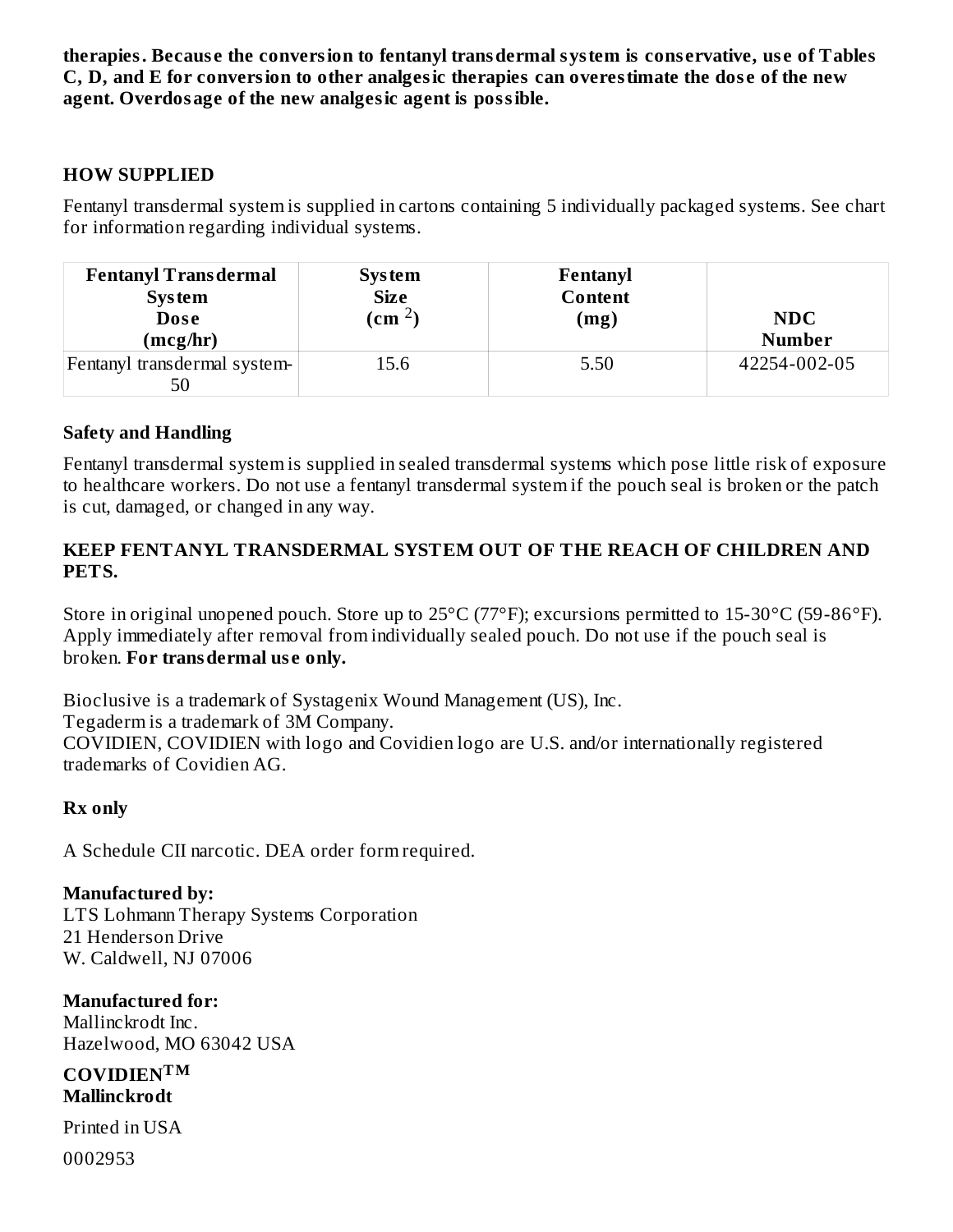Rev 06/2010

**Repackaged by:**

Rebel Distributors Corp

Thousand Oaks, CA 91320

## **MEDICATION GUIDE**

**FENTANYL TRANSDERMAL SYSTEM (fěn´ t**l-nĭl)

**CII**

## **IMPORTANT:**

- **Keep fentanyl transdermal system in a safe place away from children and pets. Accidental us e by a child or pet is a medical emergency and may result in death. If a child or pet accidentally us es fentanyl transdermal system, get emergency help right away.**
- **Make sure you read the s eparate "Instructions for Applying a Fentanyl Transdermal System." Always us e a fentanyl transdermal system the right way. Fentanyl transdermal system can caus e s erious breathing problems and death, especially if it is us ed the wrong way.**
- **Fentanyl transdermal system is a federally controlled substance (C-II) becaus e it can be abus ed. Keep fentanyl transdermal system in a safe place to prevent theft. Selling or giving away fentanyl transdermal system may harm others, and is against the law.**
- **Tell your doctor if you (or a family member) have ever abus ed or been dependent on alcohol, pres cription medicines or street drugs.**

**Read the Medication Guide that comes with fentanyl transdermal system before you start using it and each time you get a new pres cription. There may be new information. This Medication Guide does not take the place of talking to your healthcare provider about your medical condition or your treatment. Make sure you read and understand all the instructions for using fentanyl transdermal system. Do not us e fentanyl transdermal system unless you understand everything. Talk to your healthcare provider if you have questions.**

**What is the most important information I should know about fentanyl transdermal system?**

Fentanyl transdermal system is a skin patch that contains fentanyl. **Fentanyl is a very strong opioid narcotic pain medicine that can caus e s erious and life-threatening breathing problems. Serious and life-threatening breathing problems can happen becaus e of an overdos e or if the dos e you** are using is too high for you. Call your doctor right away or get emergency medical help if you:

- have trouble breathing, or have slow or shallow breathing
- have a slow heartbeat
- have severe sleepiness
- have cold, clammy skin
- feel faint, dizzy, confused, or cannot think, walk, or talk normally
- have a seizure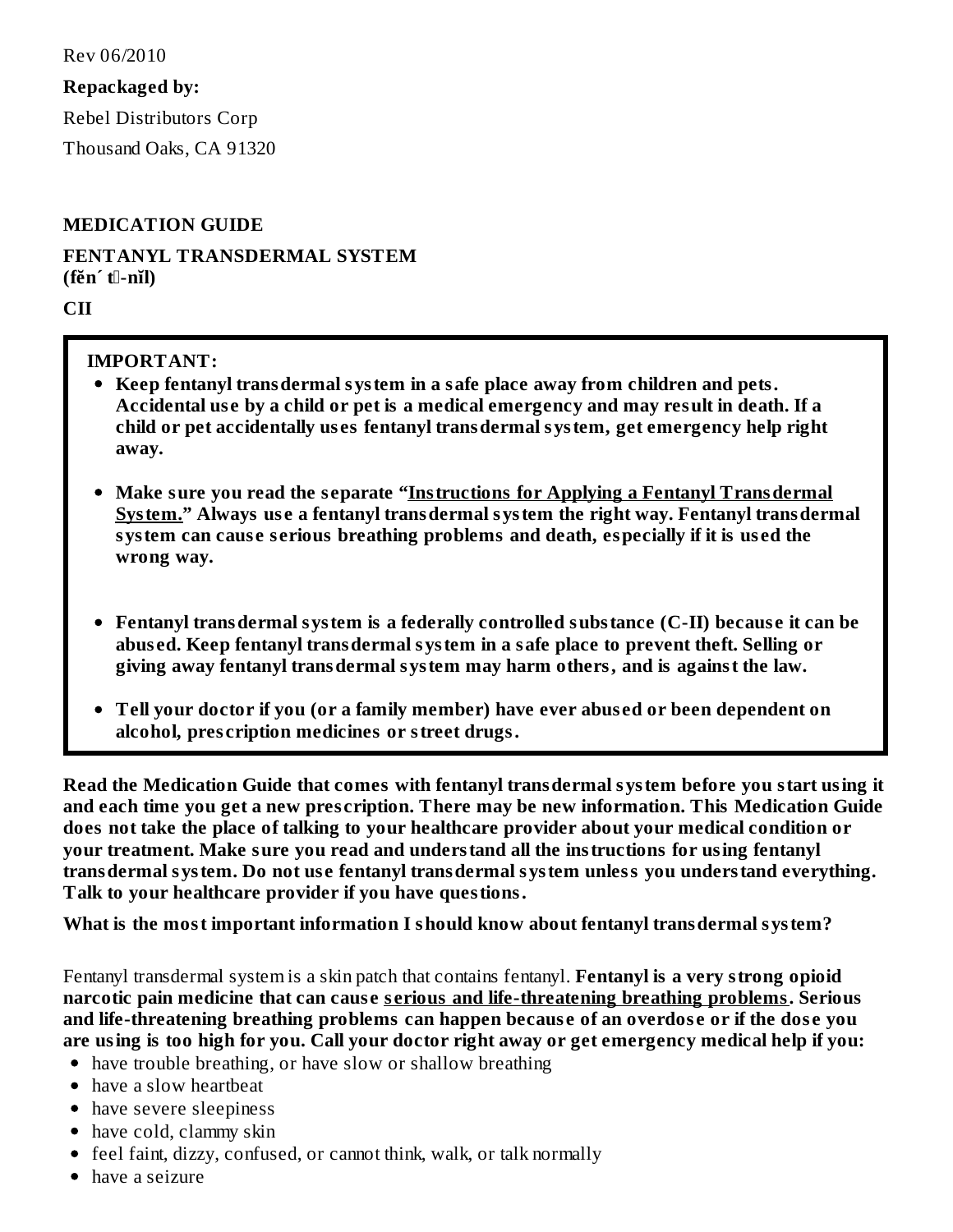• have hallucinations

### **Fentanyl transdermal system is only for adults and children over the age of two with persistent, moderate to s evere chronic pain and who:**

- are already using another strong opioid narcotic pain medicine around-the-clock, and have been using the medicine regularly for a week or longer. This is called being opioid-tolerant.
- have pain that cannot be controlled with other medicines

# **Do not us e fentanyl transdermal system:**

- **if you are not already using another opioid narcotic medicine and are not opioid tolerant**
- if you need opioid pain medicines for only a short time
- for pain from surgery, medical or dental procedures
- if your pain can be taken care of by occasional use of other pain medicines
- in children who are less than 2 years of age
- if you have asthma symptoms or have severe asthma

**A fentanyl transdermal system must be us ed only on the skin of the person for whom it was pres cribed.** If the patch comes off and accidentally sticks to the skin of another person, take the patch off of that person right away, wash the area with water, and get medical care for them right away.

### **Fentanyl transdermal system is not safe for everyone. Tell your doctor about all of your medical conditions.**

**Tell your doctor if you are planning to become pregnant, are pregnant, or breastfeeding.** Fentanyl transdermal system may cause serious harm to a baby.

**Tell your doctor about all the medicines you take. Some medicines may caus e s erious or lifethreatening side effects when us ed with fentanyl transdermal system.** Your doctor will tell you if it is safe to take other medicines while you are using fentanyl transdermal system.

Know the medicines you take. Keep a list of your medicines to show to your doctor and pharmacist.

# **How should I us e fentanyl transdermal system?**

# **Read the s eparate "Instructions for Applying a Fentanyl Transdermal System."**

- **You must always us e** fentanyl transdermal systems the right way:
	- **Do not** use a fentanyl transdermal system if the seal is broken, or the patch is cut, damaged, or changed in any way.
	- **Do not** use heat sources such as heating pads, electric blankets, heat lamps, tanning lamps, saunas, hot tubs, or heated waterbeds while wearing a fentanyl transdermal system.
	- **Do not** take hot baths or sunbathe while wearing a fentanyl transdermal system.
- **If you have problems with the fentanyl transdermal system not sticking:**
	- 1. Apply first aid tape only to the edges of the patch.
	- 2. If problems with the patch not sticking persist, cover the patch with Bioclusive<sup>TM</sup> or Tegaderm™. These are special see-through adhesive dressings. **Never cover a fentanyl transdermal system with any other bandage or tape.**
- **If your fentanyl transdermal system falls off before 3 days or 72 hours, fold the sticky side together and flush down a toilet. Put a new one on at a different skin site.**
- **Do not change your dos e unless your doctor tells you to.** Your doctor may change your dose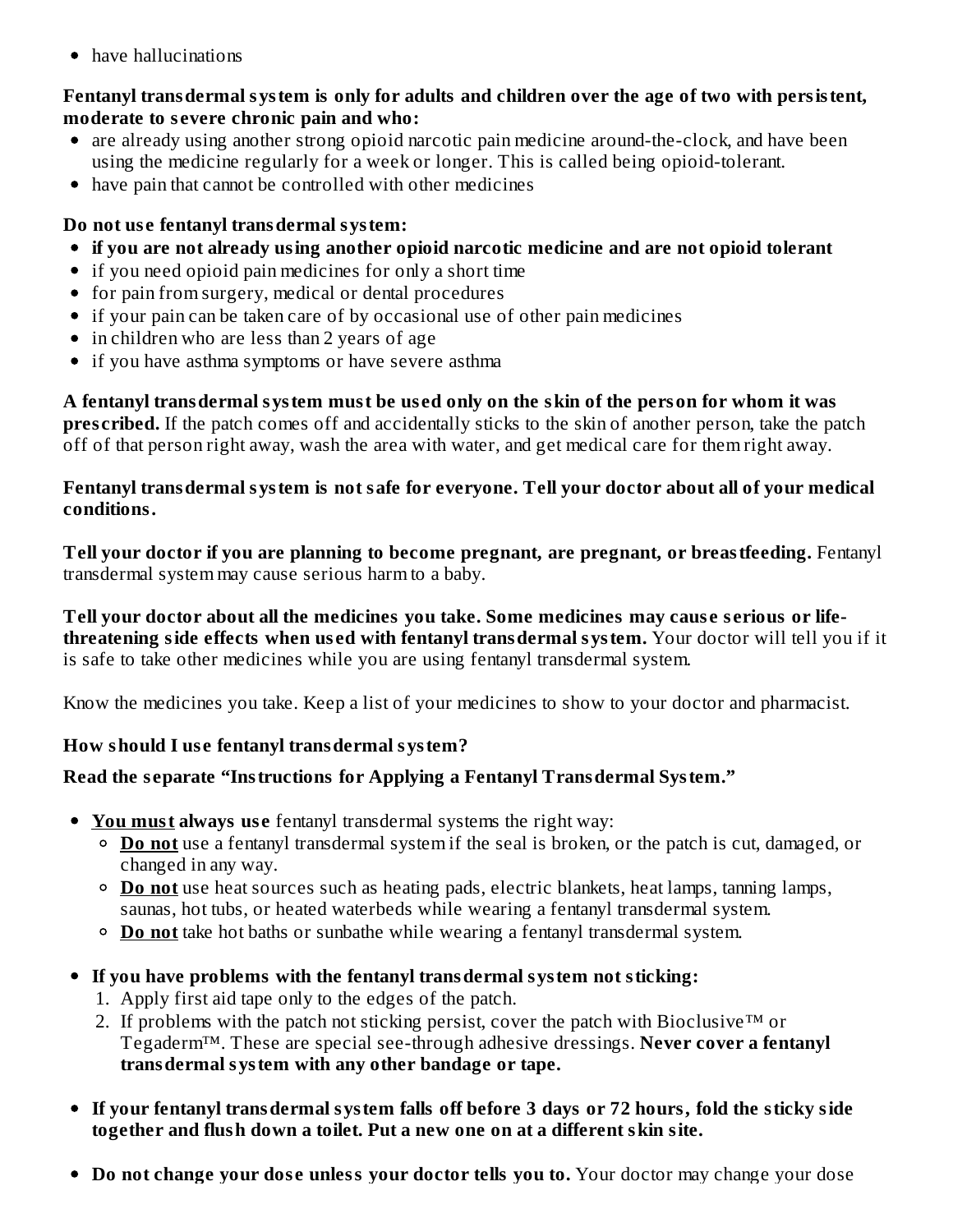after seeing how the medicine affects you. Do not use fentanyl transdermal system more often than prescribed. Call your doctor if your pain is not well controlled while using fentanyl transdermal system.

- **Do not stop using fentanyl transdermal system suddenly.** Stopping fentanyl transdermal system  $\bullet$ suddenly can make you sick with withdrawal symptoms (for example, nausea, vomiting, diarrhea, anxiety, and shivering). Your body can develop a physical dependence on fentanyl transdermal system. If your doctor decides you no longer need fentanyl transdermal system, ask how to slowly reduce this medicine so you don't have withdrawal symptoms. Do not stop taking fentanyl transdermal system without talking to your doctor.
- **Do not wear more than one fentanyl transdermal system at a time,** unless your doctor tells you to do so.
- **Call your doctor right away if** A fever or increase in body temperature may cause too much of the medicine in fentanyl transdermal system to pass into your body.
	- **You get a fever higher than 102°F**
	- Your body temperature increases from exercise
- **If you us e more fentanyl transdermal system than your doctor has pres cribed, get emergency medical help right away.**
- **Do not drink any alcohol while using fentanyl transdermal system.** Alcohol can increase your chances of having serious side effects.
- **Do not drive, operate heavy machinery, or do other possibly dangerous activities** until you know how fentanyl transdermal system affects you. Fentanyl transdermal system can make you sleepy. Ask your doctor to tell you when it is okay to do these activities.
- When you remove your fentanyl transdermal system, fold the sticky sides of a used fentanyl transdermal system together and flush it down the toilet. **Do not put us ed fentanyl transdermal systems in a trash can.**

#### **What are the possible side effects of fentanyl transdermal system?**

**Serious side effects include:**

- **Life-threatening breathing problems** (*see* **What is the most important information I should know about fentanyl transdermal system?**).
- **Low blood pressure.** This can make you feel dizzy if you get up too fast from sitting or lying down.

**The common side effects with fentanyl transdermal system** are nausea, vomiting, constipation, dry mouth, sleepiness, confusion, weakness, sweating, and pain and redness where the patch was applied.

Constipation is a very common side effect of all opioid medicines. Talk to your doctor about the use of laxatives and stool softeners to prevent or treat constipation while taking fentanyl transdermal system.

Talk to your doctor about any side effect that concerns you.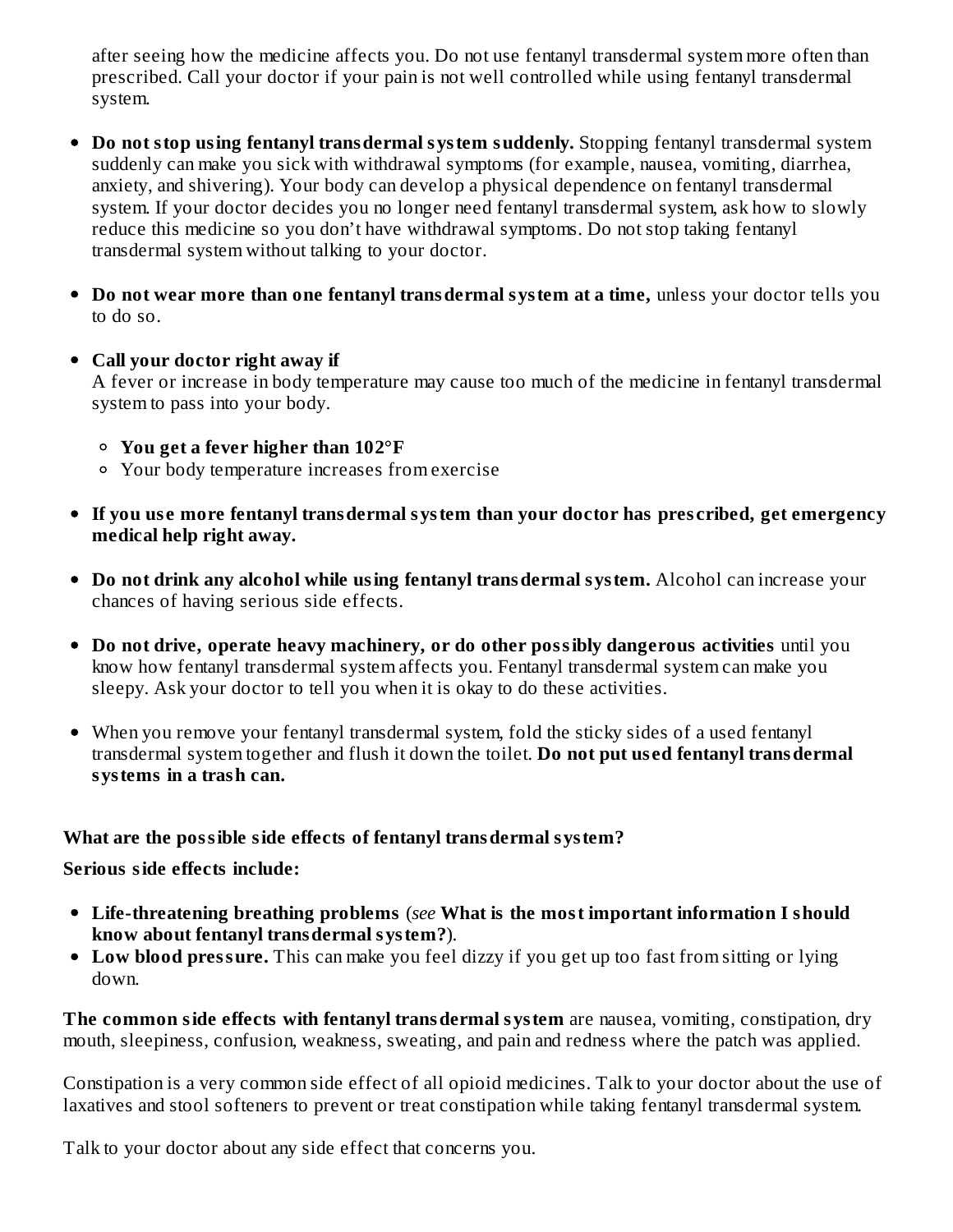These are not all the possible side effects of fentanyl transdermal system. For a complete list, ask your doctor or pharmacist.

Call your doctor for medical advice about side effects. You may report side effects to FDA at 1-800- FDA-1088.

## **How should I store fentanyl transdermal system?**

- Store in original unopened pouch at room temperature.
- Keep a fentanyl transdermal system in its protective pouch until you are ready to use it.
- **Keep fentanyl transdermal system in a safe place out of the reach of children and pets.**
- Dispose of fentanyl transdermal systems you no longer need. Open the unused packages, fold the sticky sides of the patches together, and flush them down the toilet.

## **General information about the safe and effective us e of fentanyl transdermal system**

- Do not use fentanyl transdermal system for a condition for which it was not prescribed.
- **Do not give fentanyl transdermal system to other people, even if they have the same symptoms you have. Fentanyl transdermal system can harm other people and even caus e death. Sharing fentanyl transdermal system is against the law.**
- This Medication Guide summarizes the most important information about fentanyl transdermal system. If you would like more information, talk with your doctor. You can ask your doctor or pharmacist for information about fentanyl transdermal system that is written for doctors.

For further information or to report suspected adverse reactions, contact Mallinckrodt Inc. at 1-800- 778-7898. If this is a medical emergency, please call 911.

## **What are the ingredients of fentanyl transdermal system?**

## **Active Ingredient: fentanyl**

Inactive Ingredients: dipropylene glycol, hydroxypropyl cellulose, ethylene vinyl-acetate copolymer, silicone adhesives between polyester backings, silicone fluid.

## **This Medication Guide has been approved by the United States Food and Drug Administration.**

Bioclusive is a trademark of Systagenix Wound Management (US), Inc. Tegaderm is a trademark of 3M Company. COVIDIEN, COVIDIEN with logo and Covidien logo are U.S. and/or internationally registered trademarks of Covidien AG.

## **Manufactured by:**

LTS Lohmann Therapy Systems Corporation 21 Henderson Drive W. Caldwell, NJ 07006

## **Manufactured for:**

Mallinckrodt Inc. Hazelwood, MO 63042 USA

0002954

Rev 06/2010

**Mallinckrodt COVIDIEN TM**

**Repackaged by:**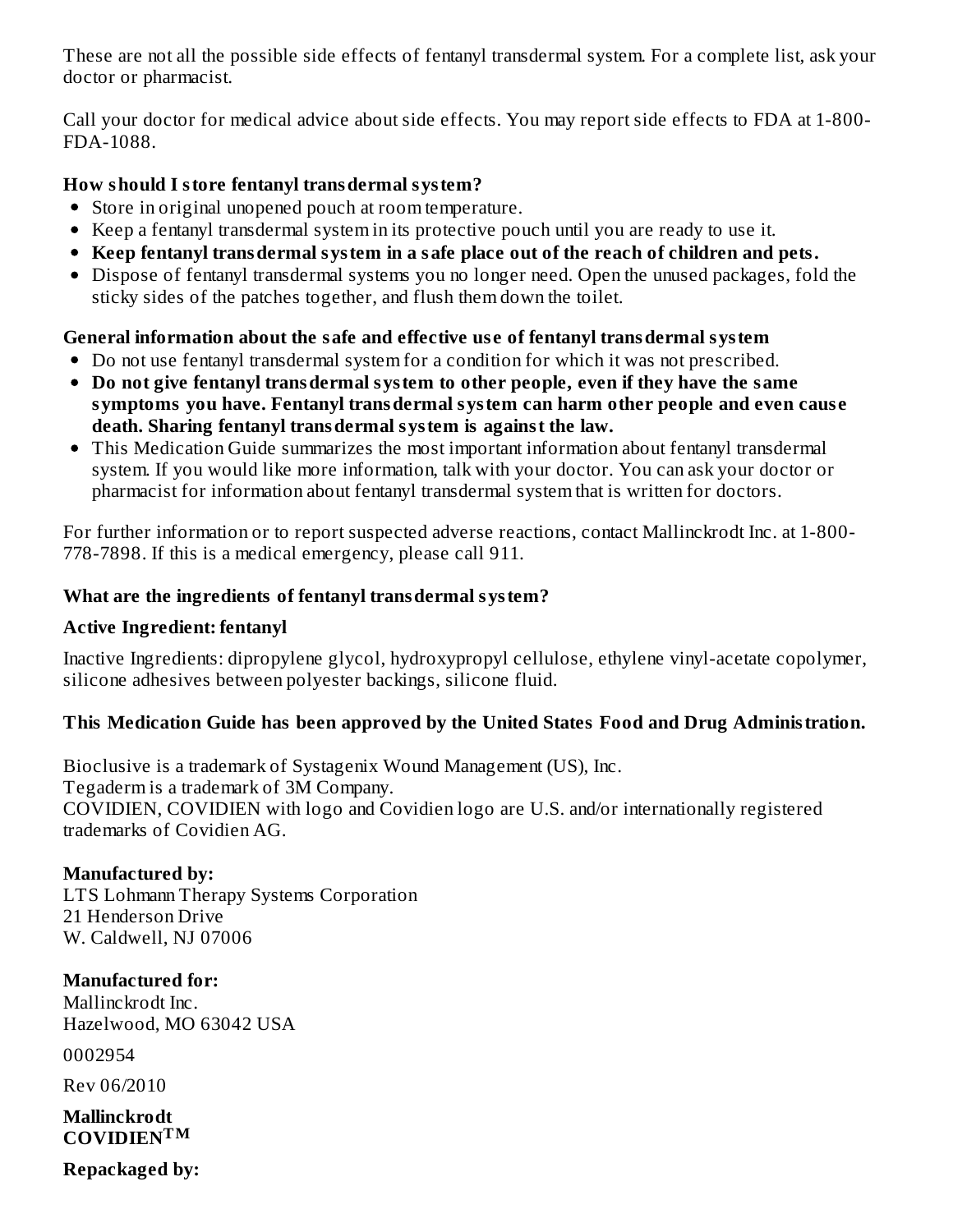Rebel Distributors Corp Thousand Oaks, CA 91320

### **FENTANYL TRANSDERMAL SYSTEM (fĕn´ t** $\Box$ -nĭ**l**)

**CII**

# **Instructions for Applying a Fentanyl Transdermal System**



**Before Applying Fentanyl Transdermal System**

- **Each fentanyl transdermal system is s ealed in its own protective pouch. Do not remove a fentanyl transdermal system from the pouch until you are ready to us e it.**
- Do not use a fentanyl transdermal system if the pouch seal is broken or the patch is cut, **damaged or changed in any way.**
- **Fentanyl transdermal systems are available in 4 different dos es and patch sizes. Make sure you have the right dos e patch or patches that have been pres cribed for you.**

Applying a Fentanyl Transdermal System

- 1. Skin Areas Where the Fentanyl Transdermal System May Be Applied: **For adults:**
- 2.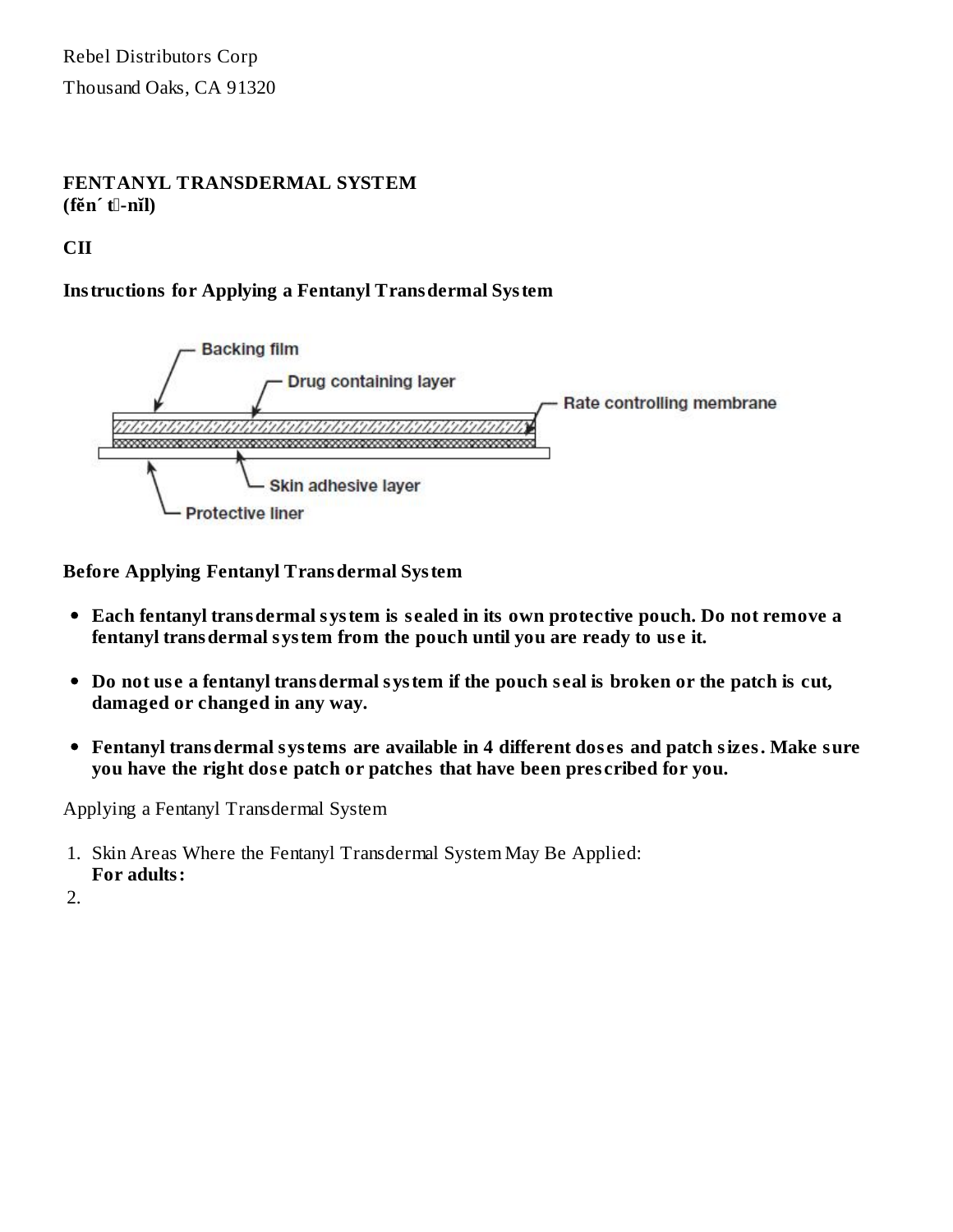













3. **For children (and adults with mental impairment):**

# 4. **For adults and children:**

Put the patch on the chest, back, flank (sides of the waist), or upper arm in a place where there is no hair (*see* Figures 1-4).

5.





Figure 1

Figure 2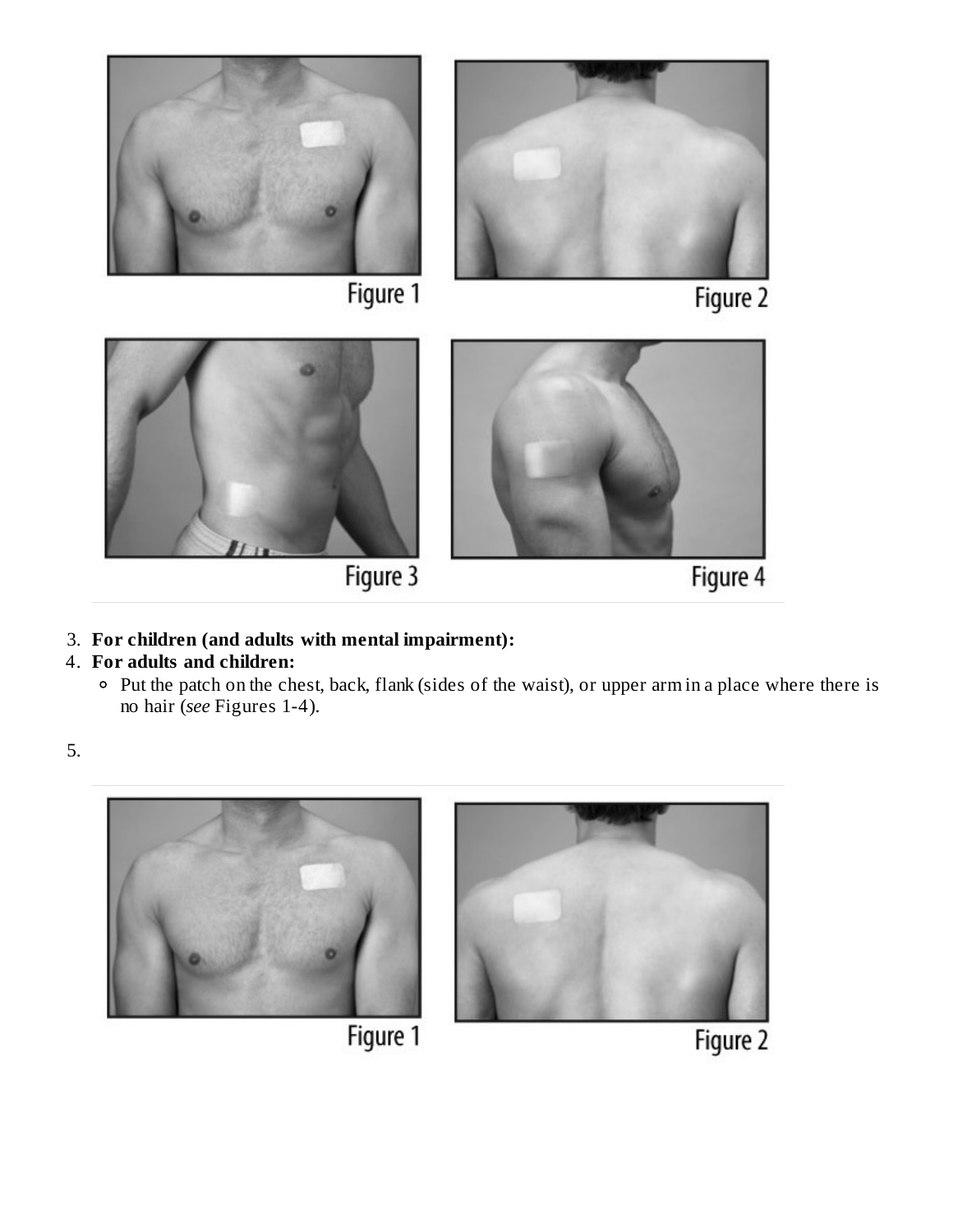

- **Put the patch on the upper back** (*see* Figure 2). This will lower the chances that the child will remove the patch and put it in their mouth.
- <sup>o</sup> Do not put a fentanyl transdermal system on skin that is very oily, burned, broken out, cut, irritated, or damaged in any way.
- Avoid sensitive areas or those that move around a lot. If there is hair, **do not shave (shaving irritates the skin).** Instead, clip hair as close to the skin as possible (*see* Figure 5).



Figure 5

**Talk to your doctor if you have questions about skin application sites.**

## 6. **Prepare to Apply a Fentanyl Transdermal System:**

- Choose the time of day that is best for you to apply fentanyl transdermal system. Change it at about the same time of day (3 days or 72 hours after you apply the patch) or as directed by your doctor.
- Do not wear more than one fentanyl transdermal system at a time unless your doctor tells you to do so. Before putting on a new fentanyl transdermal system, remove the patch you have been wearing.
- Clean the skin area with clear water **only. Pat skin completely dry.** Do not use anything on the skin such as soaps, lotions, oils, or alcohol before the patch is applied.
- 7. **Open the pouch:** Fold and tear at slit, or cut at slit taking care so as not to cut the patch, and remove the fentanyl transdermal system. Each fentanyl transdermal system is sealed in its own protective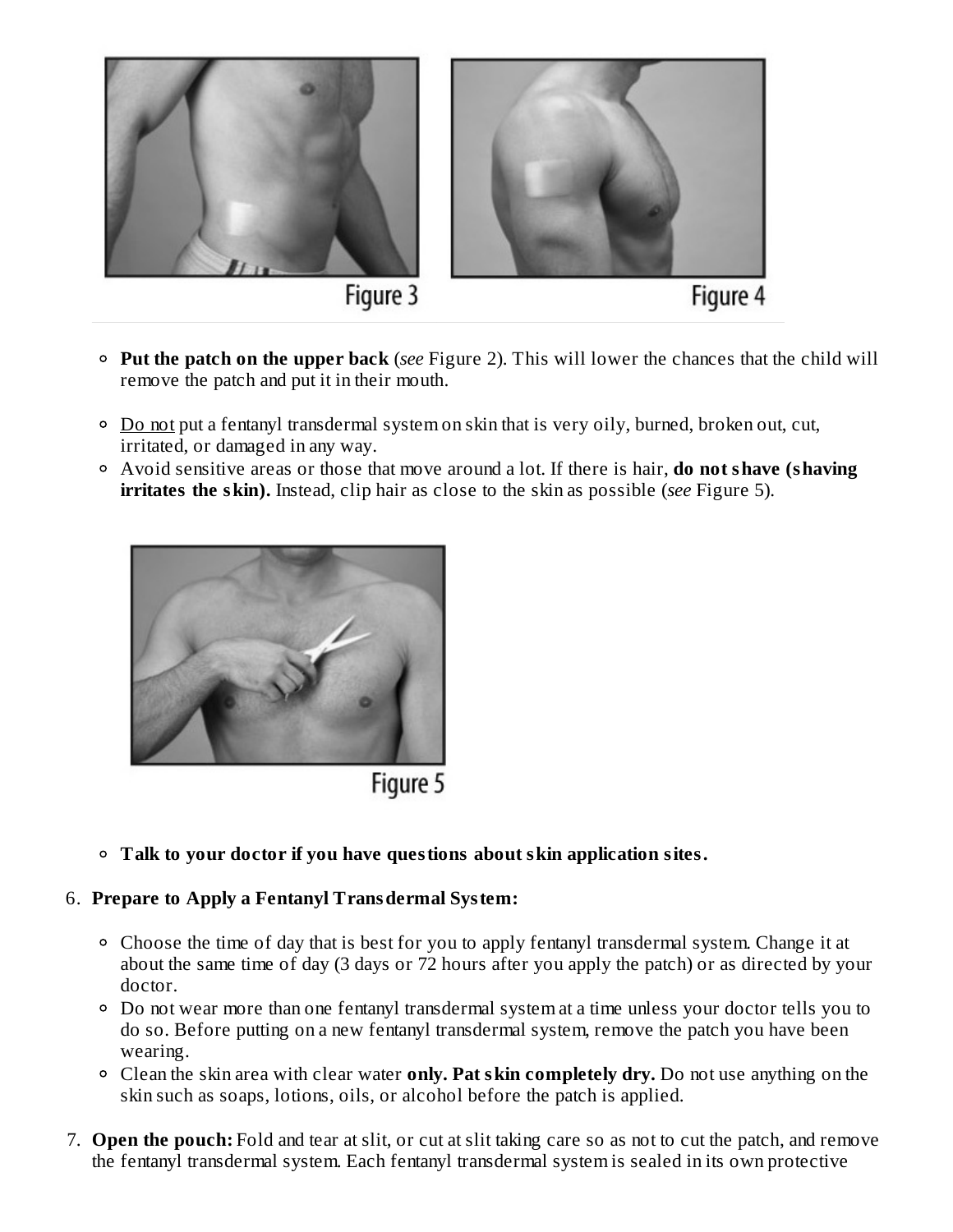pouch. Do not remove the fentanyl transdermal system from the pouch until you are ready to use it (*see* Figure 6).



Figure 6

8. **Peel:** Peel off both parts of the protective liner from the patch. Each fentanyl transdermal system has a clear plastic backing that can be peeled off in two pieces. This covers the sticky side of the patch. Carefully peel this backing off. Throw the clear plastic backing away. **Touch the sticky side of the fentanyl transdermal system as little as possible** (*see* Figure 7).



Figure 7

9. **Press:** Press the patch onto the chosen skin site **with the palm of your hand and hold there for at least 30 s econds** (*see* Figure 8). Make sure it sticks well, especially at the edges.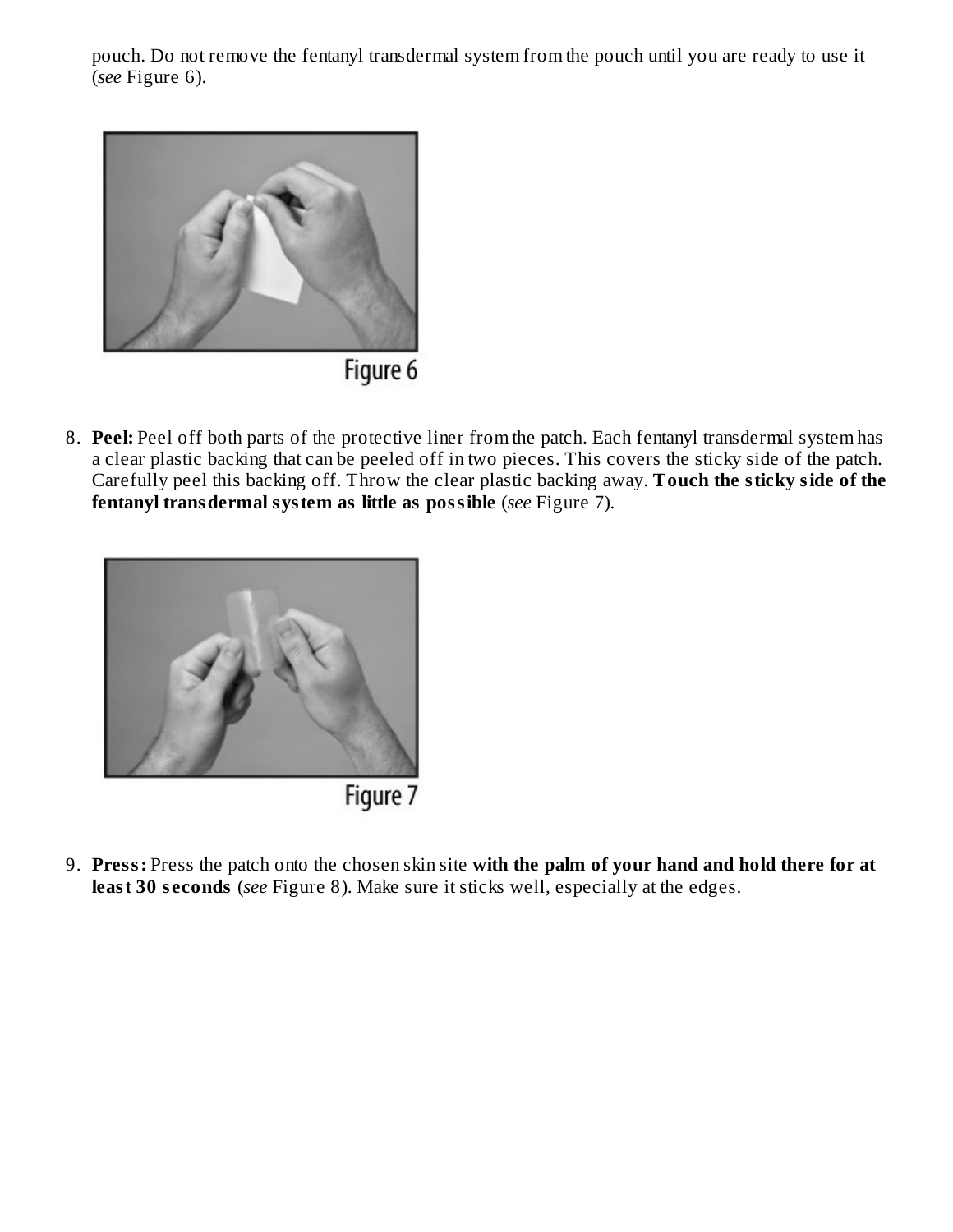

Figure 8

- Fentanyl transdermal system may not stick to all patients. You need to check the patches often to make sure that they are sticking well to the skin.
- If the patch falls off right away after applying, throw it away and put a new one on at a different skin site (*see* **Disposing a Fentanyl Transdermal System**).
- If you have a problem with the patch not sticking
	- Apply first aid tape only to the edges of the patch.
	- If you continue to have problems with the patch sticking, you may cover the patch with Bioclusive™ or Tegaderm™. These are special see-through adhesive dressings. **Never cover a fentanyl transdermal system with any other bandage or tape.** Remove the backing from the Bioclusive™ or Tegaderm™ dressing and place it carefully over the fentanyl transdermal system, smoothing it over the patch and your skin.
- If your patch falls off later, but before 3 days (72 hours) of use, discard it properly (see **Disposing a Fentanyl Transdermal System) and put a new one on at a different skin site. Be sure to let your doctor know that this has happened, and do not replace the new patch until 3 days (72 hours) after you put it on (or as directed by your doctor).**
- 10. Wash your hands when you have finished applying a fentanyl transdermal system.
- 11. Remove a fentanyl transdermal system after wearing it for 3 days (72 hours) (*see* **Disposing a Fentanyl Transdermal System**). Choose a **different** place on the skin to apply a new fentanyl transdermal system and repeat Steps 2 through 6.

## **Do not apply the new patch to the same place as the last one.**

## **Water and Fentanyl Transdermal System**

You can bathe, swim or shower while you are wearing a fentanyl transdermal system. If the patch falls off before 3 days (72 hours) after application, discard it properly (*see* **Disposing a Fentanyl Transdermal System**) and put a new one on at a different skin site. Be sure to let your doctor know that this has happened, and do not replace the new patch until 3 days (72 hours) after you put it on (or as directed by your doctor).

#### **Disposing a Fentanyl Transdermal System**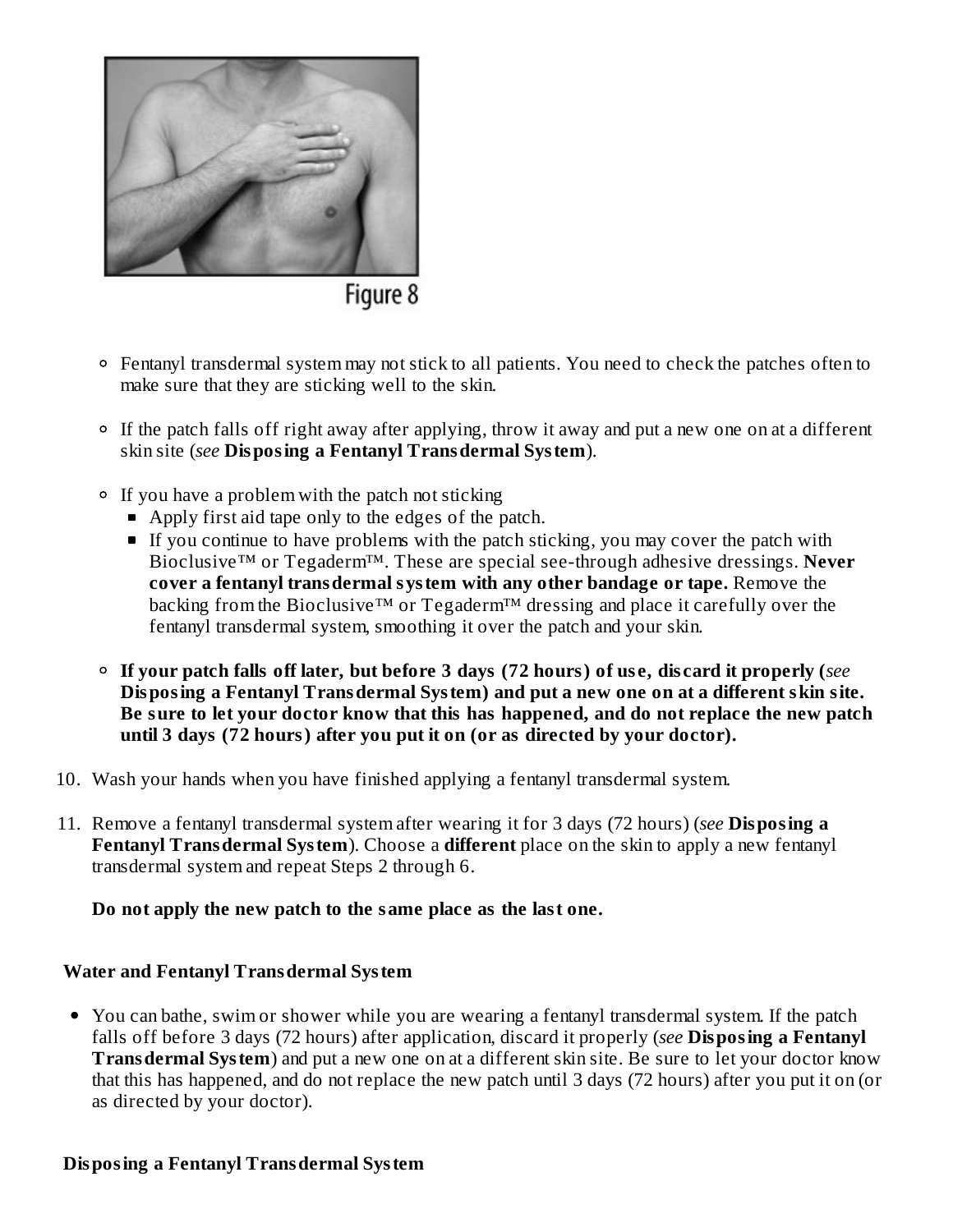Fold the used fentanyl transdermal system in half so that the sticky side sticks to itself (*see* Figure 9). **Flush the us ed fentanyl transdermal system down the toilet right away** (*see* Figure 10). **A us ed fentanyl transdermal system CAN be VERY dangerous for or even lead to death in babies, children, pets, and adults who have not been pres cribed fentanyl transdermal system.**



Throw away any fentanyl transdermal systems that are left over from your prescription as soon as  $\bullet$ they are no longer needed. Remove the leftover patches from their protective pouch and remove the protective liner. **Fold the patches in half with the sticky sides together, and flush the patches down the toilet.** Do not flush the pouch or the protective liner down the toilet. These items can be thrown away in a trashcan.

Bioclusive is a trademark of Systagenix Wound Management (US), Inc. Tegaderm is a trademark of 3M Company. COVIDIEN, COVIDIEN with logo and Covidien logo are U.S. and/or internationally registered trademarks of Covidien AG.

Rx only

 $\bullet$ 

# **Manufactured by:**

LTS Lohmann Therapy Systems Corporation 21 Henderson Drive W. Caldwell, NJ 07006

# **Manufactured for:**

Mallinckrodt Inc. Hazelwood, MO 63042 USA

0002954

Rev 06/2010

**Mallinckrodt COVIDIEN TM**

# **Repackaged by:**

Rebel Distributors Corp Thousand Oaks, CA 91320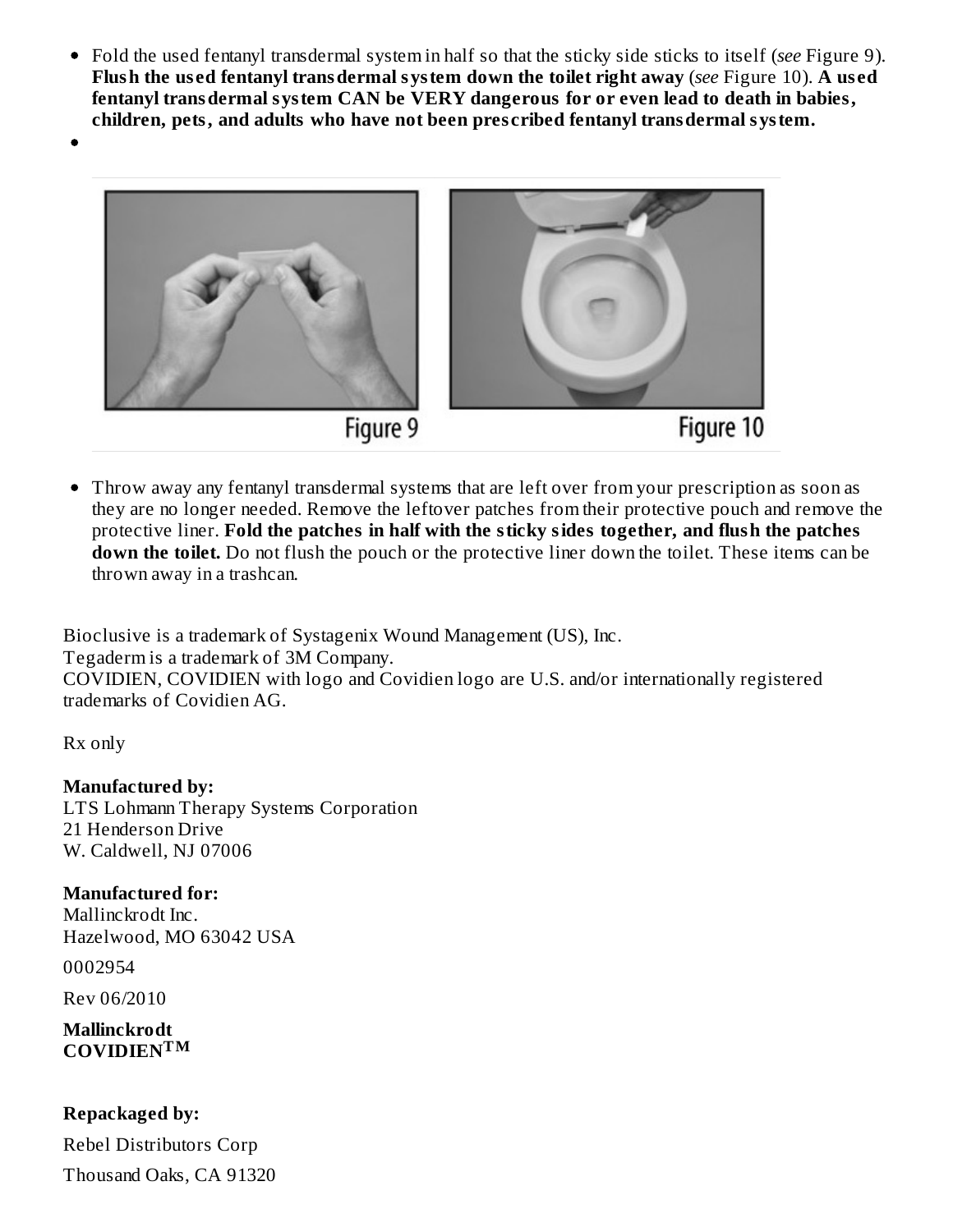**PRINCIPAL DISPLAY PANEL - 5.5mg Patch**

**NDC** 42254-002-05

**Five** (50mcg/hr) **Systems**

**FENTANYL TRANSDERMAL SYSTEM 50mcg/hr**

**Rx only**

**CII**

*In vivo* **delivery of 50mcg/hr fentanyl for 72 hours**

**Becaus e it can caus e trouble breathing which can be fatal, DO NOT USE FENTANYL TRANSDERMAL SYSTEM:**

- **For short term or any post-operative pain, or occasional pain**
- **For mild pain or pain that can be treated with non-opioid or as-needed opioid medication**
- **Unless you have been using other narcotic opioid medicines (must be opioid-tolerant)**

**Each transdermal system contains:** 5.50mg fentanyl **DO NOT USE IF SEAL ON POUCH IS BROKEN KEEP OUT OF REACH OF CHILDREN Read enclos ed fentanyl transdermal system Medication Guide for important safety information.**

**ONLY for pain requiring opioid medicine around-the-clock**

**Mallinckrodt**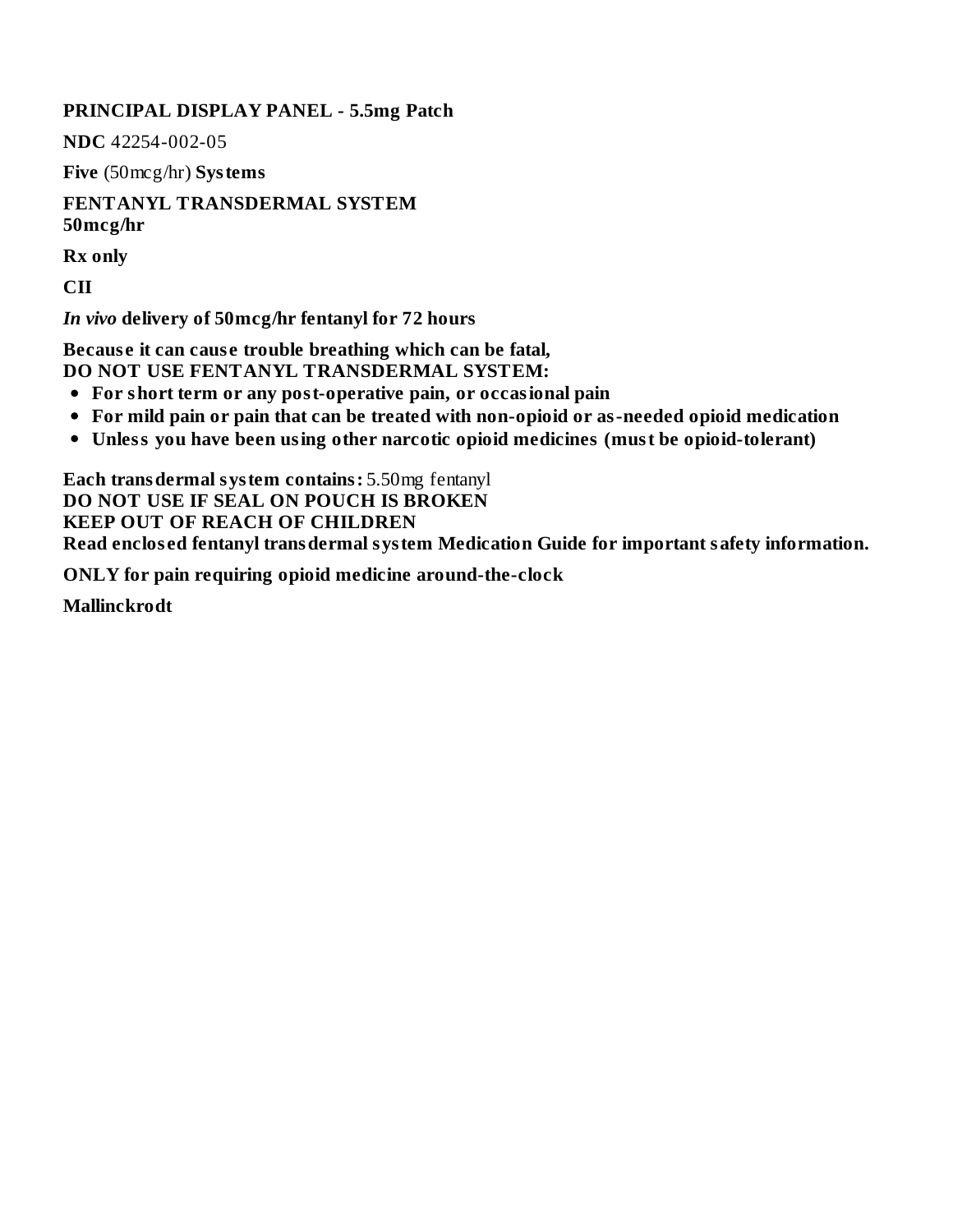

# **FENTANYL TRANSDERMAL SYSTEM**

| fentanyl transdermal system patch, extended release |  |  |
|-----------------------------------------------------|--|--|
|                                                     |  |  |

| <b>Product Information</b>                                                    |                                   |                     |  |                                  |              |
|-------------------------------------------------------------------------------|-----------------------------------|---------------------|--|----------------------------------|--------------|
| Product Type                                                                  | <b>HUMAN</b><br>PRESCRIPTION DRUG | Item Code (Source)  |  | NDC:42254-<br>002(NDC:0406-9050) |              |
| <b>Route of Administration</b>                                                | TRANSDERMAL                       | <b>DEA Schedule</b> |  | C <sub>II</sub>                  |              |
|                                                                               |                                   |                     |  |                                  |              |
|                                                                               |                                   |                     |  |                                  |              |
| <b>Active Ingredient/Active Moiety</b>                                        |                                   |                     |  |                                  |              |
| <b>Ingredient Name</b><br><b>Basis of Strength</b>                            |                                   |                     |  |                                  | Strength     |
| FENTANYL (UNII: UF599785JZ) (FENTANYL - UNII:UF599785JZ)<br>FENTANYL          |                                   |                     |  |                                  | 50 ug in 1 h |
|                                                                               |                                   |                     |  |                                  |              |
|                                                                               |                                   |                     |  |                                  |              |
| <b>Inactive Ingredients</b>                                                   |                                   |                     |  |                                  |              |
|                                                                               | <b>Ingredient Name</b>            |                     |  |                                  | Strength     |
| HYDRO XYPROPYL CELLULOSE (UNII: RFW2ET671P)                                   |                                   |                     |  |                                  |              |
| <b>ETHYLENE-VINYL ACETATE COPOLYMER (19% VINYLACETATE) (UNII: JK6142KK4O)</b> |                                   |                     |  |                                  |              |
| DIPROPYLENE GLYCOL (UNII: E107L85C40)                                         |                                   |                     |  |                                  |              |
| <b>DIMETHICO NE (UNII: 92RU3N3Y1O)</b>                                        |                                   |                     |  |                                  |              |
| <b>DIMETHICONE 350 (UNII: 2Y53S6 ATLU)</b>                                    |                                   |                     |  |                                  |              |